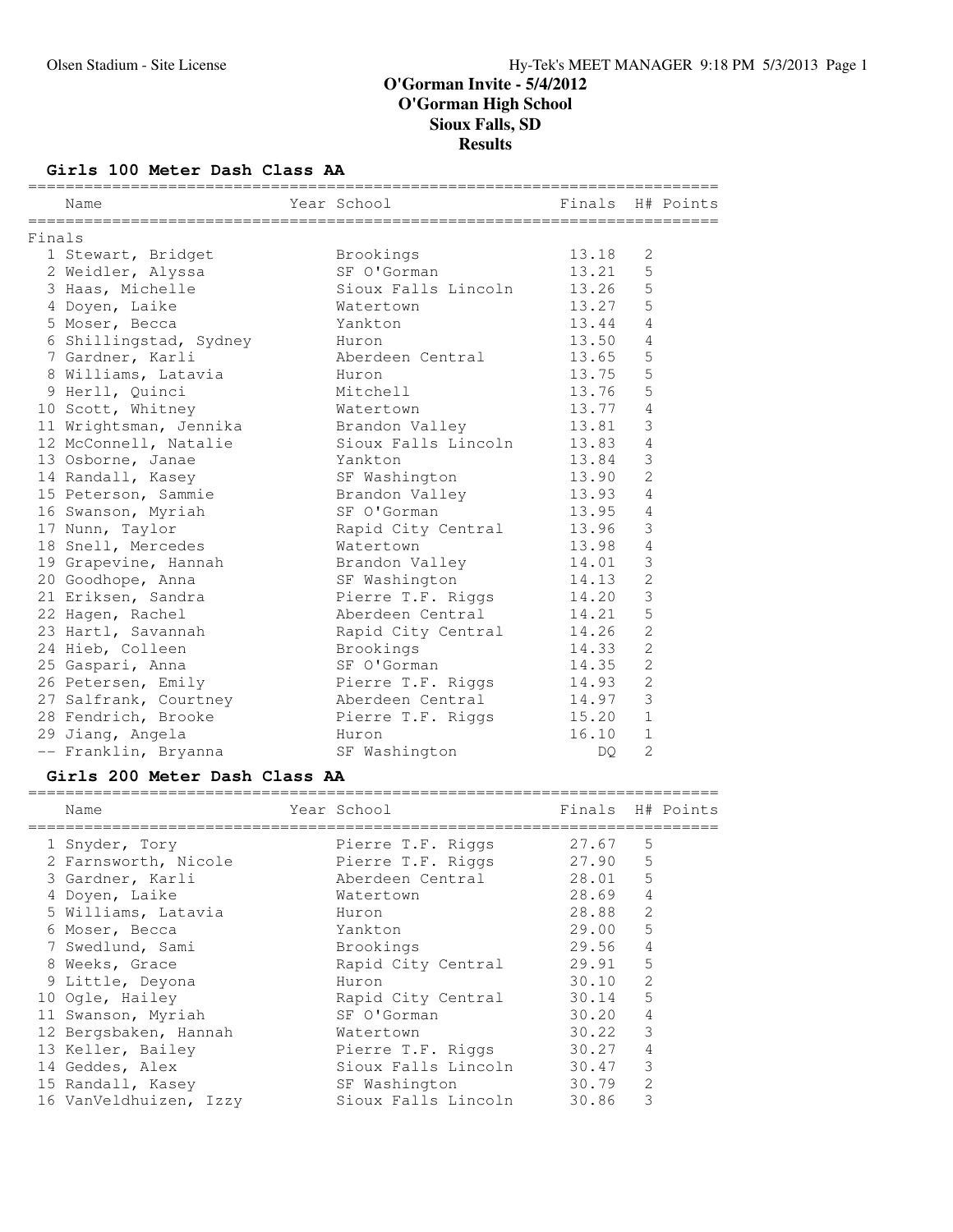# **....Girls 200 Meter Dash Class AA**

| 17 Johnson, Sydney     | Aberdeen Central   | 31.20 | $\overline{4}$ |
|------------------------|--------------------|-------|----------------|
| 18 Kurban, Kaylee      | Brookings          | 31.22 | - 3            |
| 19 Salvatori, Danielle | Yankton            | 31.25 | - 3            |
| 20 Tchagop, Alvine     | Brookings          | 31.54 | -3             |
| 21 Fairchild, Alex     | Watertown          | 31.58 | - 3            |
| 22 Hartl, Savannah     | Rapid City Central | 31.78 | $\overline{2}$ |
| 23 Gaspari, Anna       | SF O'Gorman        | 31.93 | -1             |
| 24 Hutchison, Taylor   | Yankton            | 32.26 | $\overline{4}$ |
| 25 Salfrank, Courtney  | Aberdeen Central   | 34.17 | $\overline{4}$ |
| 26 Jiang, Angela       | Huron              | 37.28 | 1              |
|                        |                    |       |                |

### **Girls 400 Meter Dash Class AA**

========================================================================== Name Year School Finals H# Points

| name                              | rear ponoof                 | r fuats |                | H# POINLS |
|-----------------------------------|-----------------------------|---------|----------------|-----------|
| 1 Raecke, Elizabeth               | Pierre T.F. Riggs           | 1:01.34 | 4              |           |
| 2 Livingston, Mariah              | Brookings                   | 1:03.24 | $\overline{4}$ |           |
| 3 Schmitz, Kelsey                 | Pierre T.F. Riggs 1:03.28   |         | $\overline{4}$ |           |
| 4 Walder, Mateya                  | Watertown                   | 1:04.34 | $\overline{4}$ |           |
| 5 Infield, Brooke                 | Sioux Falls Lincoln         | 1:05.15 | 4              |           |
| 6 Weeks, Grace                    | Rapid City Central          | 1:05.31 | 4              |           |
| 7 Grapevine, Hannah               | Brandon Valley 1:06.26      |         | 2              |           |
| 8 Grady, Kate                     | Sioux Falls Lincoln 1:06.70 |         | $\mathcal{S}$  |           |
| 9 Tchagop, Alvine                 | Brookings                   | 1:07.85 | 3              |           |
| 10 Heerts, Danielle               | SF Washington 1:07.93       |         | 3              |           |
| 11 Wehde, Jecelyn                 | Huron                       | 1:07.95 | 3              |           |
| 12 Waaqe, Morghan                 | Aberdeen Central            | 1:08.46 | $\overline{4}$ |           |
| 13 Gary, Maddie                   | Rapid City Central 1:08.56  |         | $\mathfrak{Z}$ |           |
| 14 Schnetter, Monica              | SF O'Gorman                 | 1:08.63 | 3              |           |
| 15 Reiffenberger, Molly Watertown |                             | 1:09.15 | $\overline{2}$ |           |
| 16 Haak, Ashtyn                   | Yankton                     | 1:09.93 | 2              |           |
| 17 Hutchison, Taylor              | Yankton                     | 1:11.88 | $\mathbf{1}$   |           |
| 18 Hirrschoff, Sydney             | Brookings                   | 1:13.16 | $\mathbf{1}$   |           |
| 19 Gednalske, Nicole              | Pierre T.F. Riggs           | 1:15.70 | $\mathbf{1}$   |           |

### **Girls 800 Meter Run Class AA**

==========================================================================

| Name                 | Year School        | Finals  |                | H# Points |
|----------------------|--------------------|---------|----------------|-----------|
| 1 Steen, Nakaila     | Rapid City Central | 2:33.70 | 2              |           |
| 2 Rief, Mackenzie    | Brookings          | 2:34.61 | 2              |           |
| 3 Enos, Regan        | Rapid City Central | 2:36.54 | $\mathcal{L}$  |           |
| 4 Bornhoft, Alyssa   | SF O'Gorman        | 2:36.58 | 2              |           |
| 5 Schnetter, Monica  | SF O'Gorman        | 2:37.40 | 2              |           |
| 6 Kappes, Kaylee     | Aberdeen Central   | 2:40.64 | $\mathfrak{D}$ |           |
| 7 Ripperda, Abby     | SF O'Gorman        | 2:40.84 | $\mathfrak{D}$ |           |
| 8 Costello, Carley   | SF Washington      | 2:42.88 | $\overline{2}$ |           |
| 9 Roy, Tristan       | Yankton            | 2:46.72 |                |           |
| 10 Hicks, Holly      | Yankton            | 2:46.76 | $\mathcal{L}$  |           |
| 11 Thornton, Jenna   | Brookings          | 2:48.68 | $\mathfrak{D}$ |           |
| 12 Ullmann, Samantha | Pierre T.F. Riggs  | 2:50.55 |                |           |
| 13 Fuchs, Mariah     | Pierre T.F. Riggs  | 2:50.73 |                |           |
| 14 Rodman, Cassidy   | SF Washington      | 2:50.99 |                |           |
| 15 Point, Caroline   | SF Washington      | 2:51.69 | 2              |           |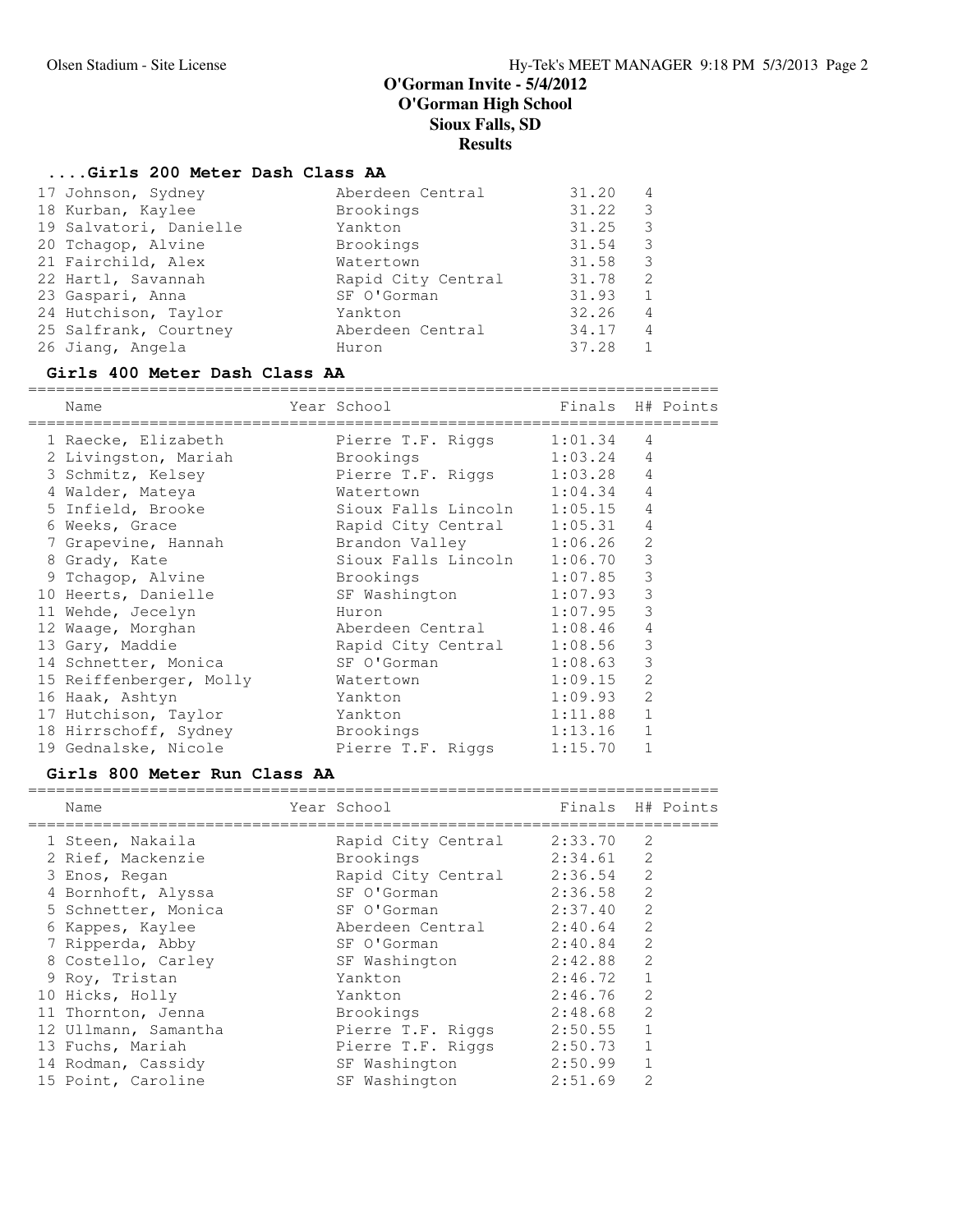# **....Girls 800 Meter Run Class AA**

| 16 Krause, Mary    | Mitchell       | 2:56.93   | $\mathbf{1}$ |
|--------------------|----------------|-----------|--------------|
| 17 Berkey, Ashley  | Watertown      | 2:57.56 1 |              |
| 18 Wilson, Minniya | Brandon Valley | 3:09.00   | $\mathbf{1}$ |
| 19 Moss, Kayla     | Brandon Valley | 3:28.99 1 |              |

### **Girls 100 Meter Hurdles Class AA**

========================================================================== Name The Year School Times H# Points

| 1 Rew, Ellie                      | Mitchell                    | 16.33 3   |              |
|-----------------------------------|-----------------------------|-----------|--------------|
| 2 Halverson, Macy                 | Pierre T.F. Riggs           | 17.10 1   |              |
| 3 Sperlich, Sam                   | Brandon Valley              | 17.20 3   |              |
| 4 Jacobson, Arika                 | Brandon Valley              | 17.26 2   |              |
| 5 Leafstedt, Paige                | SF O'Gorman                 | 17.27 2   |              |
| 6 Kreber, Kendyl                  | SF O'Gorman                 | 17.60 3   |              |
| 7 Zell, Samantha                  | Huron                       | $17.67$ 1 |              |
| 8 Anderson, Alexandra SF O'Gorman |                             | 17.76     | 2            |
| 9 Schneider, Kamelia              | Huron                       | 18.03     | 2            |
| 10 Crain, Eli                     | Sioux Falls Lincoln         | 18.95     | $\mathbf{1}$ |
| 11 Johnson, Beth                  | Watertown                   | 19.01 2   |              |
| 12 Salvatori, Danielle            | Yankton                     | 19.20     | 2            |
| 13 VanWell, Sydney                | Watertown                   | 19.32 2   |              |
| 14 Sorbel, Taryn                  | Rapid City Central 19.47 3  |           |              |
| 15 Tessier, Madason               | Yankton                     | 20.40 3   |              |
| 16 Jahn, Mikaela                  |                             |           | $\mathbf{1}$ |
| 17 Puchalova, Lubica              | Sioux Falls Lincoln 20.91 1 |           |              |
| 18 Kayl, Jamie                    | SF Washington               | 21.76 1   |              |
| -- Burckhard, Paiton              | Aberdeen Central            | DQ.       | 2            |

### **Girls 300 Meter Hurdles Class AA**

| Name                   | Year School            | Finals H# Points |                |  |
|------------------------|------------------------|------------------|----------------|--|
| 1 Milton, Marisa       | Brookings              | 50.05            | 3              |  |
| 2 Halverson, Macy      | Pierre T.F. Riggs      | 51.27            | 3              |  |
| 3 Sperlich, Sam        | Brandon Valley         | 52.43            | 3              |  |
| 4 Gardner, Karli       | Aberdeen Central 52.52 |                  | 3              |  |
| 5 Anderson, Alexandra  | SF O'Gorman            | 52.82            | 3              |  |
| 6 Jacobson, Arika      | Brandon Valley         | 53.06            | 3              |  |
| 7 Bragg, Renee         | Aberdeen Central       | 54.04            | $\mathfrak{Z}$ |  |
| 8 Leafstedt, Paige     | SF O'Gorman            | 55.19            | $\mathfrak{L}$ |  |
| 9 Sorbel, Taryn        | Rapid City Central     | 55.95            | 3              |  |
| 10 Salvatori, Danielle | Yankton                | 56.48            | 1              |  |
| 11 Jahn, Mikaela       | Sioux Falls Lincoln    | 56.69            | $\mathfrak{Z}$ |  |
| 12 Stewart, Bridget    | Brookings              | 57.13            | $\mathbf{1}$   |  |
| 13 Crain, Eli          | Sioux Falls Lincoln    | 57.14            | $\mathbf{1}$   |  |
| 14 VanBockern, Emily   | SF Washington          | 57.31            | $\mathfrak{D}$ |  |
| 15 Burckhard, Paiton   | Aberdeen Central 57.53 |                  | $\mathfrak{D}$ |  |
| 16 Puchalova, Lubica   | Sioux Falls Lincoln    | 57.95            | $\mathbf{1}$   |  |
| 17 Kurban, Kaylee      | Brookings              | 58.03            | $\mathfrak{D}$ |  |
| 18 Hellwig, Mackenzie  | SF Washington          | 59.71            | $\mathbf{1}$   |  |
| 19 Zell, Samantha      | Huron                  | 1:00.05          | $\mathbf 1$    |  |
| 20 Riggs, Shelby       | Mitchell               | 1:00.66          | $\overline{2}$ |  |
|                        |                        |                  |                |  |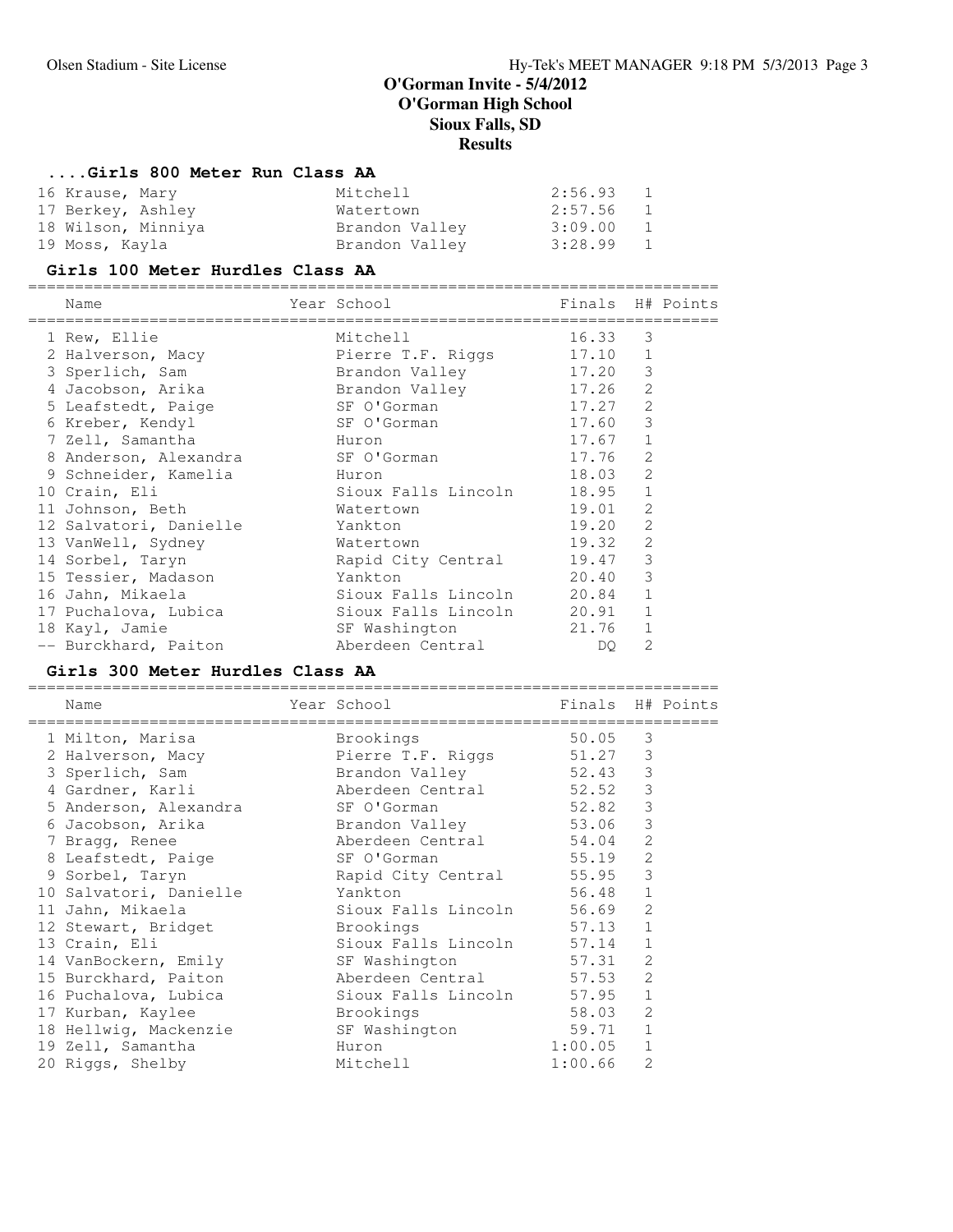# **Girls 4x100 Meter Relay Class AA**

| School                                              | Finals                  |   | H# Points |
|-----------------------------------------------------|-------------------------|---|-----------|
| 1 Yankton<br>$^{\prime}$ A $^{\prime}$              | 53.47                   | 2 |           |
| 1) Hale, Lindsey                                    | 2) Osborne, Janae       |   |           |
| 3) Luken, Erin                                      | 4) Moser, Becca         |   |           |
| 2 Huron 'A'                                         | 53.86                   | 1 |           |
| 1) Williams, Latavia                                | 2) Kranzler, Madeline   |   |           |
| 3) McCune, Hailey                                   | 4) Shillingstad, Sydney |   |           |
| 3 Watertown 'A'                                     | 53.92                   | 2 |           |
| 1) Cummings, Alli                                   | 2) Doyen, Laike         |   |           |
| 3) Mullin, Heather                                  | 4) Snell, Mercedes      |   |           |
| 4 Sioux Falls O'Gorman<br>$^{\prime}$ A $^{\prime}$ | 54.01                   | 2 |           |
| 1) Swanson, Myriah                                  | 2) Bills, Anna          |   |           |
| 3) Blanchard, Madison                               | 4) Weidler, Alyssa      |   |           |
| 5 Aberdeen Central 'A'                              | 55.00                   | 2 |           |
| 1) Hagen, Rachel                                    | 2) Braun, Brooke        |   |           |
| 3) Kusler, Brianna                                  | 4) Goetz, Maddi         |   |           |
| 6 Sioux Falls Lincoln<br>' A'                       | 55.09                   | 2 |           |
| 1) Haas, Michelle                                   | 2) McConnell, Natalie   |   |           |
| 3) Jahn, Mikaela                                    | 4) Infield, Brooke      |   |           |
| 7 Brookings 'A'                                     | 55.47                   | 2 |           |
| 8 Sioux Falls Washington<br>'A'                     | 55.59                   | 1 |           |
| 1) Visker, Jade                                     | 2) Smith, Tia           |   |           |
| 3) Benson, Ellie                                    | 4) Owan, Madisen        |   |           |
| 9 Brandon Valley 'A'                                | 56.47                   | 1 |           |
| 1) Adams, Kinsley                                   | 2) Sperlich, Sam        |   |           |
| 3) West, Sommer                                     | 4) Grapevine, Hannah    |   |           |
| 10 Pierre T.F. Riggs<br>' A '                       | 57.22                   | 1 |           |
| -- Rapid City Central<br>' A'                       | DQ.                     | 2 |           |
| 1) Nunn, Taylor                                     | 2) Gary, Maddie         |   |           |
| 3) Jeffries, Kelsie                                 | 4) Ogle, Hailey         |   |           |
| Girls 4x200 Meter Relay Class AA                    |                         |   |           |
| School                                              | Finals                  |   | H# Points |
|                                                     |                         |   |           |
| 1 Rapid City Central<br>' A '                       | 1:53.61                 | 2 |           |
| 1) Gary, Maddie                                     | 2) Weeks, Grace         |   |           |
| 3) Jeffries, Kelsie                                 | 4) Ogle, Hailey         |   |           |
| 2 Watertown 'A'                                     | 1:53.75                 | 2 |           |
| 1) Mullin, Heather                                  | 2) Cummings, Alli       |   |           |
| 3) Bergsbaken, Hannah                               | 4) Doyen, Laike         |   |           |
| ' A'<br>3 Brandon Valley                            | 1:54.77                 | 2 |           |
| 1) Peterson, Sammie                                 | 2) Bruget, Courtney     |   |           |
| 3) Wrightsman, Jennika                              | 4) Zajicek, Elsie       |   |           |
| 4 Yankton 'A'                                       | 1:55.24                 | 2 |           |
| 1) Hale, Lindsey                                    | 2) Osborne, Janae       |   |           |
| 3) Luken, Erin                                      | 4) Moser, Becca         |   |           |
| 5 Sioux Falls Lincoln<br>' A'                       | 1:56.32                 | 2 |           |
| 1) Haas, Michelle                                   | 2) Kelly, Madeline      |   |           |
| 3) McConnell, Natalie                               | 4) Loe, Melanie         |   |           |
| 6 Sioux Falls O'Gorman<br>' A'                      | 1:57.33                 | 2 |           |
| 1) Bills, Anna                                      | 2) Gebhart, Brooke      |   |           |
| 3) Galema, Katelynn                                 | 4) Beacom, Hannah       |   |           |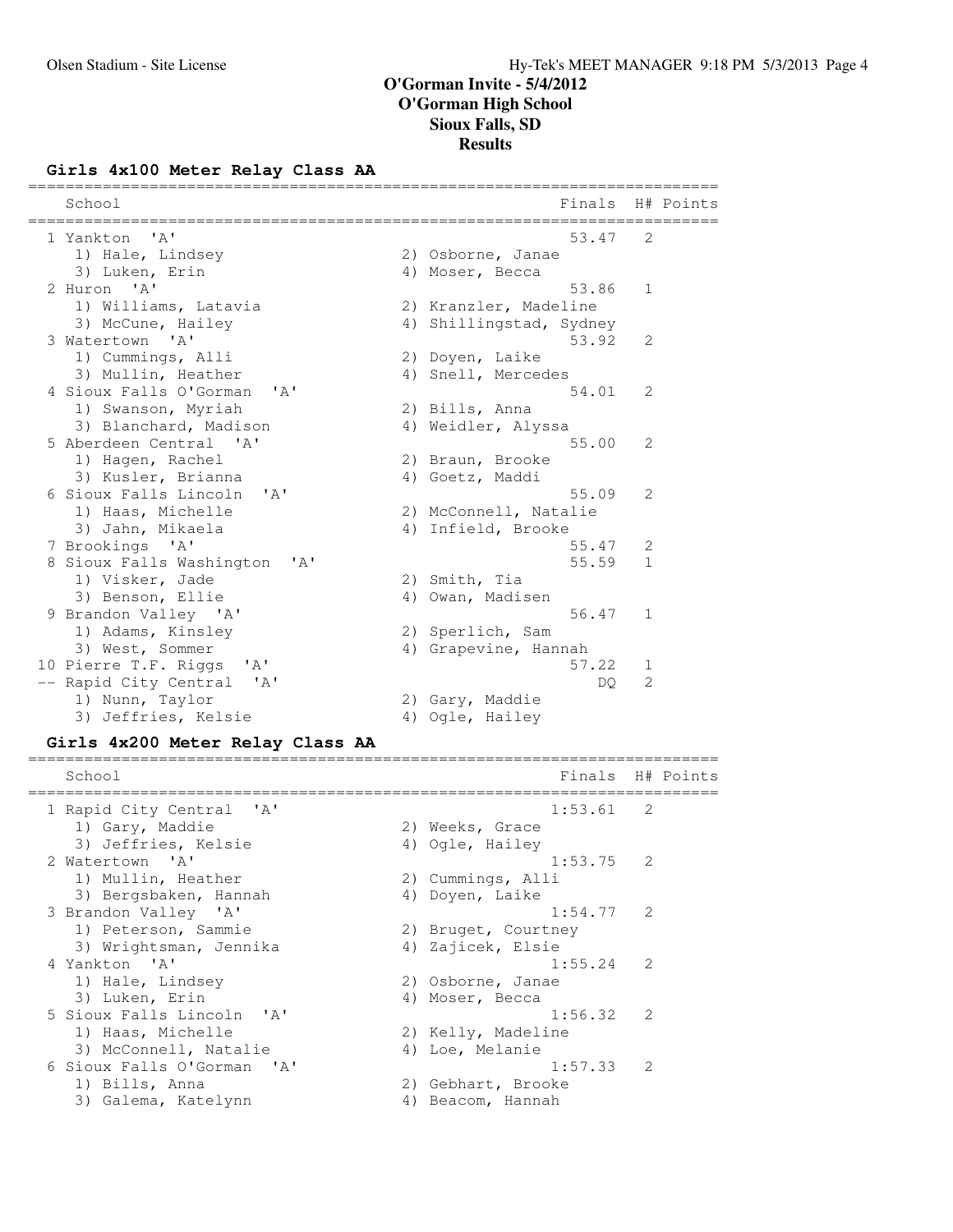### **....Girls 4x200 Meter Relay Class AA**

| 7 Aberdeen Central 'A'           | $1:58.22$ 2               |
|----------------------------------|---------------------------|
| 1) Hagen, Rachel                 | 2) Kusler, Brianna        |
| 3) Birgen, Breanna               | 4) Goetz, Maddi           |
| 8 Mitchell 'A'                   | $1:59.36$ 1               |
| 1) Geppert, Kylee                | 2) Young, Abbie           |
| 3) Waddell, Tevyn                | 4) Riggs, Shelby          |
| 9 Huron 'A'                      | $2:00.03$ 1               |
| 1) McCune, Hailey                | 2) Little, Deyona         |
| 3) Kranzler, Madeline            | 4) Sammons, Kennedy       |
| 10 Pierre T.F. Riggs 'A'         | $\overline{1}$<br>2:00.73 |
| 11 Sioux Falls Washington 'A'    | $\overline{1}$<br>2:02.32 |
| 1) Owan, Madisen                 | 2) Smith, Tia             |
| 3) Callis, Isabella              | 4) Classen, Jessica       |
| Girls 4x400 Meter Relay Class AA |                           |

School **Finals Points** ======================================================================= 1 Sioux Falls O'Gorman 'A' 4:32.20 1) Blanchard, Madison 2) Gebhart, Brooke 3) Beacom, Hannah (4) Lamberty, Kylie 2 Aberdeen Central 'A' 4:37.20 1) Waage, Morghan 2) Birgen, Breanna 3) Kusler, Brianna (and 4) Bragg, Renee 3 Yankton 'A' 4:44.19 1) Hicks, Holly 2) Osborne, Janae 3) Gravholt, Amanda (4) Folkers, Tessa 4 Pierre T.F. Riggs 'A' 4:49.64

### **Girls 1600 Sprint Medley Class AA**

| School                                                   |    | Finals                  |               | H# Points |
|----------------------------------------------------------|----|-------------------------|---------------|-----------|
|                                                          |    |                         |               |           |
| 1 Brookings 'A'                                          |    | 4:40.03                 | 2             |           |
| 2 Sioux Falls O'Gorman<br>$\mathsf{I} \wedge \mathsf{I}$ |    | $4:52.57$ 2             |               |           |
| 1) Galema, Katelynn                                      |    | 2) Beacom, Hannah       |               |           |
| 3) Lamberty, Kylie                                       |    | 4) Kreber, Kendyl       |               |           |
| 3 Watertown 'A'                                          |    | 4:56.74                 | 2             |           |
| 1) Mullin, Heather                                       |    | 2) Fairchild, Alex      |               |           |
| 3) Hemiller, Tatum                                       |    | 4) Reeser, Madison      |               |           |
| 4 Mitchell 'A'                                           |    | 4:56.94                 | 1             |           |
| 5 Aberdeen Central 'A'                                   |    | 4:59.13                 | $\mathcal{L}$ |           |
| 1) Hagen, Rachel                                         |    | 2) Kusler, Brianna      |               |           |
| 3) Birgen, Breanna                                       |    | 4) Waaqe, Madison       |               |           |
| 6 Huron 'A'                                              |    | 4:59.31                 | $\mathbf{1}$  |           |
| 1) Kranzler, Madeline                                    |    | 2) Shillingstad, Sydney |               |           |
| 3) Wehde, Jecelyn                                        |    | 4) Moon, Cassidy        |               |           |
| 7 Brandon Valley 'A'                                     |    | 5:03.17                 | 1             |           |
| 1) Adams, Kinsley                                        |    | 2) West, Sommer         |               |           |
| 3) Paauw, Hannah                                         |    | 4) Forster, Kate        |               |           |
| 8 Pierre T.F. Riggs 'A'                                  |    | 5:11.18                 | 2             |           |
| 9 Sioux Falls Washington<br>' A'                         |    | 5:26.41                 | $\mathbf 1$   |           |
| 1) Helm, Marisa                                          |    | 2) Classen, Jessica     |               |           |
| 3) Smith, Tia                                            | 4) | Walter, Savannah        |               |           |
|                                                          |    |                         |               |           |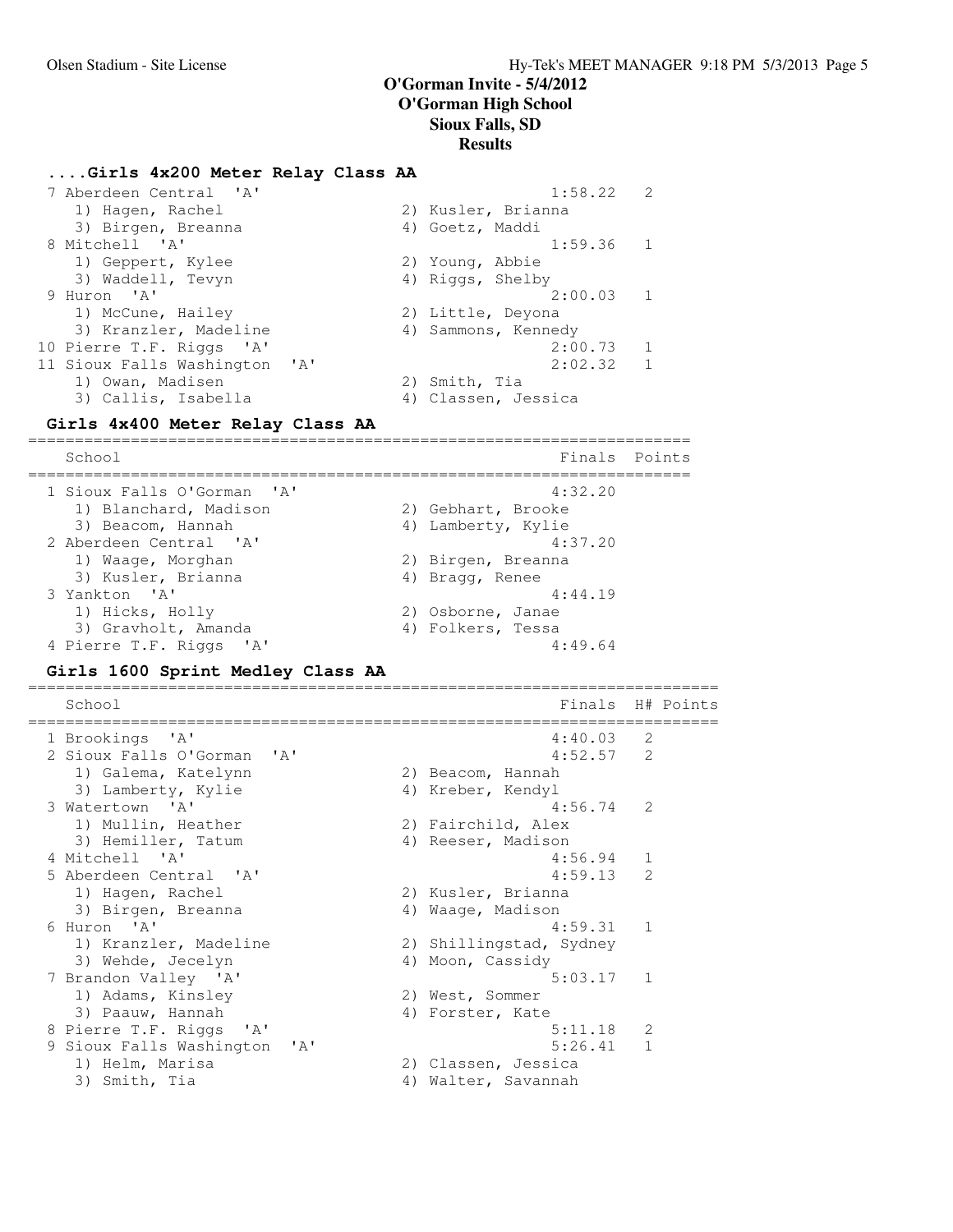### **....Girls 1600 Sprint Medley Class AA**

-- Yankton 'A' DQ 2

- 1) Hale, Lindsey (2) Luken, Erin
	-

- 3) Westerman, Erica (4) Folkers, Tessa
- 

### **Girls 100 Meter Dash Class A**

========================================================================== Name The Year School The Finals H# Points ========================================================================== 1 Engbrecht, Mandy Madison 13.12 7 2 Ringheimer, Jordyn Sioux Valley 13.41 7 3 Rud, Olivia Madison 13.52 7 4 Thompson, Kylee West Central 13.53 7 5 Schrank, Morgan SF Christian 13.63 6 6 Lendt, Angela Great Plains 13.64 6 7 Opdahl, Sam Hamlin 13.66 7 8 Brown, Mikayla Dell Rapids 13.68 7 9 Hinseth, Bailey Irene-Wakonda 13.70 6 10 Friedel, Hailey Vermillion 13.88 6 11 Boeck, Samantha **13.92** 6 12 Underberg, Katie 12 Tea Area 13.95 6 13 Varga, Chey Hamlin 13.96 6 14 Hinseth, Caitlin 11:00 Irene-Wakonda 14.15 5 15 Weber, Taylor **14.24 COVID-Vermillion** 14.24 3 16 Schmeichel, Kaitlyn Mest Central 14.32 3 17 Anderson, Alexandria Hamlin 14.38 5 17 Behrens, Brooklyn Flandreau 14.38 7 19 Goehring, Izzy Great Plains 14.40 5 19 Schumacher, Kiah Dell Rapids 14.40 4 21 Laney, Danielle Great Plains 14.42 6 22 Benson, Erin Chester Area 14.43 4 23 Mockler, Maddie Vermillion 14.52 4 24 Hegge, Margo Dell Rapids 14.55 3 25 Steffensen, Bailee Arlington 14.57 4 26 Herold, Tayler Madison 14.63 5 27 Christensen, Jadyn Arlington 14.67 4 28 Reeves, Hannah Avon 14.72 5 29 Hitt, Mary SF Christian 14.80 4 30 Baumberger, Callie Chester Area 14.85 3 31 Baxter, Oriana 6 Mest Central 14.89 2 32 Miller, Maddie Harrisburg 14.90 4 33 Letcher, Natasha Canistota 15.03 2 34 Markel, Karisa Avon 15.06 3 35 Backhaus, Hunter Tea Area 15.08 3 36 Leighton, Karlie Dell Rapids 15.16 1 37 Powers, Hanna Avon 15.20 3 38 Rosheim, Emily **Flandreau** 15.21 2 39 Robertson, Macy Canistota 15.26 2 40 Timm, Makayla Lake Preston 15.28 3 41 Unruh, Gabrielle SF Christian 15.35 5 42 Huntimer, Savana **Chester Area** 15.46 2 43 Praweenmet, Pat 17.15 1 44 Ten Eyck, Morgan and Flandreau and 17.26 2 45 Anderson, Hannah Irene-Wakonda 19.50 1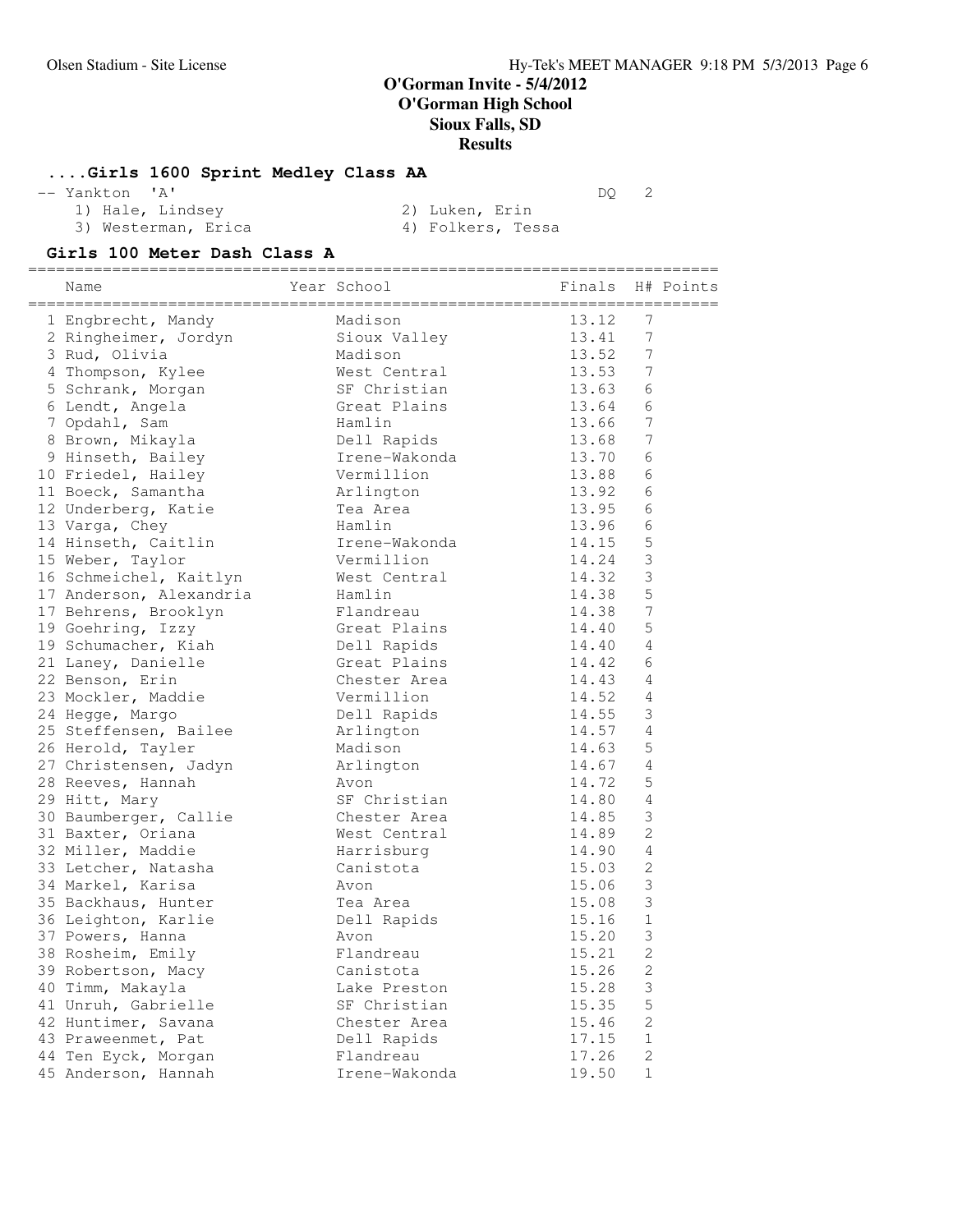### **Girls 200 Meter Dash Class A**

| Name                  | Year School       | Finals |                | H# Points |
|-----------------------|-------------------|--------|----------------|-----------|
| 1 Rud, Olivia         | Madison           | 28.38  | 7              |           |
| 2 Buse, Kassidy       | Canistota         | 28.58  | 7              |           |
| 3 Ringheimer, Jordyn  | Sioux Valley      | 28.95  | $\overline{7}$ |           |
| 4 Boeck, Samantha     | Arlington         | 29.00  | 6              |           |
| 5 Skinner, Maty       | West Central      | 29.22  | 7              |           |
| 6 Eichman, Ashley     | West Central      | 29.37  | 6              |           |
| 7 Roemen, Kamdyn      | Tea Area          | 29.58  | 6              |           |
| 8 Lee, Taylor         | Irene-Wakonda     | 29.59  | 5              |           |
| 9 Peters, Sydney      | Vermillion        | 29.65  | $\overline{7}$ |           |
| 10 Opdahl, Sam        | Hamlin            | 29.68  | 6              |           |
| 11 Brands, Hayley     | Tea Area          | 29.72  | 6              |           |
| 12 Mudder, Emily      | Avon              | 29.73  | 5              |           |
| 13 Engbrecht, Mandy   | Madison           | 29.79  | 6              |           |
| 14 Olson, Paige       | Vermillion        | 29.80  | 7              |           |
| 15 Reiff, Amanda      | Avon              | 30.50  | 5              |           |
| 16 Steffensen, Bailee | Arlington         | 30.63  | 4              |           |
| 17 Moffenbier, Hannah | Great Plains      | 30.79  | 4              |           |
| 18 Jorgenson, Preslee | Madison           | 30.84  | 5              |           |
| 19 Bitter, Abi        | Great Plains      | 31.00  | 5              |           |
| 20 Laney, Danielle    | Great Plains      | 31.11  | 3              |           |
| 21 Olinger, Jennifer  | Bridgewater-Emery | 31.55  | $\overline{c}$ |           |
| 22 Brown, Molly       | Lake Preston      | 31.69  | 4              |           |
| 23 Ely, Rachel        | West Central      | 32.15  | 4              |           |
| 24 Nielsen, Chloe     | Canistota         | 32.17  | 4              |           |
| 25 Hitt, Mary         | SF Christian      | 32.37  | $\mathbf{1}$   |           |
| 26 Schultz, Shelbee   | Bridgewater-Emery | 32.65  | $\mathbf{2}$   |           |
| 27 Larson, Morgan     | Canistota         | 32.68  | $\mathfrak{Z}$ |           |
| 28 Unruh, Gabrielle   | SF Christian      | 32.73  | 5              |           |
| 29 Ordal, Sam         | Chester Area      | 32.84  | $\overline{c}$ |           |
| 30 DeVries, Micayla   | Chester Area      | 32.87  | 4              |           |
| 31 Winter, Sierra     | Sioux Valley      | 32.93  | 3              |           |
| 32 VanGerpen, Chloe   | Avon              | 32.99  | 3              |           |
| 33 Huntimer, Savana   | Chester Area      | 33.29  | 3              |           |
| 34 Jensen, Johanna    | Arlington         | 33.52  | 4              |           |
| 35 Burkhart, Abby     | Dell Rapids       | 34.16  | $\overline{2}$ |           |
| 36 Reuer, Chantel     | Hamlin            | 35.27  | $\mathbf{1}$   |           |
| 37 Kayser, Tiana      | Bridgewater-Emery | 35.70  | $\mathbf{1}$   |           |
| 38 Ten Eyck, Morgan   | Flandreau         | 37.35  | $\overline{2}$ |           |

# **Girls 400 Meter Dash Class A**

| Name             | Year School  | Finals H# Points |   |  |
|------------------|--------------|------------------|---|--|
| 1 Olson, Daylee  | Arlington    | 1:03.48          | 5 |  |
| 2 Nagel, Chesney | Avon         | 1:03.94          | 5 |  |
| 3 Ortman, Kalli  | Canistota    | 1:04.14          | 5 |  |
| 4 DeWeerd, Megan | SF Christian | 1:05.93          | 4 |  |
| 5 Skinner, Maty  | West Central | 1:05.99          | 5 |  |
| 6 Zeck, Jordan   | Great Plains | 1:06.46          | 5 |  |
| 7 Olson, Paige   | Vermillion   | 1:07.28          | 4 |  |
| 8 Lunning, Emma  | Vermillion   | 1:07.85          | 4 |  |
| 9 Sampson, Janae | Arlington    | 1:07.95          |   |  |
|                  |              |                  |   |  |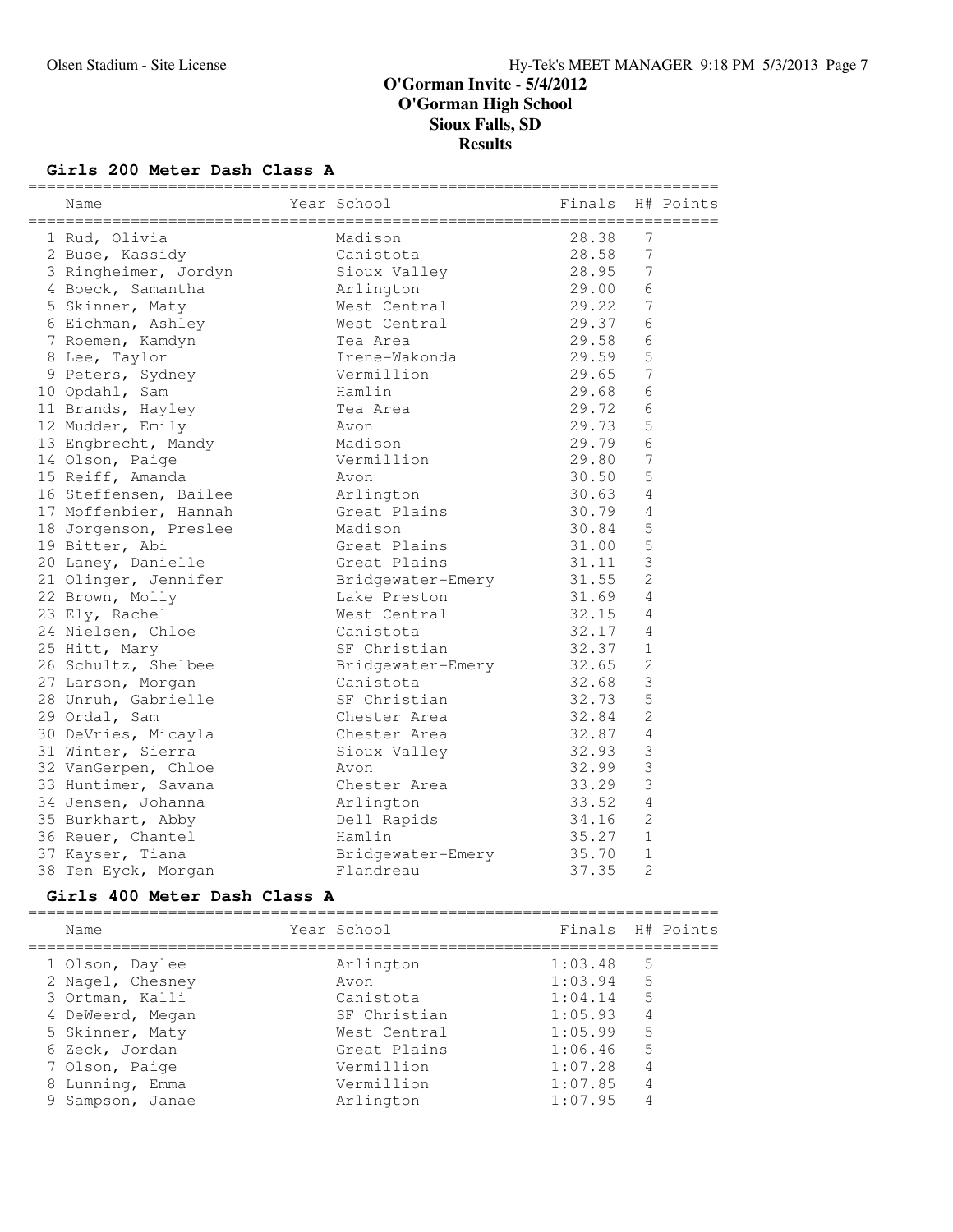# **....Girls 400 Meter Dash Class A**

| 10 Peters, Sydney    | Vermillion        | 1:08.68 | 5              |
|----------------------|-------------------|---------|----------------|
| 11 Stromberg, Ashley | Madison           | 1:09.24 | 4              |
| 12 VanGerpen, Chloe  | Avon              | 1:10.00 | 3              |
| 13 Lakness, Alli     | Hamlin            | 1:10.71 | $\overline{4}$ |
| 14 Gjertson, Taylor  | Tea Area          | 1:11.21 | $\overline{4}$ |
| 15 Weber, Amber      | West Central      | 1:12.90 | 3              |
| 16 Ricke, Amanda     | Madison           | 1:13.23 | 3              |
| 17 Orlick, Morgan    | Flandreau         | 1:13.53 | $\mathbf{1}$   |
| 18 Reiff, Rachel     | Chester Area      | 1:15.08 | $\overline{2}$ |
| 19 Hofer, Jenny      | Canistota         | 1:15.26 | 3              |
| 20 Olson, Sidney     | Chester Area      | 1:15.61 | 3              |
| 21 Anderson, Kacey   | Chester Area      | 1:15.90 | $\mathfrak{D}$ |
| 22 Lendt, Natalie    | Great Plains      | 1:16.59 | $\mathbf 1$    |
| 23 Heiman, Christine | Canistota         | 1:16.77 | $\mathfrak{D}$ |
| 24 Reeter, Kimberly  | Sioux Valley      | 1:17.11 | $\mathfrak{D}$ |
| 25 Jensen, Brooke    | Sioux Valley      | 1:17.87 | 3              |
| 26 Smart, Brooklyn   | Bridgewater-Emery | 1:20.55 | $\mathfrak{D}$ |
| 27 Burkhart, Abby    | Dell Rapids       | 1:20.99 | $\mathfrak{D}$ |
| 28 Kjenstad, Sarah   | Great Plains      | 1:23.80 | $\mathbf 1$    |
|                      |                   |         |                |

# **Girls 800 Meter Run Class A**

| Name                                | Year School               | Finals H# Points |                |  |
|-------------------------------------|---------------------------|------------------|----------------|--|
| 1 Vanzee, Justine                   | SF Christian              | 2:29.97          | $\mathfrak{D}$ |  |
| 2 Schmitt, Cayley                   | Tea Area                  | 2:36.81          | 2              |  |
| 3 Cap, Heidi                        | Avon                      | 2:39.25          | $\overline{2}$ |  |
| 4 Wolles, Anna                      | Dell Rapids               | 2:41.92          | $\overline{2}$ |  |
| 5 Melstad, Haleigh                  | Irene-Wakonda             | 2:42.05          | $\overline{2}$ |  |
| 6 Zobel, Nikki                      | Arlington                 | 2:44.12          | 2              |  |
| 7 Maertz, Alyssa                    | Great Plains 2:47.91      |                  | $\overline{2}$ |  |
| 8 Weber, Brookelyn                  | Bridgewater-Emery 2:49.33 |                  | $\overline{c}$ |  |
| 9 Hodges, Brooklynn                 | Madison                   | 2:52.87          | $\overline{c}$ |  |
| 10 DeMarce, Renee                   | Great Plains              | 2:53.05          | $\mathbf{1}$   |  |
| 11 VanSurksum, Karissa SF Christian |                           | 2:53.53          | $\mathbf 1$    |  |
| 12 Neises, Jessica                  | Madison                   | 2:53.61          | $\overline{c}$ |  |
| 13 Giles, Jessica                   | Madison                   | 2:54.34          | $\overline{2}$ |  |
| 14 Hower, Morgan                    | Vermillion                | 2:55.07          | $\mathbf{1}$   |  |
| 15 Nelson, Brooke                   | Sioux Valley              | 2:55.24          | 2              |  |
| 16 Jensen, Brooke                   | Sioux Valley              | 2:56.44          | $\mathbf{1}$   |  |
| 17 Lakness, Alli                    | Hamlin                    | 2:56.99          | $\overline{c}$ |  |
| 18 Sprang, Mara                     | Hamlin                    | 2:59.44          | $\mathbf{1}$   |  |
| 19 Arend, Chesney                   | Bridgewater-Emery 2:59.58 |                  | $\overline{c}$ |  |
| 20 Wolles, Kayla                    | Dell Rapids               | 3:00.97          | $\mathbf 1$    |  |
| 21 Jensen, Brinn                    | Sioux Valley 3:01.25      |                  | $\overline{2}$ |  |
| 22 Heirigs, Mikayla                 | Irene-Wakonda             | 3:01.72          | $\mathbf{1}$   |  |
| 23 Reiff, Rachel                    | Chester Area              | 3:03.16          | $\mathbf{1}$   |  |
| 24 Moon, Bethany                    | SF Christian              | 3:04.26          | $\mathbf 1$    |  |
| 25 Tigert, Tessa                    | Vermillion                | 3:05.39          | $\mathbf{1}$   |  |
| 26 Stenger, Ashley                  | Flandreau                 | 3:06.56          | $\overline{2}$ |  |
| 27 Robertson, Macy                  | Canistota                 | 3:06.84          | $\mathbf{1}$   |  |
| 28 Orlick, Morgan                   | Flandreau                 | 3:07.67          | 2              |  |
| 29 Ragathoman, Sowmya               | Vermillion                | 3:10.53          | $\mathbf{1}$   |  |
| 30 Namken, Delaney                  | Hamlin                    | 3:19.31          | $\mathbf{1}$   |  |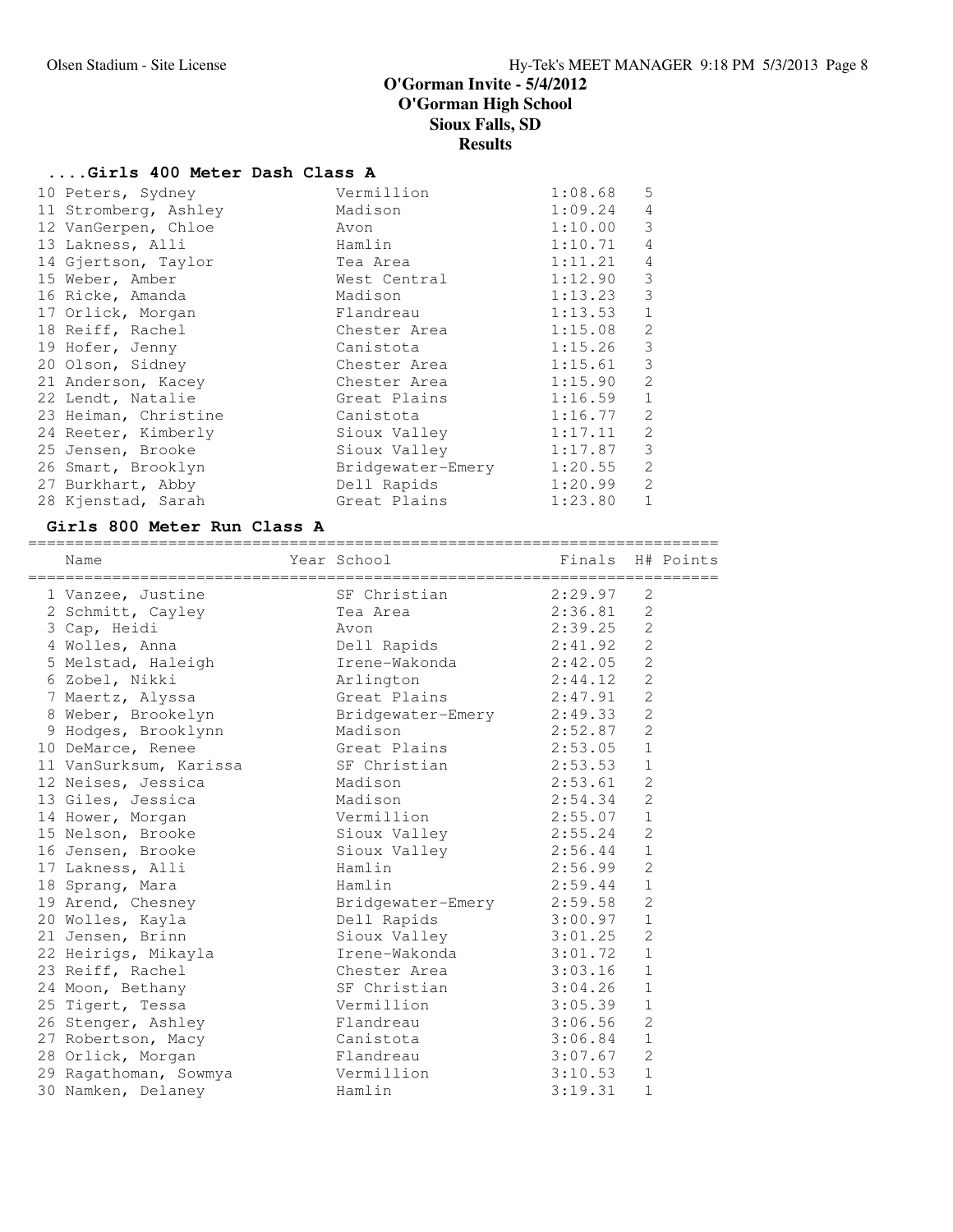# **....Girls 800 Meter Run Class A**

| 31 Neises, Zoey        | Chester Area | 3:24.01   | $\sim$ 1 |
|------------------------|--------------|-----------|----------|
| 32 Dunn, Bridget       | Dell Rapids  | 3:31.68   | $\sim$ 1 |
| 33 Sievers, Christa    | Lake Preston | 3:35.50 1 |          |
| 34 Josephson, Samantha | Tea Area     | 3:37.24 1 |          |

## **Girls 100 Meter Hurdles Class A**

| Name                     | Year School       | Finals |                | H# Points |
|--------------------------|-------------------|--------|----------------|-----------|
| 1 Sokolowski, Lauren     | Irene-Wakonda     | 15.33  | 3              |           |
| 2 Poelstra, Darien       | Harrisburg        | 16.55  | 3              |           |
| 3 Jorgenson, Preslee     | Madison           | 17.72  | 3              |           |
| 4 Goertel, Sydney        | West Central      | 17.78  | 2              |           |
| 5 Mullaney, Ally         | Dell Rapids       | 18.16  | $\mathfrak{Z}$ |           |
| 6 Neises, Jessica        | Madison           | 18.20  | 3              |           |
| 7 Randall, Sydney        | Canistota         | 18.25  | 2              |           |
| 8 Cotton, Erika          | Sioux Valley      | 18.30  | 3              |           |
| 9 Lyso, Taylor           | Irene-Wakonda     | 18.50  | 3              |           |
| 10 Clarke, Mari          | Madison           | 18.70  | 3              |           |
| 11 Kayser, Kadra         | Bridgewater-Emery | 18.89  | $\overline{c}$ |           |
| 12 Noeldner, Anna        | Great Plains      | 19.20  | 2              |           |
| 13 Garcia, Steph         | Great Plains      | 19.24  | 2              |           |
| 14 Contreras, Annastasia | West Central      | 19.29  | 2              |           |
| 15 Kapperman, Rachel     | West Central      | 19.38  | $\mathbf{1}$   |           |
| 16 Cordie, Rebecca       | Tea Area          | 19.43  | $\mathfrak{Z}$ |           |
| 17 VanPeursem, Alyssa    | SF Christian      | 19.90  | $\mathbf{1}$   |           |
| 18 Schoon, Sydney        | Great Plains      | 20.74  | 1              |           |
| 19 Griffith, Alyssa      | Tea Area          | 21.76  | $\mathbf{1}$   |           |
| 20 Heiman, Christine     | Canistota         | 21.96  | 1              |           |
| 21 Smart, Brooklyn       | Bridgewater-Emery | 22.03  | 1              |           |
| 22 Leighton, Karlie      | Dell Rapids       | 22.18  | 1              |           |

### **Girls 300 Meter Hurdles Class A**

| Name                  | Year School       | Finals H# Points |                |  |
|-----------------------|-------------------|------------------|----------------|--|
| 1 Sokolowski, Lauren  | Irene-Wakonda     | 50.78            | 3              |  |
| 2 Honner, Danni       | Harrisburg        | 52.57            | 3              |  |
| 3 Mathieu, Hunter     | West Central      | 52.61            | 3              |  |
| 4 Neises, Jessica     | Madison           | 52.76            | 2              |  |
| 5 Wales, Moriah       | Great Plains      | 53.11            | 3              |  |
| 6 Schlecht, Michaela  | Great Plains      | 53.49            | 3              |  |
| 7 Mullaney, Ally      | Dell Rapids       | 53.85            | $\mathfrak{Z}$ |  |
| 8 Kayser, Kadra       | Bridgewater-Emery | 54.69            | 3              |  |
| 9 Giles, Jessica      | Madison           | 55.33            | $\mathfrak{D}$ |  |
| 10 DeKnikker, Karley  | Lake Preston      | 55.44            | 2              |  |
| 11 Goertel, Sydney    | West Central      | 55.71            | $\mathfrak{Z}$ |  |
| 12 Garcia, Steph      | Great Plains      | 56.74            | $\mathfrak{Z}$ |  |
| 13 Morris, Lindsay    | Dell Rapids       | 57.33            | 2              |  |
| 14 Clarke, Mari       | Madison           | 58.13            | 2              |  |
| 15 Benson, Erin       | Chester Area      | 58.41            | 1              |  |
| 16 Griffith, Alyssa   | Tea Area          | 1:00.93          | $\mathbf{1}$   |  |
| -- Reinhiller, Taylor | Chester Area      | DO.              |                |  |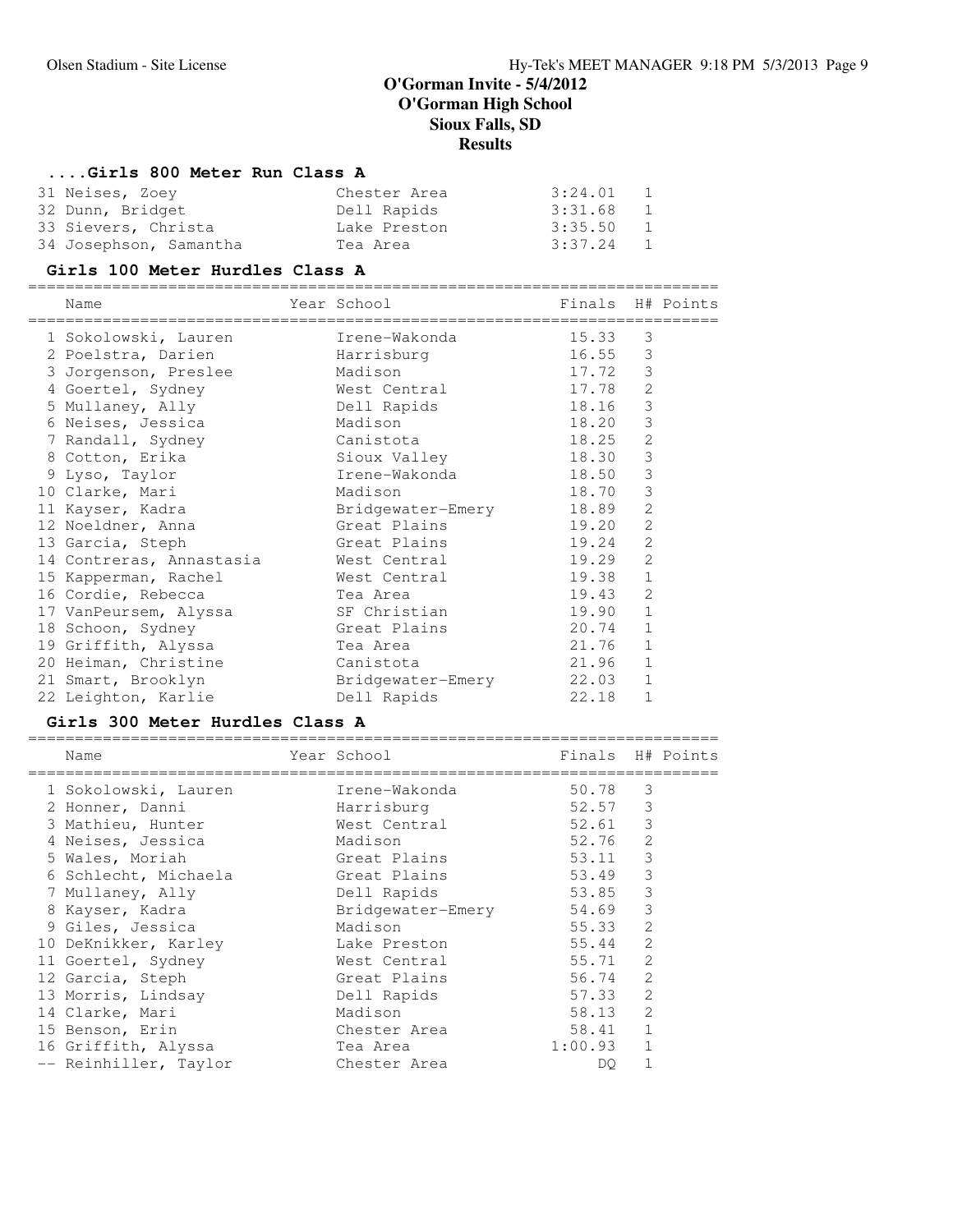# **Girls 4x100 Meter Relay Class A**

| ====================================<br>School<br>===========                       | Finals H# Points                           |   |               |
|-------------------------------------------------------------------------------------|--------------------------------------------|---|---------------|
| 1 West Central<br>$\mathsf{A}$<br>1) Contreras, Annastasia                          | 55.03<br>2) Eichman, Ashley                | 2 | 10            |
| 3) Schmeichel, Kaitlyn                                                              | 4) Stone, McKenzie                         |   |               |
| 2 Madison 'A'<br>1) Herold, Tayler                                                  | 55.07<br>2) Giles, Jessica                 | 2 | 8             |
| 3) Marsh, Emma                                                                      | 4) Engbrecht, Mandy                        |   |               |
| 3 Lake Preston 'A'                                                                  | 55.24                                      | 2 | 6             |
| 1) Longville, Kristen                                                               | 2) Vendrig, Marly                          |   |               |
| 3) Brown, Molly<br>4 Flandreau 'A'                                                  | 4) Hoff, Kiana<br>55.32                    |   |               |
| 1) Orlick, Quinn                                                                    | 2) Williams, Hannah                        | 1 | 5             |
| 3) Behrens, Brooklyn                                                                | 4) Relf, Baylee                            |   |               |
| 5 Hamlin 'A'                                                                        | 55.38                                      | 2 | 4             |
| 1) Opdahl, Sam                                                                      | 2) Opdahl, Brooke                          |   |               |
| 3) Roe, Hanna                                                                       | 4) Varga, Chey                             |   |               |
| 6 Canistota 'A'<br>1) Randall, Sydney                                               | 55.46<br>2) Buse, Kassidy                  | 2 | 3             |
| 3) Sandman, Lexys                                                                   | 4) Ortman, Kalli                           |   |               |
| 7 Great Plains Lutheran<br>'A'                                                      | 56.42                                      | 2 | 2             |
| 1) Noeldner, Anna                                                                   | 2) Laney, Danielle                         |   |               |
| 3) Goehring, Izzy                                                                   | 4) Bitter, Abi                             |   |               |
| 8 Sioux Falls Christian<br>' A'                                                     | 56.50                                      | 1 | 1             |
| 1) Schrank, Morgan                                                                  | 2) Korn, Sydney<br>4) Zomermaand, Megan    |   |               |
| 3) Hitt, Mary<br>9 Harrisburg 'A'                                                   | 56.52                                      | 2 |               |
| 1) Tecklenburg, Tessa                                                               | 2) Severy, Brooke                          |   |               |
| 3) Wilson, Dani                                                                     | 4) Fink, Kori                              |   |               |
| 10 Dell Rapids 'A'                                                                  | 57.97                                      | 1 |               |
| 1) Reider, Sami                                                                     | 2) Miles, Megan                            |   |               |
| 3) Leighton, Karlie<br>11 Arlington 'A'                                             | 4) Schumacher, Kiah<br>58.57               |   |               |
| 1) Christensen, Jadyn                                                               | 2) Heuer, Brett                            | 1 |               |
| 3) Hennrich, Brooke                                                                 | 4) Steffensen, Bailee                      |   |               |
| 12 Tea Area 'A'                                                                     | 59.20                                      | 1 |               |
| 1) Cordie, Rebecca                                                                  | 2) Tuschen, Megan                          |   |               |
| 3) Goetsch, Emily                                                                   | 4) Backhaus, Hunter                        |   |               |
| 13 Bridgewater-Emery 'A'                                                            | 59.93                                      | 1 |               |
| 1) Heezen, Brittany<br>3) Olinger, Jennifer                                         | 2) Schultz, Shelbee<br>4) Weber, Brookelyn |   |               |
| 14 Irene-Wakonda 'A'                                                                | 1:00.28                                    | 2 |               |
| 1) Hinseth, Bailey                                                                  | 2) Hinseth, Caitlin                        |   |               |
| 3) Sokolowski, Andrea                                                               | 4) Sokolowski, Lauren                      |   |               |
| 15 Avon 'A'                                                                         | 1:00.74                                    | 1 |               |
| 1) Powers, Hanna                                                                    | 2) Mudder, Kacie                           |   |               |
| 3) Markel, Karisa                                                                   | 4) Reeves, Hannah                          |   |               |
| Girls 4x200 Meter Relay Class A<br>====================================<br>======== | ____________________________               |   |               |
| School                                                                              | Finals H# Points                           |   | ============= |

 1 Arlington 'A' 1:54.67 2 1) Zobel, Nikki 2) VanBockern, Kimberly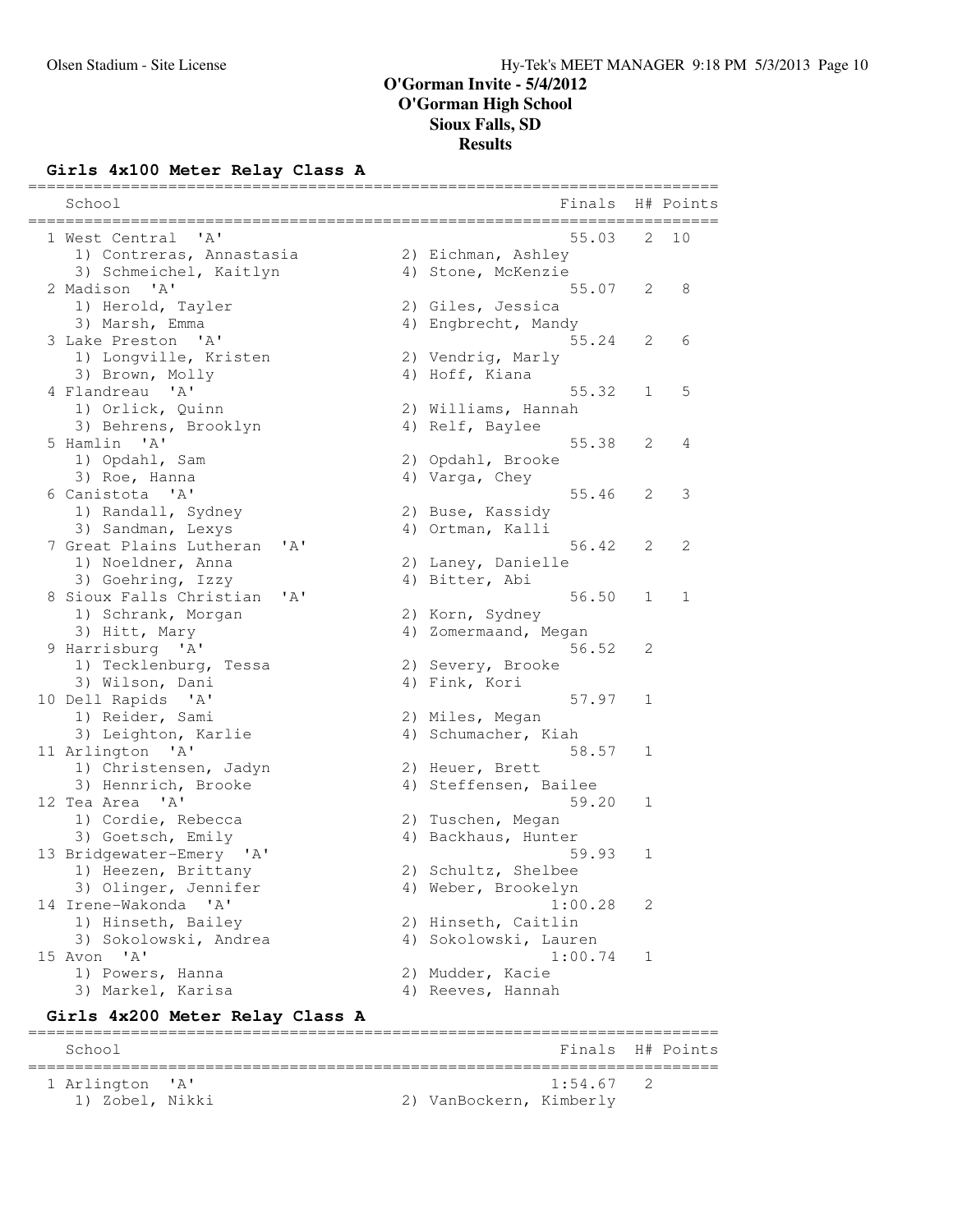# **....Girls 4x200 Meter Relay Class A**

| 3) Christensen, Jadyn                                 | 4) Boeck, Samantha     |                |
|-------------------------------------------------------|------------------------|----------------|
| 2 Canistota 'A'                                       | 1:55.24                | 2              |
| 1) Randall, Sydney                                    | 2) Buse, Kassidy       |                |
| 3) Sandman, Lexys                                     | 4) Ortman, Kalli       |                |
| 3 Irene-Wakonda 'A'                                   | 1:55.62                | 2              |
| 1) Hinseth, Bailey                                    | 2) Hinseth, Caitlin    |                |
| 3) Lee, Taylor                                        | 4) Sokolowski, Andrea  |                |
| 4 Lake Preston 'A'                                    | 1:56.36                | 2              |
| 1) Longville, Kristen                                 | 2) Vendrig, Marly      |                |
| 3) Brown, Molly                                       | 4) Hoff, Kiana         |                |
| 5 Avon<br>' A'                                        | 1:56.51                | 2              |
| 1) Mudder, Emily                                      | 2) Reiff, Amanda       |                |
| 3) Nagel, Chesney                                     | 4) Nagel, Cheylee      |                |
| 6 Flandreau 'A'                                       | 1:58.31                | 2              |
|                                                       | 2) Williams, Hannah    |                |
| 1) Orlick, Quinn                                      |                        |                |
| 3) Behrens, Erica                                     | 4) Relf, Baylee        |                |
| 7 Hamlin 'A'                                          | 1:58.71                | 1              |
| 1) Opdahl, Sam                                        | 2) Opdahl, Brooke      |                |
| 3) Lakness, Miranda                                   | 4) Varga, Chey         |                |
| 8 Madison 'A'                                         | 1:59.83                | 2              |
| 1) Marsh, Emma                                        | 2) Stromberg, Ashley   |                |
| 3) Jorgenson, Preslee                                 | 4) Herold, Tayler      |                |
| 9 Harrisburg 'A'                                      | 2:00.59                | $\overline{2}$ |
| 1) Tecklenburg, Tessa                                 | 2) Severy, Brooke      |                |
| 3) Wilson, Dani                                       | 4) Honner, Danni       |                |
| 10 Sioux Valley 'A'                                   | 2:01.39                | 1              |
| 1) Robinson, Deanna                                   | 2) Wozniak, Hannah     |                |
| 3) Antonsen, Brandi                                   | 4) Pepperman, Jessica  |                |
| 11 Dell Rapids 'A'                                    | 2:01.58                | 1              |
| 1) Reider, Sami                                       | 2) Hegge, Margo        |                |
| 3) Miles, Megan                                       | 4) Morris, Lindsay     |                |
| 12 Bridgewater-Emery 'A'                              | 2:02.49                | $\mathbf 1$    |
| 1) Heezen, Brittany                                   | 2) Arend, Chesney      |                |
| 3) Weber, Brookelyn                                   | 4) Kayser, Kadra       |                |
| 13 Great Plains Lutheran<br>$^{\prime}$ A $^{\prime}$ | 2:03.18                | 1              |
| 1) Lendt, Angela                                      | 2) Noeldner, Anna      |                |
| 3) Moffenbier, Hannah                                 | 4) DeMarce, Renee      |                |
| 14 West Central 'A'                                   | 2:03.98                | 1              |
| 1) Contreras, Annastasia                              | 2) Eichman, Ashley     |                |
| 3) Ely, Rachel                                        | 4) Schmeichel, Kaitlyn |                |
| 15 Tea Area 'A'                                       | 2:05.29                | 1              |
| 1) Backhaus, Hunter                                   | 2) Goetsch, Emily      |                |
| 3) Tuschen, Megan                                     | 4) Griffith, Alyssa    |                |
| 16 Vermillion 'A'                                     | 2:08.02                | 1              |
| 1) Weber, Taylor                                      | 2) Freeman, Elenna     |                |
| 3) Kost, Katie                                        | 4) Mockler, Maddie     |                |
|                                                       |                        |                |
| Girls 4x400 Meter Relay Class A                       |                        |                |

======================================================================= School **Finals** Points ======================================================================= 1 Arlington 'A' 4:21.36 1) VanBockern, Kimberly 12) Boeck, Samantha 3) Christensen, Jadyn (4) Olson, Daylee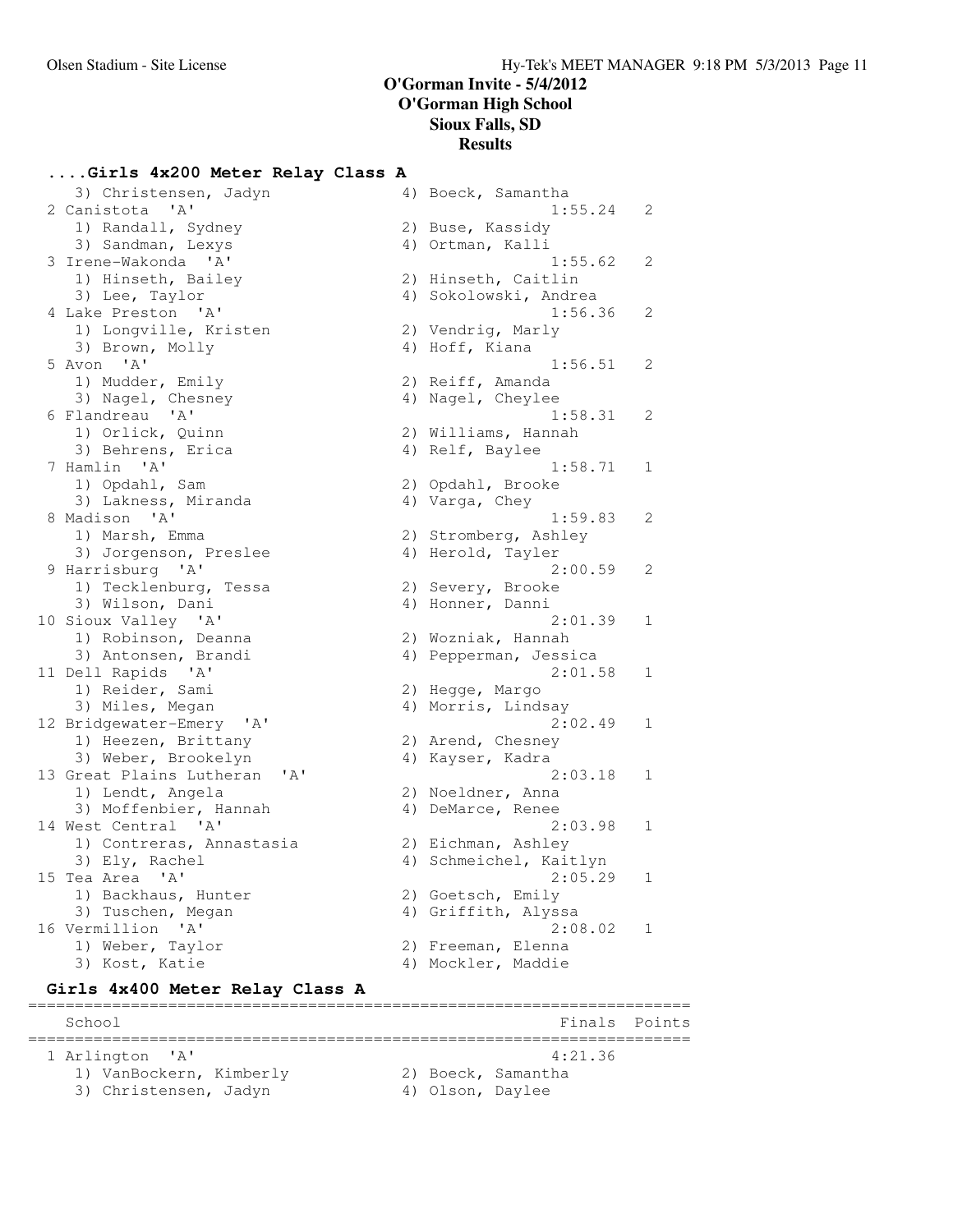### **....Girls 4x400 Meter Relay Class A**

| 2 Canistota 'A'        | 4:21.87               |
|------------------------|-----------------------|
| 1) Robertson, Macy     | 2) Sandman, Lexys     |
| 3) Buse, Kassidy       | 4) Ortman, Kalli      |
| 3 Lake Preston 'A'     | 4:39.08               |
| 1) Longville, Kristen  | 2) Vendrig, Marly     |
| 3) DeKnikker, Karley   | 4) Hoff, Kiana        |
| 4 Irene-Wakonda 'A'    | 4:41.17               |
| 1) Melstad, Haleigh    | 2) Lee, Taylor        |
| 3) Sokolowski, Andrea  | 4) Sokolowski, Lauren |
| 5 Hamlin 'A'           | 4:42.60               |
| 1) Roe, Hanna          | 2) Lakness, Alli      |
| 3) Lakness, Miranda    | 4) Opdahl, Brooke     |
| 6 Sioux Valley 'A'     | 4:49.66               |
| 1) Jensen, Brinn       | 2) Antonsen, Brandi   |
| 3) Fuhr, Johanna       | 4) Bjorklund, Tiffany |
| 7 Vermillion 'A'       | 4:55.09               |
| 1) Vander Laan, Alyssa | 2) Kost, Katie        |
| 3) Ragathoman, Sowmya  | 4) Hower, Morgan      |
| 8 Chester Area 'A'     | 5:04.08               |
| 1) DeVries, Micayla    | 2) Reinhiller, Taylor |
| 3) Reiff, Jenna        | 4) Baumberger, Callie |

### **Girls 1600 Sprint Medley Class A**

========================================================================== School **Finals H**# Points ========================================================================== 1 Sioux Valley 'A' 4:46.18 2 1) Ringheimer, Jordyn 1988 (2008) 20 Robinson, Deanna 3) Haaland, Alyssa 4) Bjorklund, Tiffany 2 Great Plains Lutheran 'A' 4:51.54 2 1) Moffenbier, Hannah (2) Bitter, Abi 3) Zeck, Jordan (4) Maertz, Alyssa 3 Arlington 'A' 4:52.75 2 1) Zobel, Nikki 2) Christensen, Jadyn 3) Parry, Josie (4) Heuer, Brett 4 Hamlin 'A' 4:59.58 1 1) Varga, Chey 2) Opdahl, Brooke 3) Roe, Hanna 4) Lakness, Miranda 5 Madison 'A' 5:03.39 2 1) Champion, Maegan 1988 (2) Herold, Tayler 3) Stromberg, Ashley (4) Hass, Rachel 6 Sioux Falls Christian 'A' 5:03.97 1 1) Schrank, Morgan 1982 (2008) 2008 (2014) 2008 2014 3) Korn, Sydney 1988 (4) Vacanti, Taya 7 Dell Rapids 'A' 5:04.17 2 1) Morris, Lindsay (2) Hegge, Margo 3) Devlin, Rachel (4) Hennen, Kaylee 8 Irene-Wakonda 'A' 5:08.26 1 1) Hinseth, Bailey 1988 (2018) Hinseth, Caitlin 3) Kathol, Trisha (4) Morman, Amy 9 Vermillion 'A' 5:09.79 2 1) Mockler, Maddie 120 2) Weber, Taylor 3) Freeman, Elenna (4) Kost, Katie 10 Canistota 'A' 5:10.88 1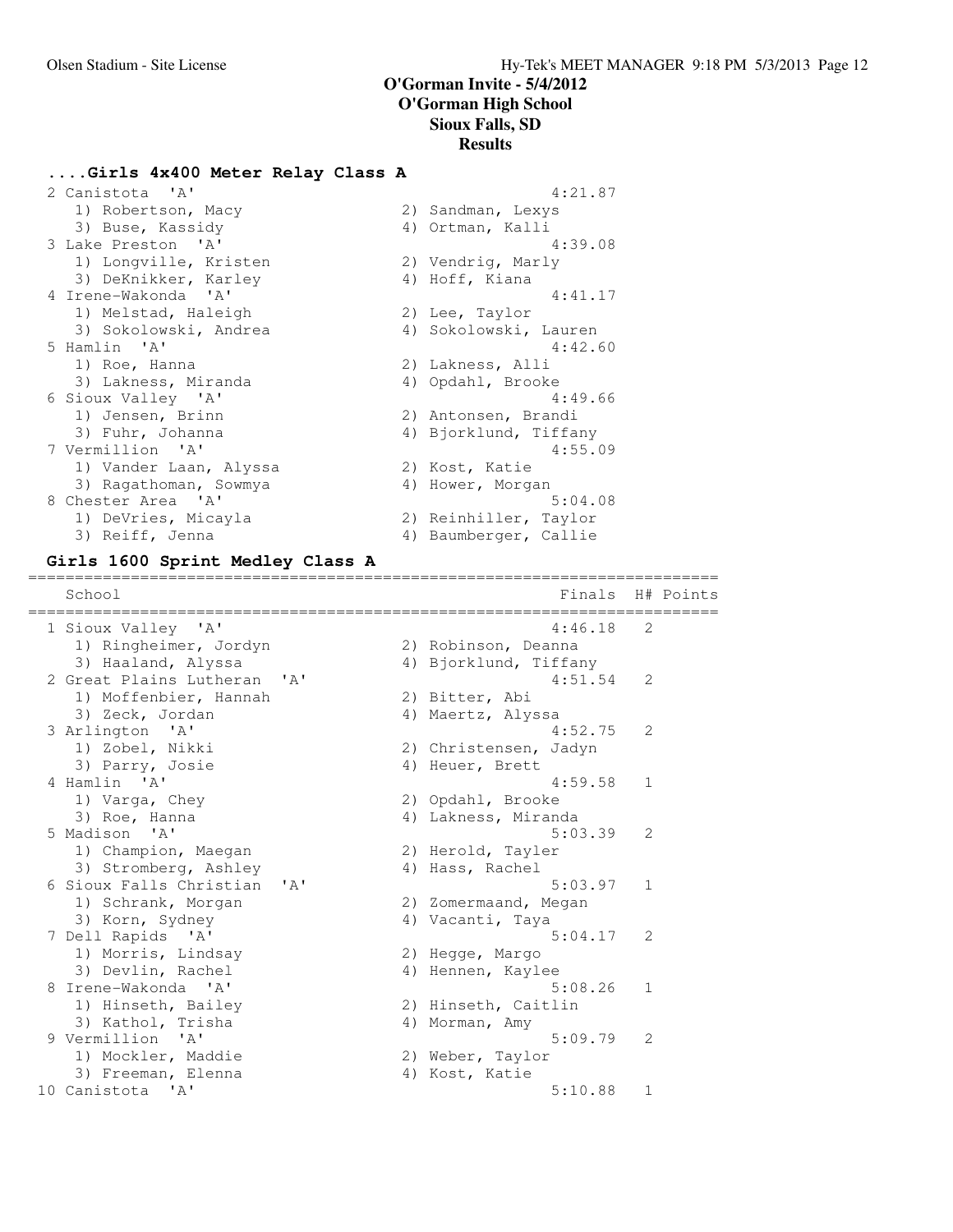### **....Girls 1600 Sprint Medley Class A**

- 1) Nielsen, Chloe 2) Letcher, Natasha 3) Larson, Morgan (4) Hofer, Jilianne 11 Chester Area 'A' 5:12.78 1 1) Ordal, Sam 2) Anderson, Kacey 3) Reiff, Jenna (4) Fischer, Mcclay 12 Avon 'A' 5:14.96 2 1) Mudder, Kacie 2) Markel, Karisa 3) VanGerpen, Chloe 4) Reeves, Hannah 13 Tea Area 'A' 5:20.76 1 1) Goetsch, Emily 1988 (2) Griffith, Alyssa
- 3) Gjertson, Taylor (4) Cahoy, Kennady

### **Girls 1600 Meter Run Open**

| Name                   | Year School                | Finals  |                | H# Points |
|------------------------|----------------------------|---------|----------------|-----------|
| 1 Kruse, Annie         | Yankton                    | 5:24.69 | 3              |           |
| 2 Woods, Savannah      | Yankton                    | 5:29.76 | $\mathfrak{Z}$ |           |
| 3 Burgess, Shacey      | Rapid City Central         | 5:36.69 | $\mathfrak{Z}$ |           |
| 4 Steen, Nakaila       | Rapid City Central         | 5:42.67 | $\mathcal{S}$  |           |
| 5 Bornhoft, Alyssa     | SF O'Gorman                | 5:44.81 | $\mathfrak{Z}$ |           |
| 6 Fine, Mallory        | Rapid City Stevens         | 5:45.58 | 3              |           |
| 7 Maiden, Makinze      | Rapid City Stevens         | 5:45.67 | $\mathfrak{Z}$ |           |
| 8 Ripperda, Abby       | SF O'Gorman                | 5:47.26 | $\mathfrak{Z}$ |           |
| 9 Brooks, Audrey       | SF Christian               | 5:48.58 | $\mathsf 3$    |           |
| 10 Krause, Mary        | Mitchell                   | 5:53.97 | 3              |           |
| 11 Fuchs, Mariah       | Pierre T.F. Riggs          | 5:56.78 | $\overline{c}$ |           |
| 12 Enos, Regan         | Rapid City Central 5:57.26 |         | $\mathfrak{Z}$ |           |
| 13 Haaland, Alyssa     | Sioux Valley               | 5:58.32 | $\overline{c}$ |           |
| 14 Wolles, Anna        | Dell Rapids                | 5:59.00 | $\mathfrak{Z}$ |           |
| 15 Vacanti, Taya       | SF Christian               | 6:00.20 | $\overline{2}$ |           |
| 16 Pieper, Kerigan     | Watertown                  | 6:00.22 | $\overline{c}$ |           |
| 17 Severson, Haley     | SF Washington              | 6:00.36 | $\mathbf{2}$   |           |
| 18 Rodman, Cassidy     | SF Washington              | 6:01.19 | $\overline{c}$ |           |
| 19 Maertz, Alyssa      | Great Plains               | 6:01.53 | 3              |           |
| 20 Hanna, Abbi         | Brandon Valley             | 6:02.73 | $\overline{2}$ |           |
| 21 Parry, Josie        | Arlington                  | 6:03.14 | $\overline{c}$ |           |
| 22 Forster, Kate       | Brandon Valley             | 6:05.89 | $\mathfrak{Z}$ |           |
| 23 Adcock, Bridget     | SF O'Gorman                | 6:09.36 | $\mathbf{2}$   |           |
| 24 Ullmann, Samantha   | Pierre T.F. Riggs 6:09.85  |         | $\overline{c}$ |           |
| 25 Gauer, Shelby       | Huron                      | 6:10.55 | $\overline{c}$ |           |
| 26 Roy, Tristan        | Yankton                    | 6:11.22 | $\mathfrak{Z}$ |           |
| 27 Brown, Karlie       | Mitchell                   | 6:13.00 | $\mathbf{1}$   |           |
| 28 Wieczorek, McKayla  | West Central               | 6:13.70 | $\overline{c}$ |           |
| 29 Dirks, Shouri       | Harrisburg                 | 6:17.11 | 3              |           |
| 30 McDonald, Adriana   | Irene-Wakonda              | 6:18.30 | 1              |           |
| 31 Jensen, Raven       | Irene-Wakonda              | 6:19.22 | $\mathbf 1$    |           |
| 32 DeKnikker, Karley   | Lake Preston               | 6:23.58 | $\mathbf 1$    |           |
| 33 Allen, Marilyn      | Flandreau                  | 6:24.71 | 2              |           |
| 34 Hauge, Chloe        | Brandon Valley             | 6:25.39 | $\overline{c}$ |           |
| 35 Heyn, Molly         | Chester Area               | 6:26.81 | $\mathbf 1$    |           |
| 36 Hass, Rachel        | Madison                    | 6:26.89 | 2              |           |
| 37 Struckman, Katie    | Hamlin                     | 6:29.51 | 1              |           |
| 38 Vander Laan, Alyssa | Vermillion                 | 6:31.51 | $\overline{c}$ |           |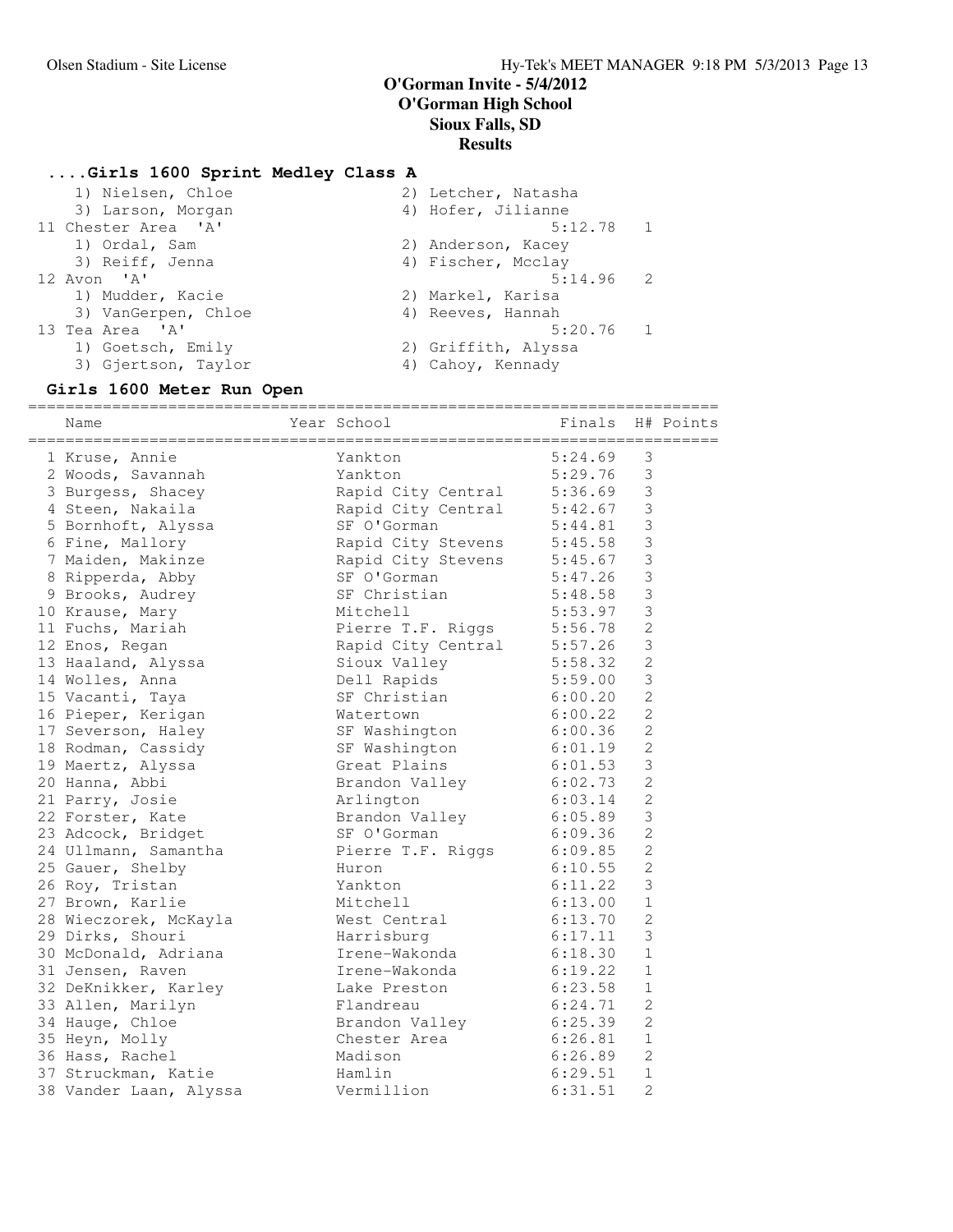# **....Girls 1600 Meter Run Open**

| 39 Ihnen, Cortney     | Tea Area         | 6:33.31 |              |
|-----------------------|------------------|---------|--------------|
| 40 Wolles, Kayla      | Dell Rapids      | 6:34.16 | 1            |
| 41 Mack, Sloane       | Huron            | 6:36.47 | 2            |
| 42 Little, Maria      | Watertown        | 6:37.52 | 2            |
| 43 Holty, McKenzie    | Aberdeen Central | 6:38.37 | 3            |
| 44 Hower, Morgan      | Vermillion       | 6:44.33 | 1            |
| 45 Weseloh, Megan     | Great Plains     | 6:48.32 | 1            |
| 46 Nelson, Brooke     | Sioux Valley     | 6:50.32 | $\mathbf{1}$ |
| 47 Sees, Autumn       | Irene-Wakonda    | 6:50.41 | 1            |
| 48 Alverson, McKenzie | Chester Area     | 6:59.61 | -1           |
| 49 Renner, Katie      | Great Plains     | 7:07.96 | 1            |
| 50 Rodriquez, Jasmine | Tea Area         | 7:09.87 | 1            |
| 51 Neises, Zoey       | Chester Area     | 7:31.41 | 1            |
| 52 Dunn, Bridget      | Dell Rapids      | 7:55.26 |              |

# **Girls 3200 Meter Run Open**

=======================================================================

| Name                  |                   | Finals Points |  |
|-----------------------|-------------------|---------------|--|
| 1 Sampson, Janae      | Arlington         | 12:14.41      |  |
| 2 McClure, Madisen    | Yankton           | 12:43.99      |  |
| 3 Severson, Haley     | SF Washington     | 13:09.81      |  |
| 4 Wolles, Anna        | Dell Rapids       | 13:16.66      |  |
| 5 Mullen, Jory        | Pierre T.F. Riggs | 13:26.73      |  |
| 6 Jensen, Raven       | Irene-Wakonda     | 13:36.20      |  |
| 7 Allen, Marilyn      | Flandreau         | 13:44.13      |  |
| 8 Struckman, Katie    | Hamlin            | 13:46.30      |  |
| 9 Weseloh, Megan      | Great Plains      | 15:00.40      |  |
| 10 Renner, Katie      | Great Plains      | 15:26.95      |  |
| 11 Angerhofer, Lizzie | Great Plains      | 18:29.52      |  |
|                       |                   | Year School   |  |

# **Girls 4x800 Meter Relay Open**

| School                                       | Finals Points        |
|----------------------------------------------|----------------------|
| =========================<br>1 Arlington 'A' | 10:25.58             |
| 1) Sampson, Janae                            | 2) Heuer, Brett      |
| 3) Parry, Josie                              | 4) Olson, Daylee     |
| 2 Aberdeen Central 'A'                       | 10:31.16             |
| 1) Waaqe, Morghan                            | 2) Volk, Kaitlyn     |
| 3) Kappes, Kaylee                            | 4) Waaqe, Madison    |
| 3 Sioux Falls Washington<br>$\mathsf{A}$     | 10:34.08             |
| 1) Johnson, Hannah                           | 2) Knecht, Kelsey    |
| 3) Point, Caroline                           | 4) Costello, Carley  |
| 4 Sioux Falls Christian 'A'                  | 11:07.64             |
| 1) DeWeerd, Megan                            | 2) Vacanti, Taya     |
| 3) VanSurksum, Karissa                       | 4) Moon, Bethany     |
| 5 Mitchell 'A'                               | 11:08.51             |
| 1) Brown, Karlie                             | 2) Krause, Mary      |
| 3) Farnham, Erin                             | 4) Pistulka, Kristin |
| 6 Huron 'A'                                  | 11:08.91             |
| 1) Johnson, Michelle                         | 2) Carr, Sarah       |
| 3) Mack, Sloane                              | 4) Moon, Cassidy     |
| 7 Watertown 'A'                              | 11:22.77             |
|                                              |                      |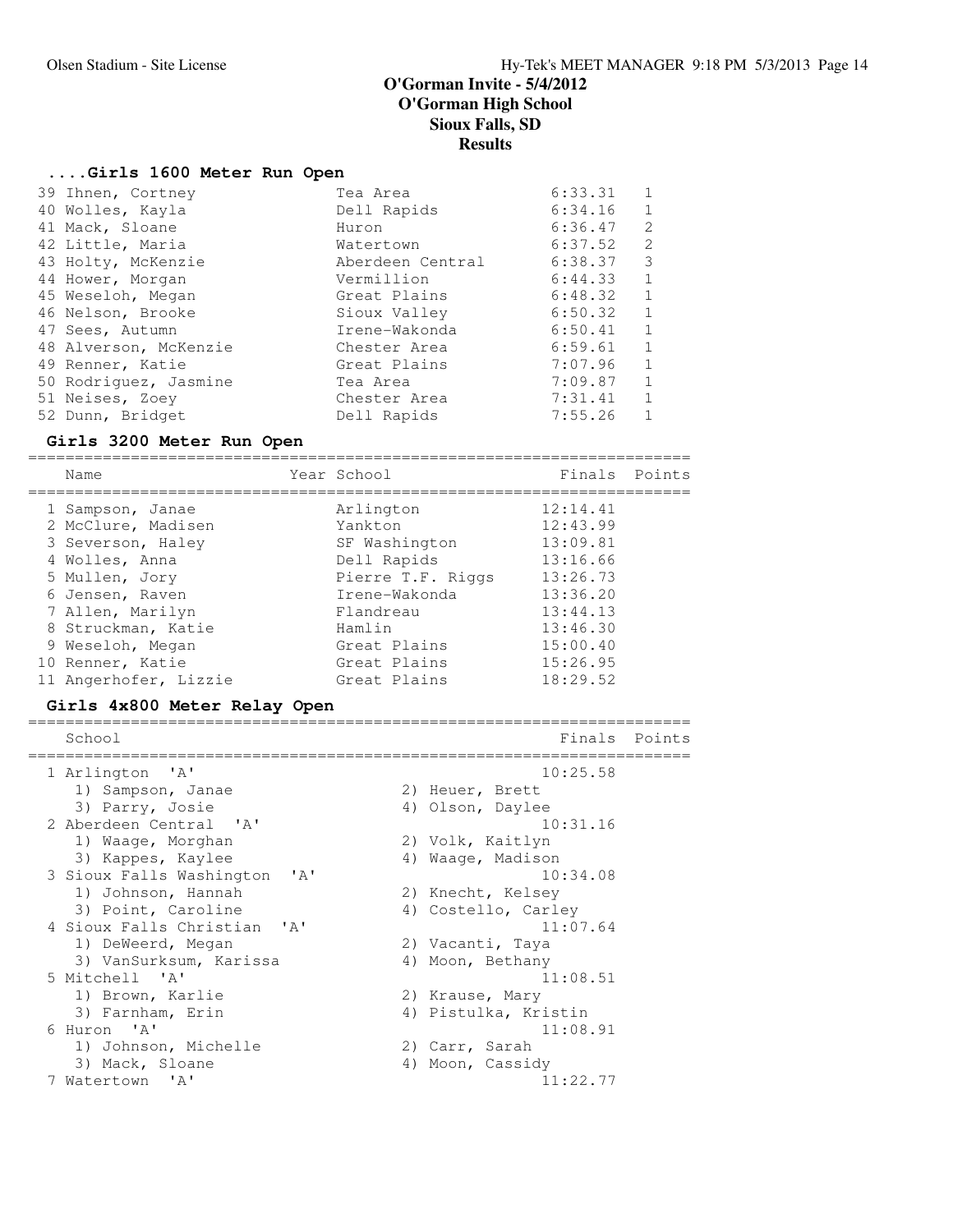2) Jensen, Maria

# **....Girls 4x800 Meter Relay Open**

| 1) Reeser, Madison           | 2) | Jensen, Maria         |
|------------------------------|----|-----------------------|
| 3) Berkey, Ashley            |    | 4) Hemiller, Tatum    |
| 8 Sioux Valley 'A'           |    | 11:25.36              |
| 1) Strasburg, Logan          |    | 2) Jensen, Brinn      |
| 3) Haaland, Alyssa           |    | 4) Nelson, Brooke     |
| 9 Irene-Wakonda 'A'          |    | 11:42.88              |
| 1) Morman, Amy               |    | 2) McDonald, Adriana  |
| 3) Heirigs, Mikayla          |    | 4) Kathol, Trisha     |
| 10 Hamlin 'A'                |    | 11:44.01              |
| 1) Lakness, Alli             |    | 2) Lakness, Miranda   |
| 3) Spranq, Mara              |    | 4) Struckman, Katie   |
| 11 Yankton 'A'               |    | 12:00.59              |
| 1) Roy, Tristan              |    | 2) Westerman, Erica   |
| 3) Hicks, Holly              |    | 4) McClure, Madisen   |
| 12 Tea Area 'A'              |    | 12:30.59              |
| 1) Ihnen, Cortney            |    | 2) Cahoy, Kennady     |
| 3) Josephson, Samantha       |    | 4) Rodriquez, Jasmine |
| 13 Great Plains Lutheran 'A' |    | 13:43.49              |
| 1) Andree, Alexa             |    | 2) Angerhofer, Lizzie |
| 3) Kjenstad, Sarah           |    | 4) Lendt, Natalie     |
|                              |    |                       |

| 4) Hemiller, Tatum        |
|---------------------------|
| 11:25.36                  |
| 2) Jensen, Brinn          |
| 4) Nelson, Brooke         |
| 11:42.88                  |
| 2) McDonald, Adriana      |
| 4) Kathol, Trisha         |
| 11:44.01                  |
| 2) Lakness, Miranda       |
| 4) Struckman, Katie       |
| 12:00.59                  |
| 2) Westerman, Erica       |
| 4) McClure, Madisen       |
| 12:30.59                  |
| 2) Cahoy, Kennady         |
| 4) Rodriquez, Jasmine     |
| 13:43.49                  |
| 2) Angerhofer, Lizzie     |
| $\Lambda$ ) Londt Notalio |

### **Girls High Jump Open**

| Name                   | Year School                 |              | Finals Points |
|------------------------|-----------------------------|--------------|---------------|
| 1 Rief, Mackenzie      | Brookings                   | $5 - 01.00$  |               |
| 2 Mohamed, Doha        | Brookings                   | $4 - 11.00$  |               |
| 3 Paauw, Hannah        | Brandon Valley J4-11.00     |              |               |
| 3 Swedlund, Sami       | Brookings                   | $J4-11.00$   |               |
| 5 Pietz, Peyton        | Pierre T.F. Riggs J4-11.00  |              |               |
| 6 Caywood, Ashlee      | Watertown                   | $4 - 09.00$  |               |
| 7 Visker, Jade         | SF Washington               | $J4 - 09.00$ |               |
| 8 Burch, Eden          | Brandon Valley              | $J4 - 09.00$ |               |
| 9 Ramharter, Rochelle  | SF Washington               | $J4-09.00$   |               |
| 9 Christiansen, Abby   | Madison                     | $J4 - 09.00$ |               |
| 9 Waddell, Tevyn       | Mitchell                    | $J4 - 09.00$ |               |
| 9 VanBockern, Kimberly | Arlington                   | $J4-09.00$   |               |
| 13 Macdonald, Makenna  | West Central                | $4 - 07.00$  |               |
| 13 Becking, Holly      | Watertown                   | $4 - 07.00$  |               |
| 13 Anderson, Alexandra | SF O'Gorman                 | $4 - 07.00$  |               |
| 13 Moldstad, Brittany  | Great Plains 4-07.00        |              |               |
| 13 Sokolowski, Andrea  | Irene-Wakonda 4-07.00       |              |               |
| 13 Goodhope, Anna      | SF Washington               | $4 - 07.00$  |               |
| 13 Hohman, Carly       | Sioux Falls Lincoln 4-07.00 |              |               |
| 13 Stewart, Emma       | Yankton                     | $4 - 07.00$  |               |
| 13 Bain, Morgan        | SF O'Gorman                 | $4 - 07.00$  |               |
| 13 Hofer, Jilianne     | Canistota                   | $4 - 07.00$  |               |
| 13 Skluzacek, Morgan   | Madison                     | $4 - 07.00$  |               |
| 13 Burckhard, Paiton   | Aberdeen Central            | $4 - 07.00$  |               |
| 25 Moon, Bethany       | SF Christian                | $4 - 05.00$  |               |
| 25 Jarrat, Abbie       | Sioux Falls Lincoln         | $4 - 05.00$  |               |
| 25 Toles, Aerial       | Rapid City Central          | $4 - 05.00$  |               |
| 25 Ordal, Sam          | Chester Area                | $4 - 05.00$  |               |
| 25 Reif, Emily         | Brandon Valley              | $4 - 05.00$  |               |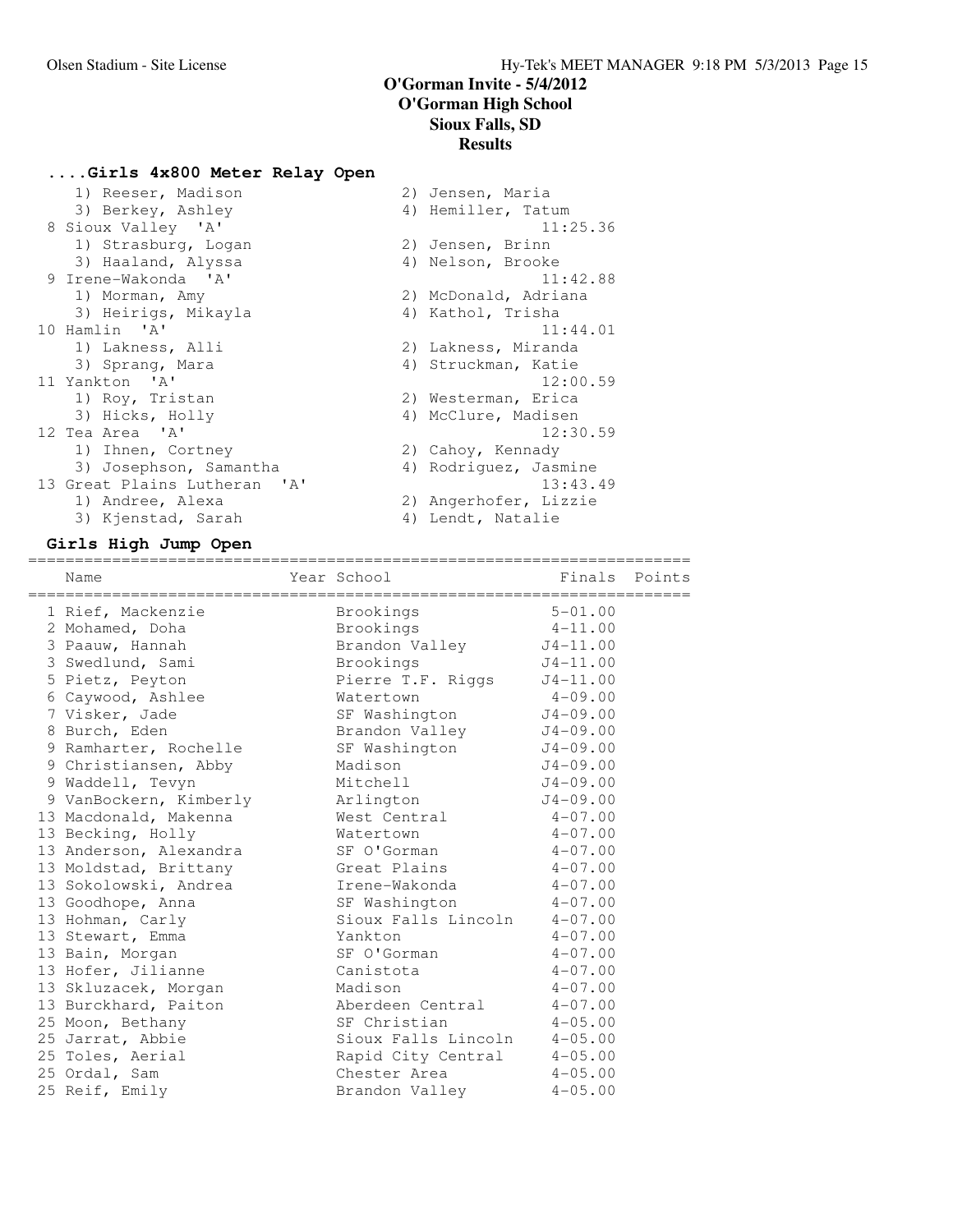# **....Girls High Jump Open**

| 25 Judstra, Brooklyn | Arlington          | $4 - 05.00$ |
|----------------------|--------------------|-------------|
| 25 Marsh, Emma       | Madison            | $4 - 05.00$ |
| 25 Letcher, Natasha  | Canistota          | $4 - 05.00$ |
| 25 Kapperman, Rachel | West Central       | $4 - 05.00$ |
| 25 Mueller, Jennifer | Great Plains       | $4 - 05.00$ |
| 25 Cordie, Rebecca   | Tea Area           | $4 - 05.00$ |
| 25 Weeks, Grace      | Rapid City Central | $4 - 05.00$ |
| -- Jensen, Brinn     | Sioux Valley       | ΝH          |
| -- Clemen, Carly     | SF O'Gorman        | ΝH          |
| -- Andree, Alexa     | Great Plains       | ΝH          |
| -- Miller, Maddie    | Harrisburg         | ΝH          |
| -- Smart, Brooklyn   | Bridgewater-Emery  | NH          |
| -- DeVries, Micayla  | Chester Area       | NH          |
| -- Claussen, Sam     | Pierre T.F. Riggs  | NΗ          |
| -- Honomichl, Krista | Sioux Valley       | ΝH          |
| -- Zell, Samantha    | Huron              | NH          |
|                      |                    |             |

# **Girls Pole Vault Open**

|  | Name                     | Year School                               Finals   Points |              |  |
|--|--------------------------|-----------------------------------------------------------|--------------|--|
|  |                          |                                                           |              |  |
|  | 1 Musil, Tessa           | Huron                                                     | $10 - 00.00$ |  |
|  | 2 Dale, Sydney           | Watertown                                                 | $9 - 06.00$  |  |
|  | 2 Chase, Lexy            | Huron                                                     | $9 - 06.00$  |  |
|  | 4 Bedard, Brianna        | Rapid City Stevens                                        | $J9 - 06.00$ |  |
|  | 4 Schneider, Kamelia     | Huron                                                     | $J9 - 06.00$ |  |
|  | 6 Gustafson, Brittni     | Brookings                                                 | $9 - 00.00$  |  |
|  | 7 Brooks, Allison        | SF Christian                                              | $J9 - 00.00$ |  |
|  | 8 Huber, Mackenzie       | Vermillion                                                | $8 - 06.00$  |  |
|  | 8 Brewer-Nysven, Rainy   | Irene-Wakonda                                             | $8 - 06.00$  |  |
|  | 10 Scott, Whitney        | Watertown                                                 | $8 - 00.00$  |  |
|  | 10 Gesinger, Logan       | Pierre T.F. Riggs                                         | $8 - 00.00$  |  |
|  | 10 Schwebach, Ashley     | Madison                                                   | $8 - 00.00$  |  |
|  | 13 Jurgens, Morgan       | Watertown                                                 | $7 - 06.00$  |  |
|  | 13 Lier, Shayna          | Aberdeen Central                                          | $7 - 06.00$  |  |
|  | 13 Hodges, Brooklynn     | Madison                                                   | $7 - 06.00$  |  |
|  | 13 Weisenburger, Kaitlyn | Aberdeen Central                                          | $7 - 06.00$  |  |
|  | 13 Larson, Lindsay       | Yankton                                                   | $7 - 06.00$  |  |
|  | 13 Steiner, Meggie       | Yankton                                                   | $7 - 06.00$  |  |
|  | 19 Patel, Aditi          | Sioux Falls Lincoln                                       | $7 - 00.00$  |  |
|  | 19 Schoon, Sydney        | Great Plains                                              | $7 - 00.00$  |  |
|  | 19 Mueller, Jennifer     | Great Plains                                              | $7 - 00.00$  |  |
|  | 19 Thomas, Sydney        | Brookings                                                 | $7 - 00.00$  |  |
|  | 19 Schlecht, Michaela    | Great Plains                                              | $7 - 00.00$  |  |
|  | -- Kotalik, Elsie        | Yankton                                                   | NH           |  |
|  | -- Holm, Lauren          | Sioux Falls Lincoln                                       | ΝH           |  |
|  | -- Heckel, Emma          | Sioux Falls Lincoln                                       | NH           |  |
|  | -- Clemen, Carly         | SF O'Gorman                                               | NH           |  |
|  | -- Clemen, Nicole        | SF O'Gorman                                               | NH           |  |
|  | -- Lyso, Taylor          | Irene-Wakonda                                             | NH           |  |
|  | -- Johnson, Sydney       | Aberdeen Central                                          | NH           |  |
|  | -- Schwebach, Shania     | Madison                                                   | ΝH           |  |
|  | -- Bothwell, Taylor      | Pierre T.F. Riggs                                         | ΝH           |  |
|  | -- Jeffries, Kelsie      | Rapid City Central                                        | NH           |  |
|  |                          |                                                           |              |  |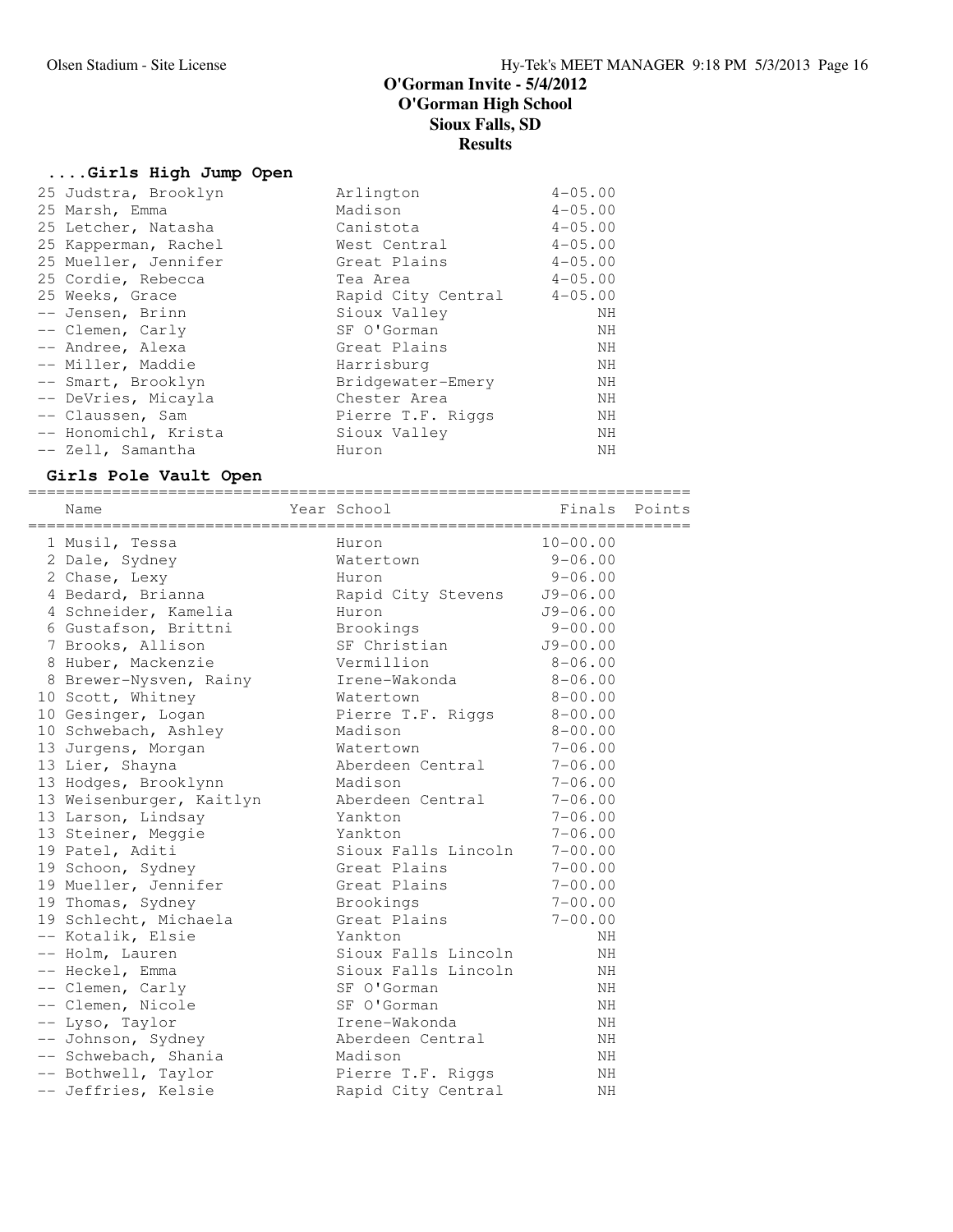# **....Girls Pole Vault Open**

| -- Loque, Alexis   | Irene-Wakonda     | NΗ |
|--------------------|-------------------|----|
| -- Bullard, Sophie | Pierre T.F. Riggs | NH |

# **Girls Long Jump Open**

| $17 - 00.50$<br>1 VanBockern, Emily<br>SF Washington<br>2 Quinn, Nicole<br>$17 - 00.00$<br>Rapid City Stevens<br>$16 - 10.00$<br>3 Fitzgerald, Kelsey<br>Yankton<br>Brandon Valley J16-10.00<br>4 Treveer, Emma<br>Sioux Falls Lincoln 16-06.50<br>5 Metz, Sarah<br>Yankton<br>$16 - 04.00$<br>6 Stewart, Emma<br>7 Hale, Lindsey<br>Yankton<br>$16 - 02.50$<br>$16 - 02.50$<br>7 Bondy, Anna<br>Pierre T.F. Riggs<br>9 Hoff, Kiana<br>$16 - 01.50$<br>Lake Preston<br>10 Bones, Morgan<br>Watertown<br>$15 - 11.00$<br>11 Schlecht, Michaela<br>Great Plains<br>$15 - 10.50$<br>12 Toles, Aerial<br>Rapid City Central<br>$15 - 09.50$<br>$15 - 09.50$<br>12 Chell, Margaret<br>Brookings<br>Brookings<br>$15 - 07.50$<br>14 Sanderson, Lily<br>$15 - 05.50$<br>Sioux Falls Lincoln<br>15 Kott, Ravan<br>SF O'Gorman<br>15 Weidler, Alyssa<br>$15 - 05.50$<br>Madison<br>$15 - 04.50$<br>17 Marsh, Emma<br>18 Zomermaand, Megan<br>SF Christian<br>$15 - 04.00$<br>SF O'Gorman<br>$15 - 04.00$<br>18 Kreber, Kendyl<br>West Central<br>$15 - 03.00$<br>20 Stone, McKenzie<br>$15 - 02.50$<br>Rapid City Central<br>21 Burke, Malika<br>21 Braun, Brooke<br>Aberdeen Central<br>$15 - 02.50$<br>23 Hanson, Kaitlin<br>Tea Area<br>$15 - 01.50$<br>23 Clarke, Mari<br>Madison<br>$15 - 01.50$<br>Brandon Valley<br>$15 - 01.00$<br>25 Bruget, Courtney<br>26 Vig, Brianna<br>$15 - 00.00$<br>Brookings<br>27 Lacroix, Kendra<br>$14 - 10.00$<br>Rapid City Stevens<br>28 Honner, Danni<br>Harrisburg<br>$14 - 09.50$<br>29 Mart, Ellie<br>Mitchell<br>$14 - 09.00$<br>$14 - 08.50$<br>30 Michel, Kelly<br>Dell Rapids<br>Great Plains<br>31 Gosch, Leah<br>$14 - 07.50$<br>31 Goetz, Maddi<br>Aberdeen Central<br>$14 - 07.50$<br>33 Duff, Michaela<br>Madison<br>$14 - 07.00$<br>33 Wales, Moriah<br>Great Plains<br>$14 - 07.00$<br>35 Keller, Bailey<br>Pierre T.F. Riggs<br>$14 - 06.50$<br>36 Soundy, Laura<br>SF Christian<br>$14 - 05.50$<br>36 Beiswanger, Jordan<br>Harrisburg<br>$14 - 05.50$<br>38 Blanchard, Madison<br>$14 - 04.00$<br>SF O'Gorman<br>SF Washington<br>$14 - 03.00$<br>39 Goodhope, Anna<br>40 Cotton, Erika<br>Sioux Valley<br>$14 - 02.00$<br>41 Kranzler, Madeline<br>$14 - 01.50$<br>Huron<br>42 Pfeifle, Sophie<br>Harrisburg<br>$14 - 01.00$<br>43 Rohrbach, Sarah<br>Aberdeen Central<br>$14 - 00.00$<br>44 Tuschen, Megan<br>Tea Area<br>$13 - 10.00$<br>45 Reiff, Jenna<br>$13 - 08.50$<br>Chester Area | Name          | Year School |              | Finals Points |
|----------------------------------------------------------------------------------------------------------------------------------------------------------------------------------------------------------------------------------------------------------------------------------------------------------------------------------------------------------------------------------------------------------------------------------------------------------------------------------------------------------------------------------------------------------------------------------------------------------------------------------------------------------------------------------------------------------------------------------------------------------------------------------------------------------------------------------------------------------------------------------------------------------------------------------------------------------------------------------------------------------------------------------------------------------------------------------------------------------------------------------------------------------------------------------------------------------------------------------------------------------------------------------------------------------------------------------------------------------------------------------------------------------------------------------------------------------------------------------------------------------------------------------------------------------------------------------------------------------------------------------------------------------------------------------------------------------------------------------------------------------------------------------------------------------------------------------------------------------------------------------------------------------------------------------------------------------------------------------------------------------------------------------------------------------------------------------------------------------------------------------------------------------------------------------------------------------------------------------------------------------------------------------------------------------------------------------------------------------------------------------------------------------------------------------------------|---------------|-------------|--------------|---------------|
|                                                                                                                                                                                                                                                                                                                                                                                                                                                                                                                                                                                                                                                                                                                                                                                                                                                                                                                                                                                                                                                                                                                                                                                                                                                                                                                                                                                                                                                                                                                                                                                                                                                                                                                                                                                                                                                                                                                                                                                                                                                                                                                                                                                                                                                                                                                                                                                                                                              |               |             |              |               |
|                                                                                                                                                                                                                                                                                                                                                                                                                                                                                                                                                                                                                                                                                                                                                                                                                                                                                                                                                                                                                                                                                                                                                                                                                                                                                                                                                                                                                                                                                                                                                                                                                                                                                                                                                                                                                                                                                                                                                                                                                                                                                                                                                                                                                                                                                                                                                                                                                                              |               |             |              |               |
|                                                                                                                                                                                                                                                                                                                                                                                                                                                                                                                                                                                                                                                                                                                                                                                                                                                                                                                                                                                                                                                                                                                                                                                                                                                                                                                                                                                                                                                                                                                                                                                                                                                                                                                                                                                                                                                                                                                                                                                                                                                                                                                                                                                                                                                                                                                                                                                                                                              |               |             |              |               |
|                                                                                                                                                                                                                                                                                                                                                                                                                                                                                                                                                                                                                                                                                                                                                                                                                                                                                                                                                                                                                                                                                                                                                                                                                                                                                                                                                                                                                                                                                                                                                                                                                                                                                                                                                                                                                                                                                                                                                                                                                                                                                                                                                                                                                                                                                                                                                                                                                                              |               |             |              |               |
|                                                                                                                                                                                                                                                                                                                                                                                                                                                                                                                                                                                                                                                                                                                                                                                                                                                                                                                                                                                                                                                                                                                                                                                                                                                                                                                                                                                                                                                                                                                                                                                                                                                                                                                                                                                                                                                                                                                                                                                                                                                                                                                                                                                                                                                                                                                                                                                                                                              |               |             |              |               |
|                                                                                                                                                                                                                                                                                                                                                                                                                                                                                                                                                                                                                                                                                                                                                                                                                                                                                                                                                                                                                                                                                                                                                                                                                                                                                                                                                                                                                                                                                                                                                                                                                                                                                                                                                                                                                                                                                                                                                                                                                                                                                                                                                                                                                                                                                                                                                                                                                                              |               |             |              |               |
|                                                                                                                                                                                                                                                                                                                                                                                                                                                                                                                                                                                                                                                                                                                                                                                                                                                                                                                                                                                                                                                                                                                                                                                                                                                                                                                                                                                                                                                                                                                                                                                                                                                                                                                                                                                                                                                                                                                                                                                                                                                                                                                                                                                                                                                                                                                                                                                                                                              |               |             |              |               |
|                                                                                                                                                                                                                                                                                                                                                                                                                                                                                                                                                                                                                                                                                                                                                                                                                                                                                                                                                                                                                                                                                                                                                                                                                                                                                                                                                                                                                                                                                                                                                                                                                                                                                                                                                                                                                                                                                                                                                                                                                                                                                                                                                                                                                                                                                                                                                                                                                                              |               |             |              |               |
|                                                                                                                                                                                                                                                                                                                                                                                                                                                                                                                                                                                                                                                                                                                                                                                                                                                                                                                                                                                                                                                                                                                                                                                                                                                                                                                                                                                                                                                                                                                                                                                                                                                                                                                                                                                                                                                                                                                                                                                                                                                                                                                                                                                                                                                                                                                                                                                                                                              |               |             |              |               |
|                                                                                                                                                                                                                                                                                                                                                                                                                                                                                                                                                                                                                                                                                                                                                                                                                                                                                                                                                                                                                                                                                                                                                                                                                                                                                                                                                                                                                                                                                                                                                                                                                                                                                                                                                                                                                                                                                                                                                                                                                                                                                                                                                                                                                                                                                                                                                                                                                                              |               |             |              |               |
|                                                                                                                                                                                                                                                                                                                                                                                                                                                                                                                                                                                                                                                                                                                                                                                                                                                                                                                                                                                                                                                                                                                                                                                                                                                                                                                                                                                                                                                                                                                                                                                                                                                                                                                                                                                                                                                                                                                                                                                                                                                                                                                                                                                                                                                                                                                                                                                                                                              |               |             |              |               |
|                                                                                                                                                                                                                                                                                                                                                                                                                                                                                                                                                                                                                                                                                                                                                                                                                                                                                                                                                                                                                                                                                                                                                                                                                                                                                                                                                                                                                                                                                                                                                                                                                                                                                                                                                                                                                                                                                                                                                                                                                                                                                                                                                                                                                                                                                                                                                                                                                                              |               |             |              |               |
|                                                                                                                                                                                                                                                                                                                                                                                                                                                                                                                                                                                                                                                                                                                                                                                                                                                                                                                                                                                                                                                                                                                                                                                                                                                                                                                                                                                                                                                                                                                                                                                                                                                                                                                                                                                                                                                                                                                                                                                                                                                                                                                                                                                                                                                                                                                                                                                                                                              |               |             |              |               |
|                                                                                                                                                                                                                                                                                                                                                                                                                                                                                                                                                                                                                                                                                                                                                                                                                                                                                                                                                                                                                                                                                                                                                                                                                                                                                                                                                                                                                                                                                                                                                                                                                                                                                                                                                                                                                                                                                                                                                                                                                                                                                                                                                                                                                                                                                                                                                                                                                                              |               |             |              |               |
|                                                                                                                                                                                                                                                                                                                                                                                                                                                                                                                                                                                                                                                                                                                                                                                                                                                                                                                                                                                                                                                                                                                                                                                                                                                                                                                                                                                                                                                                                                                                                                                                                                                                                                                                                                                                                                                                                                                                                                                                                                                                                                                                                                                                                                                                                                                                                                                                                                              |               |             |              |               |
|                                                                                                                                                                                                                                                                                                                                                                                                                                                                                                                                                                                                                                                                                                                                                                                                                                                                                                                                                                                                                                                                                                                                                                                                                                                                                                                                                                                                                                                                                                                                                                                                                                                                                                                                                                                                                                                                                                                                                                                                                                                                                                                                                                                                                                                                                                                                                                                                                                              |               |             |              |               |
|                                                                                                                                                                                                                                                                                                                                                                                                                                                                                                                                                                                                                                                                                                                                                                                                                                                                                                                                                                                                                                                                                                                                                                                                                                                                                                                                                                                                                                                                                                                                                                                                                                                                                                                                                                                                                                                                                                                                                                                                                                                                                                                                                                                                                                                                                                                                                                                                                                              |               |             |              |               |
|                                                                                                                                                                                                                                                                                                                                                                                                                                                                                                                                                                                                                                                                                                                                                                                                                                                                                                                                                                                                                                                                                                                                                                                                                                                                                                                                                                                                                                                                                                                                                                                                                                                                                                                                                                                                                                                                                                                                                                                                                                                                                                                                                                                                                                                                                                                                                                                                                                              |               |             |              |               |
|                                                                                                                                                                                                                                                                                                                                                                                                                                                                                                                                                                                                                                                                                                                                                                                                                                                                                                                                                                                                                                                                                                                                                                                                                                                                                                                                                                                                                                                                                                                                                                                                                                                                                                                                                                                                                                                                                                                                                                                                                                                                                                                                                                                                                                                                                                                                                                                                                                              |               |             |              |               |
|                                                                                                                                                                                                                                                                                                                                                                                                                                                                                                                                                                                                                                                                                                                                                                                                                                                                                                                                                                                                                                                                                                                                                                                                                                                                                                                                                                                                                                                                                                                                                                                                                                                                                                                                                                                                                                                                                                                                                                                                                                                                                                                                                                                                                                                                                                                                                                                                                                              |               |             |              |               |
|                                                                                                                                                                                                                                                                                                                                                                                                                                                                                                                                                                                                                                                                                                                                                                                                                                                                                                                                                                                                                                                                                                                                                                                                                                                                                                                                                                                                                                                                                                                                                                                                                                                                                                                                                                                                                                                                                                                                                                                                                                                                                                                                                                                                                                                                                                                                                                                                                                              |               |             |              |               |
|                                                                                                                                                                                                                                                                                                                                                                                                                                                                                                                                                                                                                                                                                                                                                                                                                                                                                                                                                                                                                                                                                                                                                                                                                                                                                                                                                                                                                                                                                                                                                                                                                                                                                                                                                                                                                                                                                                                                                                                                                                                                                                                                                                                                                                                                                                                                                                                                                                              |               |             |              |               |
|                                                                                                                                                                                                                                                                                                                                                                                                                                                                                                                                                                                                                                                                                                                                                                                                                                                                                                                                                                                                                                                                                                                                                                                                                                                                                                                                                                                                                                                                                                                                                                                                                                                                                                                                                                                                                                                                                                                                                                                                                                                                                                                                                                                                                                                                                                                                                                                                                                              |               |             |              |               |
|                                                                                                                                                                                                                                                                                                                                                                                                                                                                                                                                                                                                                                                                                                                                                                                                                                                                                                                                                                                                                                                                                                                                                                                                                                                                                                                                                                                                                                                                                                                                                                                                                                                                                                                                                                                                                                                                                                                                                                                                                                                                                                                                                                                                                                                                                                                                                                                                                                              |               |             |              |               |
|                                                                                                                                                                                                                                                                                                                                                                                                                                                                                                                                                                                                                                                                                                                                                                                                                                                                                                                                                                                                                                                                                                                                                                                                                                                                                                                                                                                                                                                                                                                                                                                                                                                                                                                                                                                                                                                                                                                                                                                                                                                                                                                                                                                                                                                                                                                                                                                                                                              |               |             |              |               |
|                                                                                                                                                                                                                                                                                                                                                                                                                                                                                                                                                                                                                                                                                                                                                                                                                                                                                                                                                                                                                                                                                                                                                                                                                                                                                                                                                                                                                                                                                                                                                                                                                                                                                                                                                                                                                                                                                                                                                                                                                                                                                                                                                                                                                                                                                                                                                                                                                                              |               |             |              |               |
|                                                                                                                                                                                                                                                                                                                                                                                                                                                                                                                                                                                                                                                                                                                                                                                                                                                                                                                                                                                                                                                                                                                                                                                                                                                                                                                                                                                                                                                                                                                                                                                                                                                                                                                                                                                                                                                                                                                                                                                                                                                                                                                                                                                                                                                                                                                                                                                                                                              |               |             |              |               |
|                                                                                                                                                                                                                                                                                                                                                                                                                                                                                                                                                                                                                                                                                                                                                                                                                                                                                                                                                                                                                                                                                                                                                                                                                                                                                                                                                                                                                                                                                                                                                                                                                                                                                                                                                                                                                                                                                                                                                                                                                                                                                                                                                                                                                                                                                                                                                                                                                                              |               |             |              |               |
|                                                                                                                                                                                                                                                                                                                                                                                                                                                                                                                                                                                                                                                                                                                                                                                                                                                                                                                                                                                                                                                                                                                                                                                                                                                                                                                                                                                                                                                                                                                                                                                                                                                                                                                                                                                                                                                                                                                                                                                                                                                                                                                                                                                                                                                                                                                                                                                                                                              |               |             |              |               |
|                                                                                                                                                                                                                                                                                                                                                                                                                                                                                                                                                                                                                                                                                                                                                                                                                                                                                                                                                                                                                                                                                                                                                                                                                                                                                                                                                                                                                                                                                                                                                                                                                                                                                                                                                                                                                                                                                                                                                                                                                                                                                                                                                                                                                                                                                                                                                                                                                                              |               |             |              |               |
|                                                                                                                                                                                                                                                                                                                                                                                                                                                                                                                                                                                                                                                                                                                                                                                                                                                                                                                                                                                                                                                                                                                                                                                                                                                                                                                                                                                                                                                                                                                                                                                                                                                                                                                                                                                                                                                                                                                                                                                                                                                                                                                                                                                                                                                                                                                                                                                                                                              |               |             |              |               |
|                                                                                                                                                                                                                                                                                                                                                                                                                                                                                                                                                                                                                                                                                                                                                                                                                                                                                                                                                                                                                                                                                                                                                                                                                                                                                                                                                                                                                                                                                                                                                                                                                                                                                                                                                                                                                                                                                                                                                                                                                                                                                                                                                                                                                                                                                                                                                                                                                                              |               |             |              |               |
|                                                                                                                                                                                                                                                                                                                                                                                                                                                                                                                                                                                                                                                                                                                                                                                                                                                                                                                                                                                                                                                                                                                                                                                                                                                                                                                                                                                                                                                                                                                                                                                                                                                                                                                                                                                                                                                                                                                                                                                                                                                                                                                                                                                                                                                                                                                                                                                                                                              |               |             |              |               |
|                                                                                                                                                                                                                                                                                                                                                                                                                                                                                                                                                                                                                                                                                                                                                                                                                                                                                                                                                                                                                                                                                                                                                                                                                                                                                                                                                                                                                                                                                                                                                                                                                                                                                                                                                                                                                                                                                                                                                                                                                                                                                                                                                                                                                                                                                                                                                                                                                                              |               |             |              |               |
|                                                                                                                                                                                                                                                                                                                                                                                                                                                                                                                                                                                                                                                                                                                                                                                                                                                                                                                                                                                                                                                                                                                                                                                                                                                                                                                                                                                                                                                                                                                                                                                                                                                                                                                                                                                                                                                                                                                                                                                                                                                                                                                                                                                                                                                                                                                                                                                                                                              |               |             |              |               |
|                                                                                                                                                                                                                                                                                                                                                                                                                                                                                                                                                                                                                                                                                                                                                                                                                                                                                                                                                                                                                                                                                                                                                                                                                                                                                                                                                                                                                                                                                                                                                                                                                                                                                                                                                                                                                                                                                                                                                                                                                                                                                                                                                                                                                                                                                                                                                                                                                                              |               |             |              |               |
|                                                                                                                                                                                                                                                                                                                                                                                                                                                                                                                                                                                                                                                                                                                                                                                                                                                                                                                                                                                                                                                                                                                                                                                                                                                                                                                                                                                                                                                                                                                                                                                                                                                                                                                                                                                                                                                                                                                                                                                                                                                                                                                                                                                                                                                                                                                                                                                                                                              |               |             |              |               |
|                                                                                                                                                                                                                                                                                                                                                                                                                                                                                                                                                                                                                                                                                                                                                                                                                                                                                                                                                                                                                                                                                                                                                                                                                                                                                                                                                                                                                                                                                                                                                                                                                                                                                                                                                                                                                                                                                                                                                                                                                                                                                                                                                                                                                                                                                                                                                                                                                                              |               |             |              |               |
|                                                                                                                                                                                                                                                                                                                                                                                                                                                                                                                                                                                                                                                                                                                                                                                                                                                                                                                                                                                                                                                                                                                                                                                                                                                                                                                                                                                                                                                                                                                                                                                                                                                                                                                                                                                                                                                                                                                                                                                                                                                                                                                                                                                                                                                                                                                                                                                                                                              |               |             |              |               |
|                                                                                                                                                                                                                                                                                                                                                                                                                                                                                                                                                                                                                                                                                                                                                                                                                                                                                                                                                                                                                                                                                                                                                                                                                                                                                                                                                                                                                                                                                                                                                                                                                                                                                                                                                                                                                                                                                                                                                                                                                                                                                                                                                                                                                                                                                                                                                                                                                                              |               |             |              |               |
|                                                                                                                                                                                                                                                                                                                                                                                                                                                                                                                                                                                                                                                                                                                                                                                                                                                                                                                                                                                                                                                                                                                                                                                                                                                                                                                                                                                                                                                                                                                                                                                                                                                                                                                                                                                                                                                                                                                                                                                                                                                                                                                                                                                                                                                                                                                                                                                                                                              |               |             |              |               |
|                                                                                                                                                                                                                                                                                                                                                                                                                                                                                                                                                                                                                                                                                                                                                                                                                                                                                                                                                                                                                                                                                                                                                                                                                                                                                                                                                                                                                                                                                                                                                                                                                                                                                                                                                                                                                                                                                                                                                                                                                                                                                                                                                                                                                                                                                                                                                                                                                                              |               |             |              |               |
|                                                                                                                                                                                                                                                                                                                                                                                                                                                                                                                                                                                                                                                                                                                                                                                                                                                                                                                                                                                                                                                                                                                                                                                                                                                                                                                                                                                                                                                                                                                                                                                                                                                                                                                                                                                                                                                                                                                                                                                                                                                                                                                                                                                                                                                                                                                                                                                                                                              |               |             |              |               |
|                                                                                                                                                                                                                                                                                                                                                                                                                                                                                                                                                                                                                                                                                                                                                                                                                                                                                                                                                                                                                                                                                                                                                                                                                                                                                                                                                                                                                                                                                                                                                                                                                                                                                                                                                                                                                                                                                                                                                                                                                                                                                                                                                                                                                                                                                                                                                                                                                                              |               |             |              |               |
|                                                                                                                                                                                                                                                                                                                                                                                                                                                                                                                                                                                                                                                                                                                                                                                                                                                                                                                                                                                                                                                                                                                                                                                                                                                                                                                                                                                                                                                                                                                                                                                                                                                                                                                                                                                                                                                                                                                                                                                                                                                                                                                                                                                                                                                                                                                                                                                                                                              |               |             |              |               |
|                                                                                                                                                                                                                                                                                                                                                                                                                                                                                                                                                                                                                                                                                                                                                                                                                                                                                                                                                                                                                                                                                                                                                                                                                                                                                                                                                                                                                                                                                                                                                                                                                                                                                                                                                                                                                                                                                                                                                                                                                                                                                                                                                                                                                                                                                                                                                                                                                                              | 46 Rew, Ellie | Mitchell    | $13 - 06.00$ |               |
| 47 Becking, Holly<br>$13 - 05.00$<br>Watertown                                                                                                                                                                                                                                                                                                                                                                                                                                                                                                                                                                                                                                                                                                                                                                                                                                                                                                                                                                                                                                                                                                                                                                                                                                                                                                                                                                                                                                                                                                                                                                                                                                                                                                                                                                                                                                                                                                                                                                                                                                                                                                                                                                                                                                                                                                                                                                                               |               |             |              |               |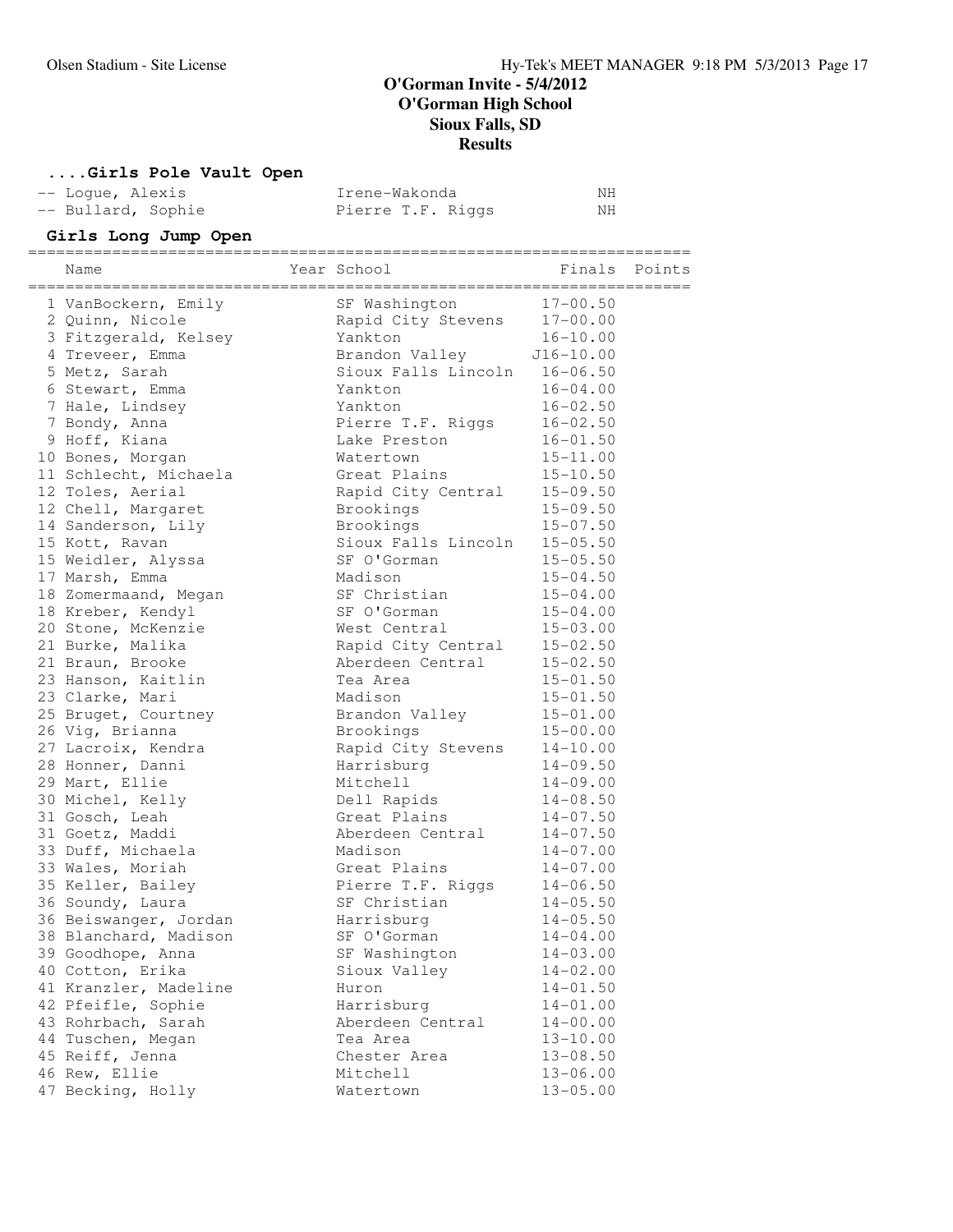# **....Girls Long Jump Open**

| 48 Coats, Kimberly   | Pierre T.F. Riggs | $13 - 04.50$ |
|----------------------|-------------------|--------------|
| 49 Gjertson, Taylor  | Tea Area          | $13 - 03.00$ |
| 50 Jacobs, Kendra    | West Central      | $13 - 02.50$ |
| 51 Tisher, Jessica   | Dell Rapids       | $13 - 02.00$ |
| 51 VanLiere, Sierra  | Chester Area      | $13 - 02.00$ |
| 53 Letcher, Natasha  | Canistota         | $12 - 11.50$ |
| 54 Larson, Morgan    | Canistota         | $12 - 09.50$ |
| 55 Anderson, Kacey   | Chester Area      | $12 - 05.00$ |
| 56 Waldner, Sara     | West Central      | $12 - 04.50$ |
| 56 Metter, Nichole   | Huron             | $12 - 04.50$ |
| 58 Baszler, Courtney | Huron             | $12 - 02.00$ |
| 58 Kimball, Aubrey   | Dell Rapids       | $12 - 02.00$ |
| 60 Winter, Sierra    | Sioux Valley      | $12 - 01.00$ |
| 61 Robertson, Macy   | Canistota         | $11 - 11.00$ |
| 62 Lunday, Shanaya   | Flandreau         | $11 - 09.50$ |
| 63 Hitt, Mary        | SF Christian      | $11 - 08.50$ |
| 64 Schumacher, Kiah  | Dell Rapids       | $10 - 08.50$ |
| 65 Ten Eyck, Morgan  | Flandreau         | $10 - 05.50$ |

# **Girls Triple Jump Open**

| Name                                        | Year School is a series of Finals Points |              |  |
|---------------------------------------------|------------------------------------------|--------------|--|
| 1 Burke, Malika                             | Rapid City Central 35-02.75              |              |  |
| 2 Sanderson, Lily                           | Brookings 34-06.00                       |              |  |
| 3 Toles, Aerial                             | Rapid City Central 34-01.00              |              |  |
| 4 Gosch, Leah                               | Great Plains 33-07.00                    |              |  |
| 5 Chell, Margaret                           | $32 - 11.25$<br>Brookings                |              |  |
| 6 Geddes, Alex                              | Sioux Falls Lincoln 32-01.50             |              |  |
| 7 Lacroix, Kendra                           | Rapid City Stevens 31-11.50              |              |  |
| 8 Kusler, Brianna                           | Aberdeen Central 31-03.50                |              |  |
| 8 King, Whitney                             | Pierre T.F. Riggs 31-03.50               |              |  |
| 10 Moldstad, Brittany 6reat Plains          |                                          | $31 - 01.25$ |  |
| 11 Benson, Ellie                            | SF Washington                            | $30 - 11.50$ |  |
| 12 Braun, Brooke                            | Aberdeen Central                         | $30 - 11.00$ |  |
| 13 Giles, Jessica                           | Madison                                  | $30 - 10.25$ |  |
| 14 Kotalik, Elsie                           | Yankton                                  | $30 - 09.00$ |  |
| 15 Bruget, Courtney                         | Brandon Valley                           | $30 - 08.00$ |  |
| 16 VanderWal, Baillie                       | Sioux Valley                             | $30 - 04.00$ |  |
| 16 Benson, Erin                             | Chester Area                             | $30 - 04.00$ |  |
| 18 King, Asia                               | Huron                                    | $30 - 02.00$ |  |
| 19 Halverson, Macy                          | Pierre T.F. Riggs                        | $30 - 01.00$ |  |
| 20 Wales, Moriah                            | Great Plains                             | $29 - 11.00$ |  |
| 21 Kliewer, Peyton                          | Sioux Falls Lincoln                      | $29 - 10.00$ |  |
| 22 Groth, Emily                             | SF O'Gorman                              | $29 - 08.50$ |  |
| 22 Reiff, Jenna                             | Chester Area                             | $29 - 08.50$ |  |
| 24 Stewart, Emma                            | Yankton                                  | $29 - 07.50$ |  |
| 25 Bisgard, Sophie                          | Yankton                                  | $29 - 07.25$ |  |
| 26 Visker, Jade                             | SF Washington                            | $29 - 05.00$ |  |
| 27 Kasuske, Kyla                            | Madison                                  | $29 - 04.50$ |  |
| 27 Anderson, Alexandra SF O'Gorman 29-04.50 |                                          |              |  |
| 29 Kathol, Trisha                           | Irene-Wakonda 29-04.00                   |              |  |
| 30 Mathieu, Hunter                          | West Central                             | $29 - 01.50$ |  |
| 31 Rohrbach, Sarah                          | Aberdeen Central                         | $29 - 01.25$ |  |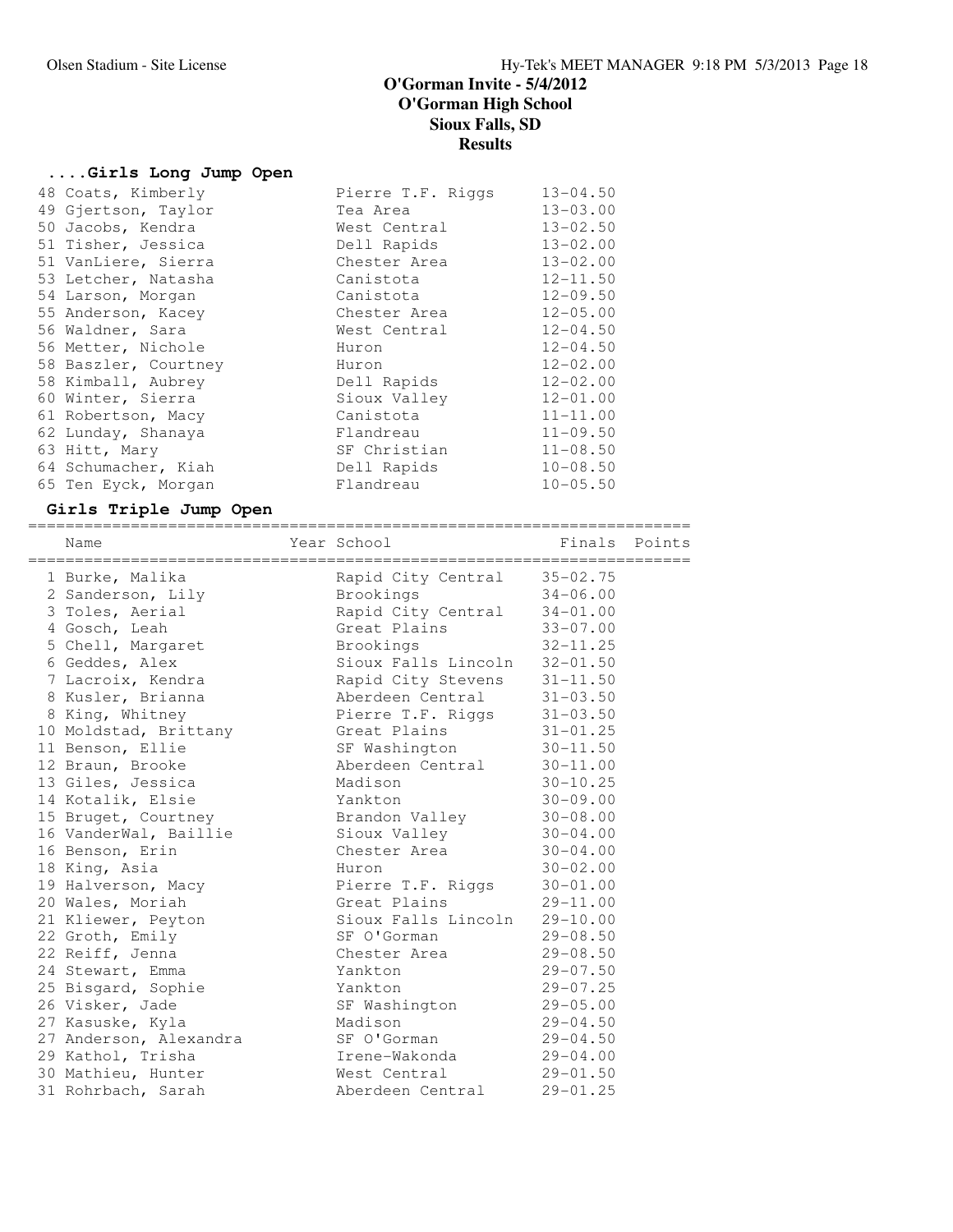### **....Girls Triple Jump Open**

| 32 VanLiere, Sierra   | Chester Area   | $28 - 11.50$ |
|-----------------------|----------------|--------------|
| 33 Skluzacek, Morgan  | Madison        | $28 - 08.00$ |
| 34 Zajicek, Elsie     | Brandon Valley | $28 - 07.00$ |
| 35 Gannon, Hannah     | Brookings      | $28 - 03.50$ |
| 36 Robinson, Deanna   | Sioux Valley   | $28 - 02.00$ |
| 37 Sandman, Lexys     | Canistota      | $28 - 00.00$ |
| 38 Soundy, Laura      | SF Christian   | $27 - 06.50$ |
| 39 Jacobs, Kendra     | West Central   | $27 - 02.00$ |
| 40 Larson, Morgan     | Canistota      | $26 - 11.50$ |
| 41 VanPeursem, Alyssa | SF Christian   | $26 - 11.25$ |
| 42 Blanchard, Madison | SF O'Gorman    | $26 - 07.00$ |
| 43 Metter, Nichole    | Huron          | $26 - 00.50$ |
| 44 Baszler, Courtney  | Huron          | $25 - 04.00$ |
| 45 Honomichl, Krista  | Sioux Valley   | $25 - 02.00$ |
|                       |                |              |

**Girls Shot Put Open** ======================================================================= Name The Year School The Finals Points ======================================================================= 1 Sudbeck, Abby Mitchell 41-01.50 2 Stofferahn, Mikaela Dell Rapids 37-09.00 3 Murphy, Allie Yankton 36-02.00 4 Arrington, Sydney SF Washington 36-00.50 5 Tippmann, Samantha Rapid City Central 35-09.50 6 Hirchert, Marissa Rapid City Stevens 35-03.50 7 Nielsen, Chloe Canistota 34-11.00 8 Kusek, Adrienne Yankton 34-10.50 9 List, Cassie Tea Area 34-02.00 10 Pengilly, Emily Watertown 34-01.50 11 Mieras, Jessica SF O'Gorman 34-00.00 12 LeBlanc, Brooke Watertown 33-11.00 12 Sears, Rhiannon **Pierre T.F. Riggs** 33-11.00 14 Meier, Shania Sioux Falls Lincoln 33-06.50 15 Larson, Jade Chester Area 33-06.00 16 Vanden Bosch, Roz Madison 33-02.50 17 Olson, Britney Rapid City Central 33-02.00 18 Iburg, Shelly Mitchell 33-01.00 19 Heitsch, Shae Rapid City Central 32-11.00 20 Bergeland, Maggie Brookings 32-10.50 21 Werner, McKenzie Watertown 32-08.00 22 Strand, Shelby Harrisburg 32-05.00 23 Russ, Brenna Rapid City Stevens 31-10.00 24 Shields, Erica Aberdeen Central 31-07.50 25 Parker, Kelsey Brookings 31-07.00 26 Nelson, Jill Dell Rapids 31-06.50 27 Wockenfuss, Amy Great Plains 31-05.00 28 Hillestad, Haley Sioux Valley 31-02.00 29 Tuschen, Megan Tea Area 31-00.00 30 Mellick, Mackenzie Harrisburg 30-11.50 31 Nolz, Kaley Mitchell 30-10.50 32 Maher, Anna Pierre T.F. Riggs 30-09.00 33 VanderWal, Mariah Sioux Valley 30-08.00 34 Hofer, Jenny Canistota 30-07.50 35 VanderWal, Baillie Sioux Valley 30-04.50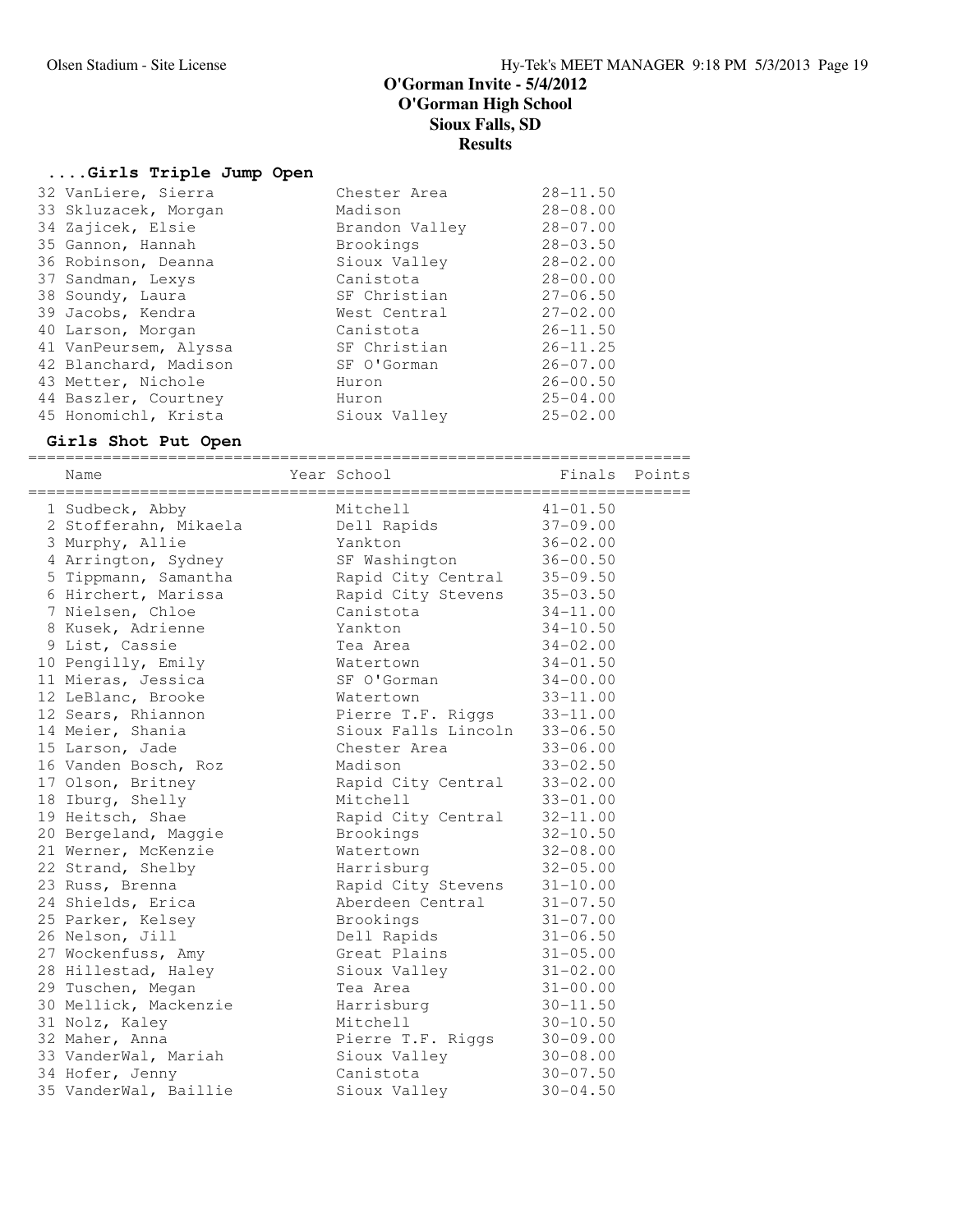# **....Girls Shot Put Open**

| 35 Scepaniak, Samantha | Aberdeen Central    | $30 - 04.50$ |
|------------------------|---------------------|--------------|
| 37 Sieverding, Whitley | West Central        | $30 - 04.00$ |
| 38 Hoffman, Paige      | Aberdeen Central    | $30 - 00.50$ |
| 39 Hertz, Emma         | SF O'Gorman         | $29 - 11.50$ |
| 40 Hansen, Erin        | Irene-Wakonda       | $29 - 06.00$ |
| 41 Severson, Adrianna  | SF Washington       | $29 - 05.50$ |
| 42 VanVeldhuizen, Izzy | Sioux Falls Lincoln | $29 - 02.00$ |
| 42 Lorang, Erica       | West Central        | $29 - 02.00$ |
| 44 Wilson, Tess        | SF O'Gorman         | $29 - 01.00$ |
| 45 Johnson, Brenna     | Madison             | $29 - 00.50$ |
| 46 Borah, Elena        | Chester Area        | $28 - 11.50$ |
| 46 Lewis, Chantal      | Pierre T.F. Riggs   | $28 - 11.50$ |
| 48 Pollard, Lizzie     | SF O'Gorman         | $28 - 09.00$ |
| 49 Jensen, Johanna     | Arlington           | $28 - 02.50$ |
| 50 Clauson, Rosemarie  | Sioux Falls Lincoln | $28 - 02.00$ |
| 51 Laidlaw, Jess       | Brookings           | $28 - 00.50$ |
| 52 Hardiman, Teresa    | Brandon Valley      | $27 - 05.50$ |
| 53 Adams, Mikaela      | Dell Rapids         | $27 - 01.00$ |
| 54 Heiman, Christine   | Canistota           | $27 - 00.00$ |
| 54 Garry, Taryn        | West Central        | $27 - 00.00$ |
| 56 McCarty, Kelly      | Huron               | $26 - 11.50$ |
| 57 Delzer, Jordin      | Madison             | $26 - 10.50$ |
| 58 Swift, Anne         | Dell Rapids         | $26 - 10.00$ |
| 59 Ott, Claire         | Great Plains        | $26 - 08.50$ |
| 60 Mitchell, Abbie     | Yankton             | $26 - 04.50$ |
| 61 Vortherms, Kaitlyn  | Dell Rapids         | $26 - 04.00$ |
| 62 Burch, Eden         | Brandon Valley      | $26 - 03.50$ |
| 63 Taggart, Stacie     | Irene-Wakonda       | $25 - 09.50$ |
| 64 Leiseth, Faith      | Hamlin              | $25 - 08.50$ |
| 65 Canton, Ayshanti    | SF Washington       | $25 - 07.50$ |
| 66 Fikse, Sydney       | Harrisburg          | $25 - 06.00$ |
| 67 Mockler, Alexa      | Vermillion          | $25 - 04.50$ |
| 68 Kayser, Tiana       | Bridgewater-Emery   | $25 - 00.00$ |
| 69 DeVries, Brionna    | Chester Area        | $24 - 04.00$ |
| 70 Quinn, Nicole       | Rapid City Stevens  | $24 - 02.50$ |
| 71 Hoffman, Elena      | Great Plains        | $23 - 11.50$ |
| 71 Patterson, Maria    | Flandreau           | 23-11.50     |
| 73 Reuer, Chantel      | Hamlin              | $23 - 03.00$ |
| 74 Kasten, Stephanie   | Hamlin              | $23 - 02.00$ |
| 74 Boersma, Annah      | SF Christian        | $23 - 02.00$ |
| 76 Brady, Jessica      | Vermillion          | $20 - 08.50$ |
| 77 Sorensen, Sheyanne  | Irene-Wakonda       | $18 - 08.00$ |
| 78 Beuhner, Hannah     | SF Christian        | $18 - 02.00$ |

# **Girls Discus Throw Open**

| Name                                      | Year School                     | Finals Points            |  |
|-------------------------------------------|---------------------------------|--------------------------|--|
| 1 Tippmann, Samantha<br>2 LeBlanc, Brooke | Rapid City Central<br>Watertown | $115 - 10$<br>$112 - 07$ |  |
| 3 Mieras, Jessica                         | SF O'Gorman                     | $111 - 01$               |  |
| 4 Schoenfelder, Katie<br>5 Hoffman, Paige | Huron<br>Aberdeen Central       | $110 - 06$<br>$109 - 10$ |  |
| 6 Hirchert, Marissa                       | Rapid City Stevens              | $107 - 09$               |  |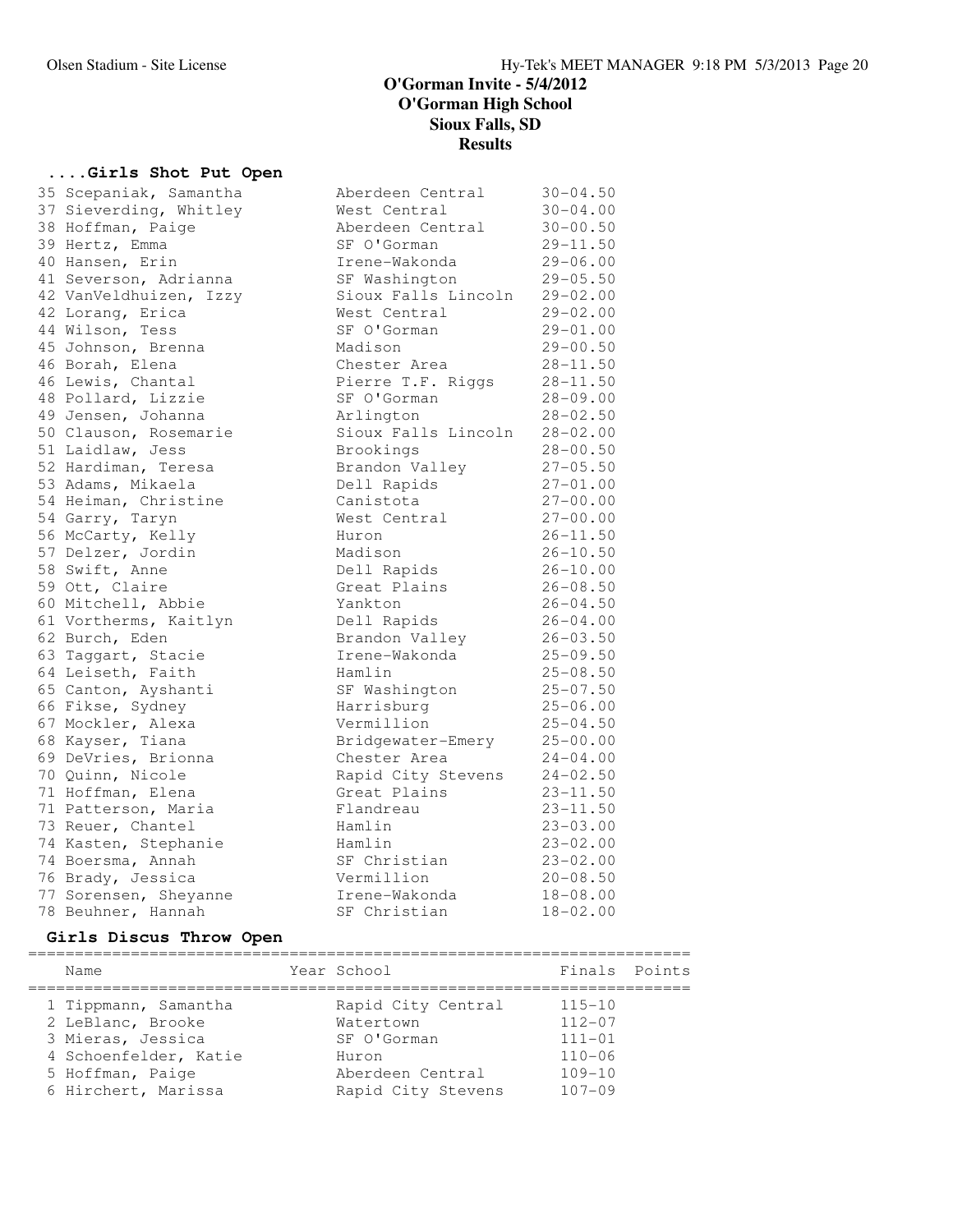### **....Girls Discus Throw Open**

| 7 Hertz, Emma          | SF O'Gorman         | $107 - 06$ |
|------------------------|---------------------|------------|
| 8 Werner, McKenzie     | Watertown           | $107 - 02$ |
| 9 Voss, Missy          | West Central        | $106 - 05$ |
| 10 Stofferahn, Mikaela | Dell Rapids         | $104 - 01$ |
| 11 Delzer, Jordin      | Madison             | $102 - 00$ |
| 12 Nielsen, Chloe      | Canistota           | $101 - 09$ |
| 13 Miller, Amelia      | Brookings           | $100 - 05$ |
| 14 Wockenfuss, Amy     | Great Plains        | $100 - 03$ |
| 15 Sears, Rhiannon     | Pierre T.F. Riggs   | $100 - 02$ |
| 16 Lewis, Chantal      | Pierre T.F. Riggs   | $99 - 07$  |
| 17 Siegfried, Jacey    | Watertown           | $98 - 07$  |
| 18 Sampson, Miranda    | Brookings           | $97 - 02$  |
| 19 Rook, Tara          | Aberdeen Central    | $96 - 06$  |
| 20 Scepaniak, Samantha | Aberdeen Central    | $95 - 08$  |
| 21 Borah, Elena        | Chester Area        | $95 - 01$  |
| 22 Carr, Sarah         | Huron               | $93 - 08$  |
| 23 List, Cassie        | Tea Area            | $92 - 11$  |
| 24 Iburg, Shelly       | Mitchell            | $92 - 01$  |
| 24 VanVeldhuizen, Izzy | Sioux Falls Lincoln | $92 - 01$  |
| 26 Nolz, Kaley         | Mitchell            | $91 - 07$  |
| 27 Arrington, Sydney   | SF Washington       | $89 - 03$  |
| 28 Adams, Mikaela      | Dell Rapids         | $88 - 10$  |
| 29 Meier, Shania       | Sioux Falls Lincoln | $88 - 05$  |
| 30 Johnson, Brenna     | Madison             | $88 - 03$  |
| 31 Mahanke, Morgan     | Brookings           | $86 - 08$  |
| 32 Vanden Bosch, Roz   | Madison             | $85 - 09$  |
| 33 Hardiman, Teresa    | Brandon Valley      | $84 - 04$  |
| 34 Taggart, Stacie     | Irene-Wakonda       | $84 - 02$  |
| 35 Mellick, Mackenzie  | Harrisburg          | $83 - 05$  |
| 36 Severson, Adrianna  | SF Washington       | $83 - 03$  |
| 37 Kayser, Tiana       | Bridgewater-Emery   | $82 - 10$  |
| 38 VanderWal, Mariah   | Sioux Valley        | $81 - 11$  |
| 39 Jensen, Johanna     | Arlington           | $79 - 08$  |
| 40 McCarty, Kelly      | Huron               | $79 - 07$  |
| 41 Hansen, Erin        | Irene-Wakonda       | $79 - 01$  |
| 42 Brower, Emily       | Sioux Valley        | $78 - 03$  |
| 43 Maher, Anna         | Pierre T.F. Riggs   | $77 - 09$  |
| 44 Larson, Jade        | Chester Area        | $77 - 08$  |
| 45 Jung, Sam           | Sioux Valley        | $77 - 07$  |
| 46 Sieverding, Whitley | West Central        | $77 - 03$  |
| 46 Pollard, Lizzie     | SF O'Gorman         | $77 - 03$  |
| 48 Clauson, Rosemarie  | Sioux Falls Lincoln | $77 - 01$  |
| 49 Namken, Delaney     | Hamlin              | $76 - 01$  |
| 50 Steffensen, Bailee  | Arlington           | $75 - 11$  |
| 51 Smart, Brooklyn     | Bridgewater-Emery   | $75 - 02$  |
| 52 Heiman, Christine   | Canistota           | $74 - 04$  |
| 53 Boersma, Annah      | SF Christian        | $73 - 11$  |
| 54 Brady, Jessica      | Vermillion          | $72 - 10$  |
| 55 Lorang, Erica       | West Central        | $70 - 11$  |
| 56 Swift, Anne         | Dell Rapids         | $70 - 02$  |
| 56 Patterson, Maria    | Flandreau           | $70 - 02$  |
| 58 Leiseth, Faith      | Hamlin              | $68 - 05$  |
| 58 Lunday, Shanaya     | Flandreau           | $68 - 05$  |
| 60 Vortherms, Kaitlyn  | Dell Rapids         | $65 - 11$  |
|                        |                     |            |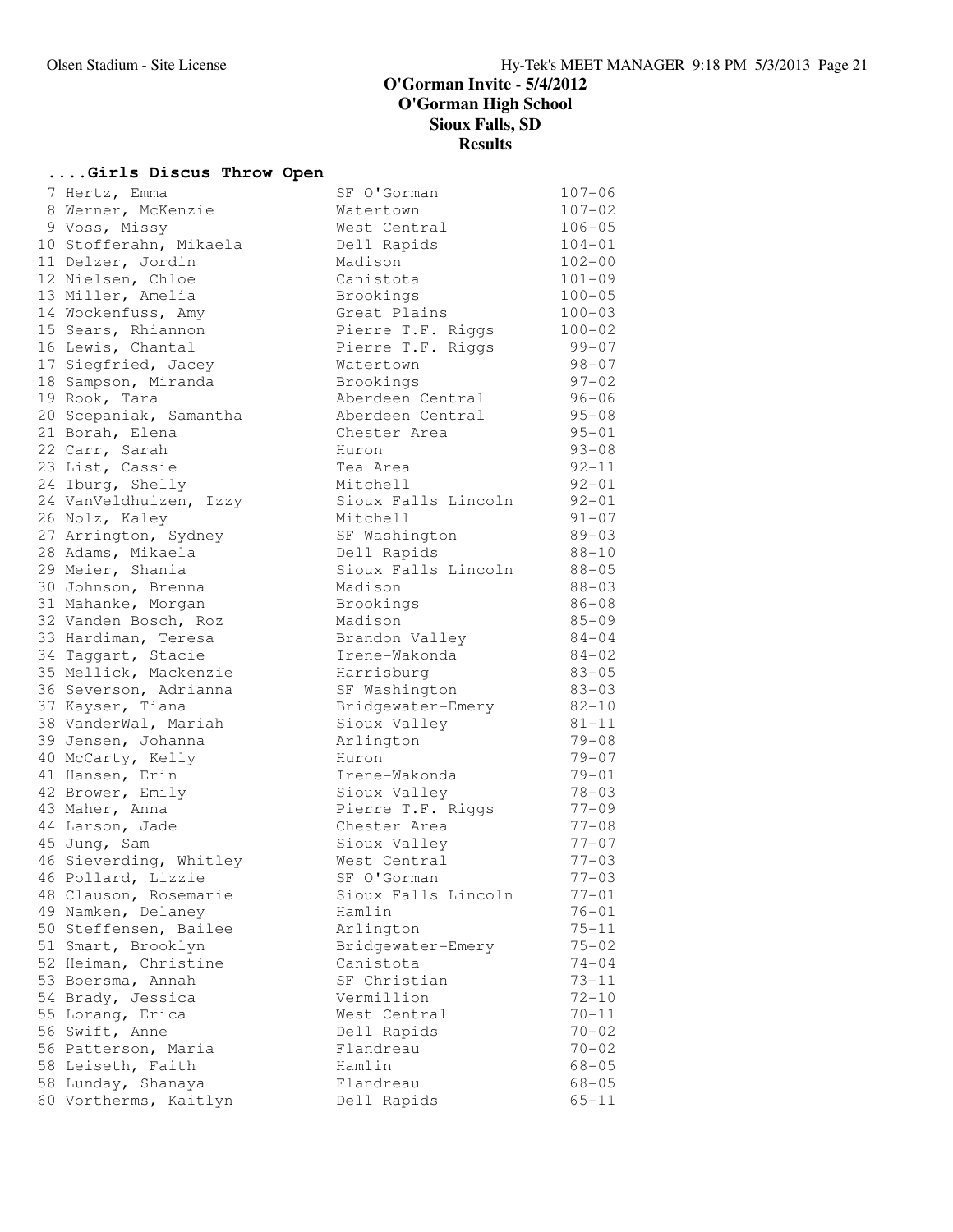# **....Girls Discus Throw Open**

| 61 Olinger, Jennifer  | Bridgewater-Emery  | $64 - 07$ |
|-----------------------|--------------------|-----------|
| 62 Fikse, Sydney      | Harrisburg         | $64 - 01$ |
| 62 Kasten, Stephanie  | Hamlin             | $64 - 01$ |
| 64 Hofer, Jenny       | Canistota          | $63 - 04$ |
| 65 Canton, Ayshanti   | SF Washington      | $59 - 09$ |
| 66 Hoffman, Elena     | Great Plains       | $58 - 08$ |
| 67 Heitsch, Shae      | Rapid City Central | $57 - 08$ |
| 68 DeVries, Brionna   | Chester Area       | $56 - 05$ |
| 69 Sorensen, Sheyanne | Irene-Wakonda      | $54 - 09$ |
| 70 Ott, Claire        | Great Plains       | $53 - 01$ |
| 71 Beuhner, Hannah    | SF Christian       | $50 - 05$ |
|                       |                    |           |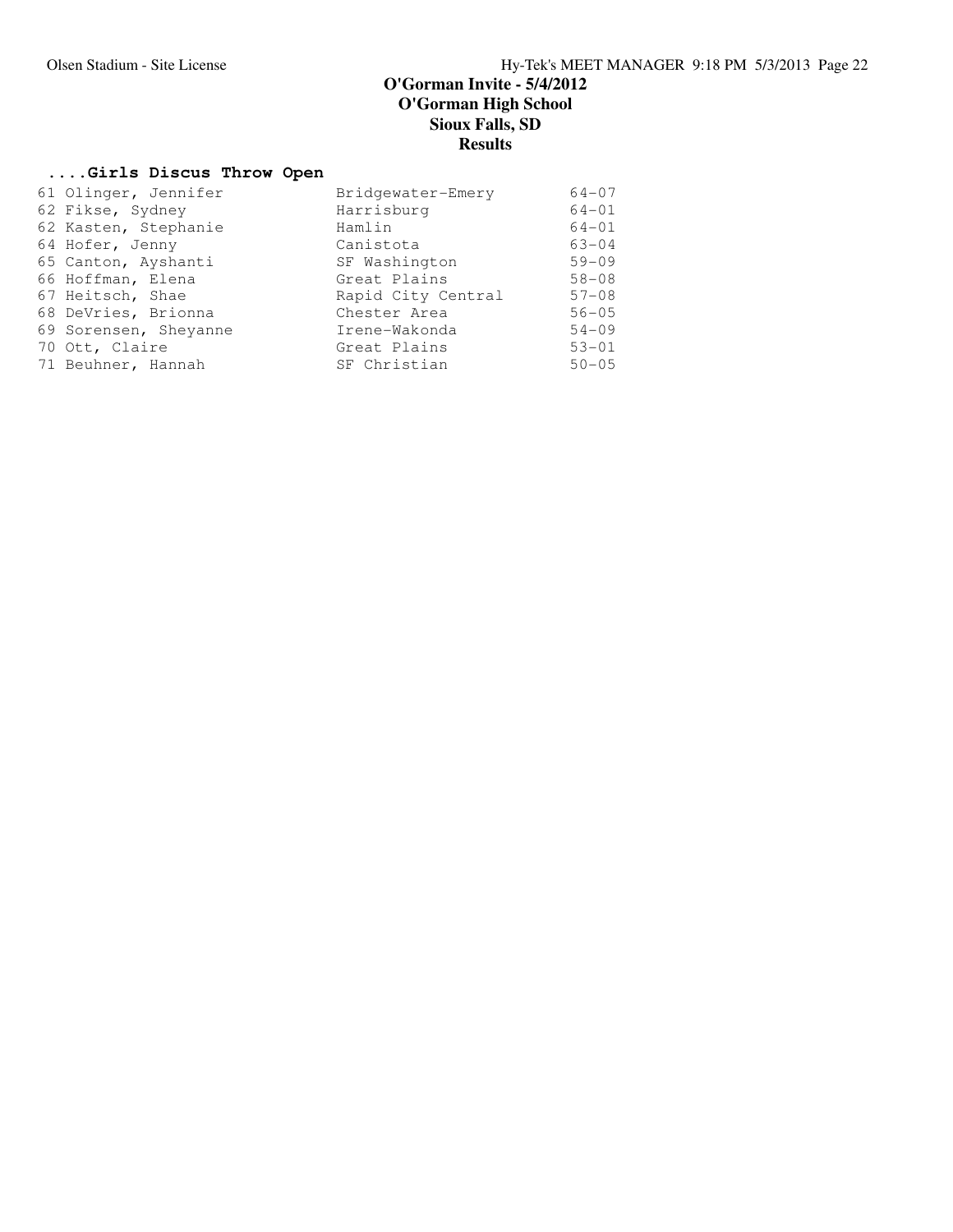# **Boys 100 Meter Dash Class AA**

| Name                    | Year School <a> School <a> Finals<br/> H# Points</a></a> |       |                |  |
|-------------------------|----------------------------------------------------------|-------|----------------|--|
| 1 Savage, Alexander     | Yankton                                                  | 11.64 | 5              |  |
| 2 Wolfe, John           | Rapid City Central                                       | 11.75 | 4              |  |
| 3 Helgelien, Dion       | Watertown                                                | 11.76 | 5              |  |
| 4 Anderson, Cyler       | Watertown                                                | 11.84 | 5              |  |
| 5 Williams, Justice     | SF Washington                                            | 11.86 | $\overline{4}$ |  |
| 6 Schuster, Easton      | SF O'Gorman                                              | 11.93 | $\mathbf{1}$   |  |
| 7 Freidel, Justus       | Watertown                                                | 11.95 | $\overline{4}$ |  |
| 8 Baggett, Antoine      | Brookings                                                | 12.00 | $\mathbf{1}$   |  |
| 9 McKibben, Mitch       | Brookings                                                | 12.06 | 3              |  |
| 10 Fiala, Kahler        | Pierre T.F. Riggs 12.07                                  |       | $\mathfrak{Z}$ |  |
| 11 Fitzsimmons, Chayden | SF Washington                                            | 12.08 | $\mathfrak{Z}$ |  |
| 12 Manzano, Joshua      | Rapid City Central 12.09                                 |       | $\overline{4}$ |  |
| 12 Steed, Alex          | Aberdeen Central 12.09                                   |       | $\overline{2}$ |  |
| 14 Enalls, Harvey       | SF Washington                                            | 12.10 | 2              |  |
| 15 Woods, Eddie         | Rapid City Central 12.12                                 |       | 4              |  |
| 16 Frantzen, Riley      | Brandon Valley 12.14                                     |       | $\overline{4}$ |  |
| 17 Johnson, Gramm       | Mitchell                                                 | 12.15 | 5              |  |
| 18 Boscaljon, Cole      | Brandon Valley 12.23                                     |       | 5              |  |
| 19 Score, Quincy        | Sioux Falls Lincoln 12.25                                |       | 5              |  |
| 20 Arntz, Dylan         | Sioux Falls Lincoln 12.26                                |       | 5              |  |
| 21 Leif, Ethan          | Pierre T.F. Riggs 12.32                                  |       | $\overline{2}$ |  |
| 22 Jones, Isaac         | Aberdeen Central 12.33                                   |       | $\overline{2}$ |  |
| 23 Cruse, Cole          | Pierre T.F. Riggs 12.34                                  |       | $\overline{2}$ |  |
| 24 Pitzl, Dominick      | SF O'Gorman                                              | 12.36 | $\overline{2}$ |  |
| 25 Weig, Josh           | Aberdeen Central                                         | 12.38 | 3              |  |
| 26 Allen, Tyson         | Mitchell                                                 | 12.42 | 3              |  |
| 26 Scotter, Brett       | Huron                                                    | 12.42 | $\overline{2}$ |  |
| 28 Rucker, Michael      | Yankton                                                  | 12.44 | $\mathfrak{Z}$ |  |
| 29 Pujado, Alex         | SF O'Gorman                                              | 12.45 | $\mathcal{S}$  |  |
| 30 Davis, Levi          | Yankton                                                  | 12.50 | 3              |  |
| 30 Bales, Trayten       | Huron                                                    | 12.50 | $\mathbf{1}$   |  |
| 30 Large, Braxton       | Sioux Falls Lincoln                                      | 12.50 | 5              |  |
| 33 Harvey, Logan        | Huron                                                    | 12.61 | $1\,$          |  |
| 34 Madler, Tyler        | Brookings                                                | 12.86 | $\overline{2}$ |  |

# **Boys 200 Meter Dash Class AA**

| Name                    | Year School         | Finals H# Points |                |  |
|-------------------------|---------------------|------------------|----------------|--|
| 1 Hericks, Mason        | Watertown           | 23.60            | .5             |  |
| 2 Savage, Alexander     | Yankton             | 23.73            | 5              |  |
| 3 Anderson, Cyler       | Watertown           | 24.24            | 5              |  |
| 4 Foss, Levi            | Sioux Falls Lincoln | 24.79            | 5              |  |
| 5 McKibben, Mitch       | Brookings           | 24.92            | .5             |  |
| 6 Bindert, Isaac        | Sioux Falls Lincoln | 25.00            | $\overline{4}$ |  |
| 7 Khan, Zarek           | Sioux Falls Lincoln | 25.00            |                |  |
| 8 Sorenson, Brady       | Yankton             | 25.23            | $\overline{4}$ |  |
| 9 Hanson, Tyler         | Brookings           | 25.30            | $\mathfrak{D}$ |  |
| 10 Helgelien, Dion      | Watertown           | 25.35            | 5              |  |
| 11 Enalls, Harvey       | SF Washington       | 25.52            | 4              |  |
| 12 Houchin, Colby       | Rapid City Central  | 25.81            | 3              |  |
| 13 Fitzsimmons, Chayden | SF Washington       | 25.87            |                |  |
|                         |                     |                  |                |  |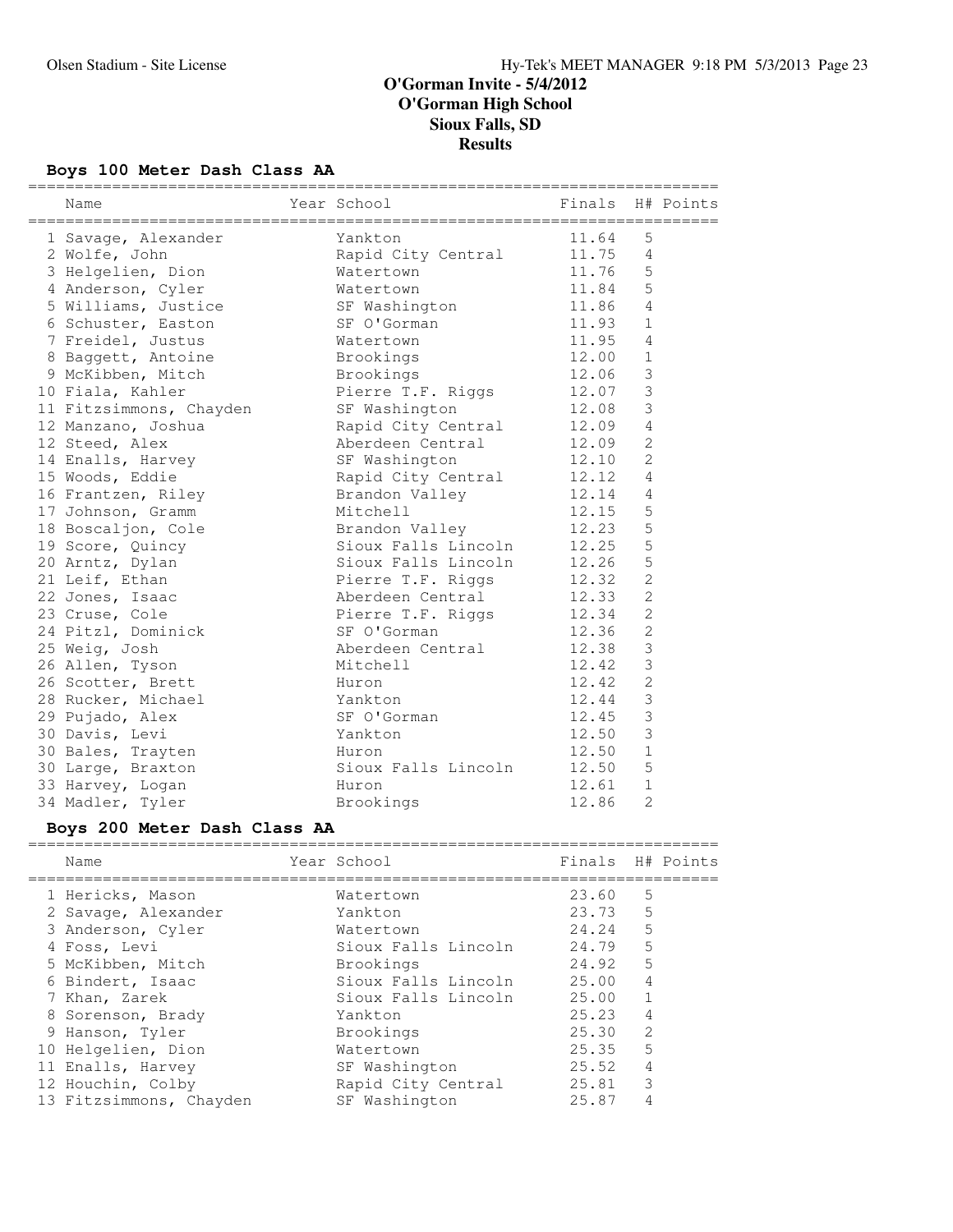### **....Boys 200 Meter Dash Class AA**

| 14 Jones, Isaac      | Aberdeen Central   | 25.94 | 2              |
|----------------------|--------------------|-------|----------------|
| 15 Norton, Ty        | Rapid City Central | 25.98 | 3              |
| 16 Green, Matthew    | Pierre T.F. Riggs  | 26.01 | 2              |
| 17 Manzano, Joshua   | Rapid City Central | 26.02 | $\overline{4}$ |
| 18 Rancour, Tristin  | Pierre T.F. Riggs  | 26.25 | $\mathcal{L}$  |
| 19 Fleck, Jacob      | SF O'Gorman        | 26.31 | - 3            |
| 20 Dramstad, Thorn   | Huron              | 26.51 | -1             |
| 21 Berens, Mitch     | Mitchell           | 26.55 | 3              |
| 22 French, Jamison   | Brookings          | 26.67 | 3              |
| 23 Cazer, Kristian   | Mitchell           | 26.70 | $\overline{1}$ |
| 24 Bales, Trayten    | Huron              | 26.89 | $\overline{1}$ |
| 25 Neuharth, Greyson | Aberdeen Central   | 27.06 | $\mathcal{L}$  |
| 26 Hettich, Kurtis   | Aberdeen Central   | 27.18 | $\mathcal{L}$  |
|                      |                    |       |                |

### **Boys 400 Meter Dash Class AA**

========================================================================== Name The Year School The Finals H# Points ========================================================================== 1 Olson, Ryan Yankton 52.95 5 2 Sharpe, Chris SF O'Gorman 54.05 5 3 Khan, Zarek Sioux Falls Lincoln 54.39 5 4 Weber, Cole Sioux Falls Lincoln 54.59 5 5 Smith, Tyler Rapid City Central 54.69 5 6 Fiala, Kahler Pierre T.F. Riggs 55.09 4 7 Sorenson, Brady Yankton 55.30 5 8 Norton, Ty **Rapid City Central** 55.51 3 9 Hockett, Johnny Brookings 55.64 5 10 Westendorf, Ryan SF O'Gorman 55.85 4 11 Andrews, Justin Watertown 56.50 3 12 Houchin, Colby Rapid City Central 56.82 4 13 Stotz, Charlie **13 Aberdeen Central** 56.98 4 14 Moore, Andrew Sioux Falls Lincoln 57.26 4 15 Dramstad, Thorn Huron 57.93 2 16 Sturdevant, Max SF Washington 58.05 3 17 Blok, Isaiah Brandon Valley 58.52 3 18 Blaseg, Nathan The Pierre T.F. Riggs 58.53 2 19 Bose, Denton Brandon Valley 58.58 1 20 Larson, Tyler Mitchell 58.58 3 21 Bose, Derrick and Brandon Valley 58.62 3 22 Hanson, Tyler **Brookings** 58.91 4 23 Hartman, Nick Mitchell 58.92 2 24 Smith, Ethan SF Washington 59.03 2 25 VanWell, Elliot Watertown 59.32 2 26 Kennedy, Andrew SF Washington 59.61 2 27 Peery, Jack SF O'Gorman 59.73 3 28 Hettich, Kurtis Aberdeen Central 59.77 2 29 Bader, Nathan **Pierre T.F. Riggs** 59.93 1 30 Freidel, Justus Watertown 1:00.39 2 31 Boschee, Aden Aberdeen Central 1:00.67 1 32 Palm, Conner Brookings 1:01.37 1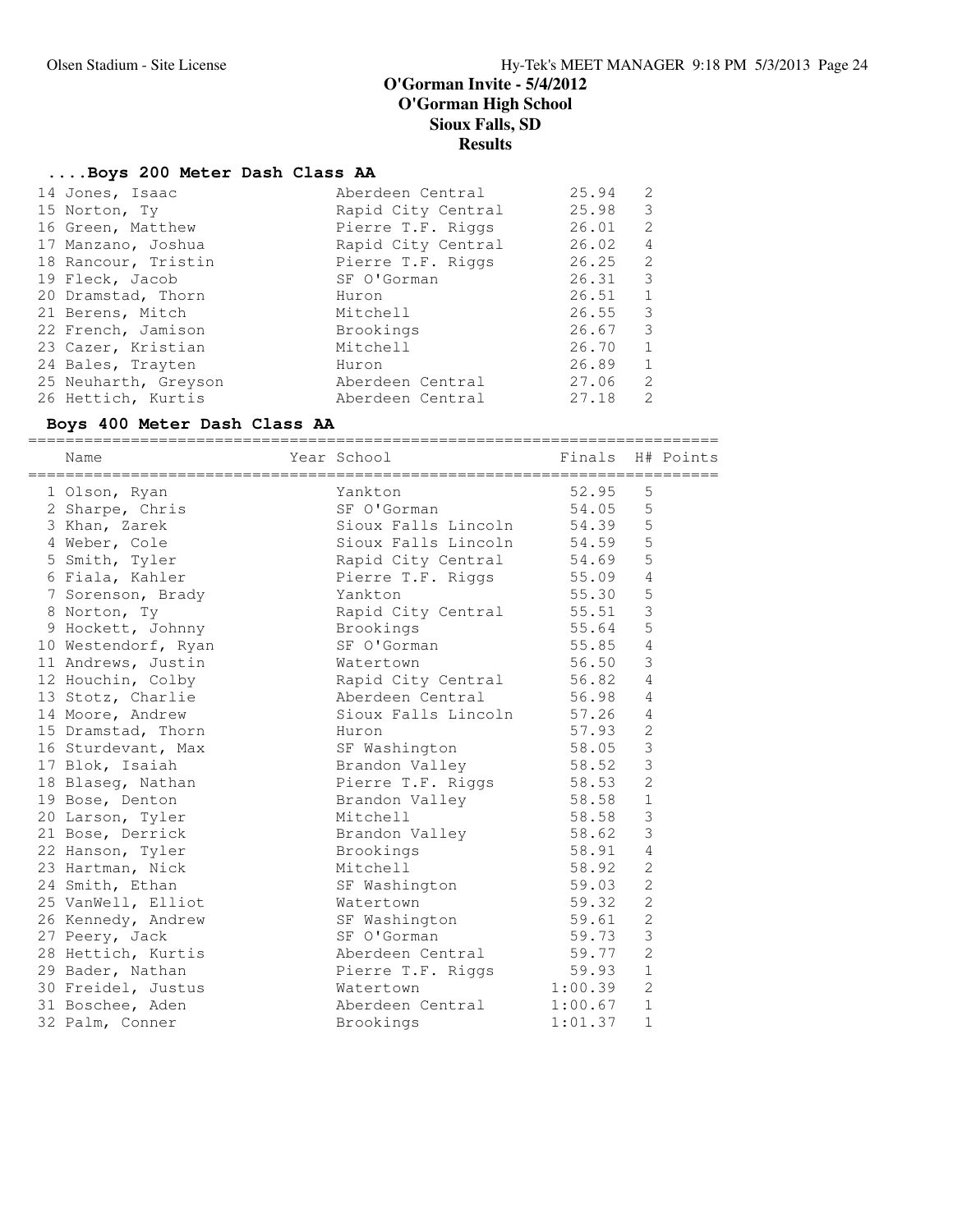# **Boys 800 Meter Run Class AA**

| Name                  | Year School                 | Finals H# Points |                |  |
|-----------------------|-----------------------------|------------------|----------------|--|
| 1 Olson, Ryan         | Yankton                     | 2:04.79          | $\mathcal{L}$  |  |
| 2 Bump, Free          | Sioux Falls Lincoln 2:05.23 |                  | 2              |  |
| 3 Norby, Peter        | Brookings                   | 2:08.69          | 2              |  |
| 4 Stiles, Ryan        | Rapid City Central 2:10.67  |                  | $\overline{2}$ |  |
| 5 Keyes, Jebben       | Pierre T.F. Riggs 2:12.32   |                  | $\overline{c}$ |  |
| 6 Foust, Ryan         | Rapid City Central 2:13.81  |                  | 2              |  |
| 7 DeLange, Adam       | SF Washington 2:14.47       |                  | $\overline{2}$ |  |
| 8 Rafferty, Jared     | Yankton                     | 2:14.53          | $\overline{2}$ |  |
| 9 Rassmussen, Anders  | Sioux Falls Lincoln 2:15.40 |                  | $\overline{2}$ |  |
| 10 Olson, John        | Brookings                   | 2:16.67          | $\overline{2}$ |  |
| 11 Dee, Sam           | Mitchell                    | 2:17.48          | $\overline{2}$ |  |
| 12 Gauer, Alex        | Watertown                   | 2:18.73          | $\overline{c}$ |  |
| 13 Wollman, Jack      | Pierre T.F. Riggs 2:20.47   |                  | $\mathbf{1}$   |  |
| 14 Curly, Sean        | Watertown                   | 2:21.75          | $\mathbf{1}$   |  |
| 15 Syhre, Gabe        | Watertown                   | 2:22.86          | $\mathbf{1}$   |  |
| 16 Schmidt, Joseph    | SF O'Gorman                 | 2:24.71          | $\overline{2}$ |  |
| 17 Sproles, Kinard    | SF O'Gorman                 | 2:26.76          | $\mathbf{1}$   |  |
| 18 Balmaceda, Rodrigo | SF O'Gorman                 | 2:26.82          | $1\,$          |  |
| 19 Nachtigall, Aaron  | SF O'Gorman                 | 2:28.72          | $\mathbf 1$    |  |
| 20 Blades, Jordan     | SF Washington               | 2:29.83          | $\overline{2}$ |  |
| 21 Weiss, Austin      | Pierre T.F. Riggs 2:30.86   |                  | $\mathbf{1}$   |  |
| 22 Jewett, Gage       | Aberdeen Central 2:31.46    |                  | $\mathbf{1}$   |  |
| 23 Rynearson, Mike    | Brookings                   | 2:32.44          | $\mathbf{1}$   |  |
| 24 Boschee, Aden      | Aberdeen Central 2:35.94    |                  | $\mathbf{1}$   |  |
| 25 Reu, Matthew       | Mitchell                    | 2:36.88          | $\mathbf{1}$   |  |
| 26 Hochhaler, Austin  | Brandon Valley              | 2:36.98          | $\mathbf{1}$   |  |
| 27 Larson, Jacob      | Brandon Valley              | 2:46.93          | $\mathbf{1}$   |  |
| 28 Johnson, Garrett   | Brandon Valley 2:47.50      |                  | $\mathbf 1$    |  |
| 29 Skaggs, Jayme      | Aberdeen Central            | 3:16.69          | $\mathbf{1}$   |  |

# **Boys 110 Meter Hurdles Class AA**

| Name                  | Year School         | Finals H# Points |                |  |
|-----------------------|---------------------|------------------|----------------|--|
| 1 Helsper, RJ         | Brookings           | 17.13            | 2              |  |
| 2 Fritsch, Luke       | SF O'Gorman         | 17.29            | 2              |  |
| 3 Booth, Matthew      | Pierre T.F. Riggs   | 17.50            | 2              |  |
| 4 Stephenson, Charlie | Yankton             | 17.77            | $\mathfrak{Z}$ |  |
| 5 Sommervold, Gunnar  | SF O'Gorman         | 18.38            | $\mathfrak{L}$ |  |
| 6 Ernste, Kennan      | Brandon Valley      | 18.84            | $\mathcal{L}$  |  |
| 7 Wieczorek, Todd     | Brookings           | 18.89            | $\mathbf{1}$   |  |
| 8 Walker, Kade        | Sioux Falls Lincoln | 18.93            | $\mathbf{1}$   |  |
| 9 Cross, Tim          | Yankton             | 19.01            | $\mathbf{1}$   |  |
| 10 McGinley, Marcus   | Watertown           | 19.30            | $\mathcal{L}$  |  |
| 11 Haggar, Robert     | Brandon Valley      | 19.73            | $\mathfrak{D}$ |  |
| 12 Vincent, Dylan     | Aberdeen Central    | 19.78            | $\mathbf{1}$   |  |
| 13 Iossi, Logan       | SF O'Gorman         | 19.86            | $\mathbf{1}$   |  |
| 14 Hieber, Evan       | Sioux Falls Lincoln | 20.43            |                |  |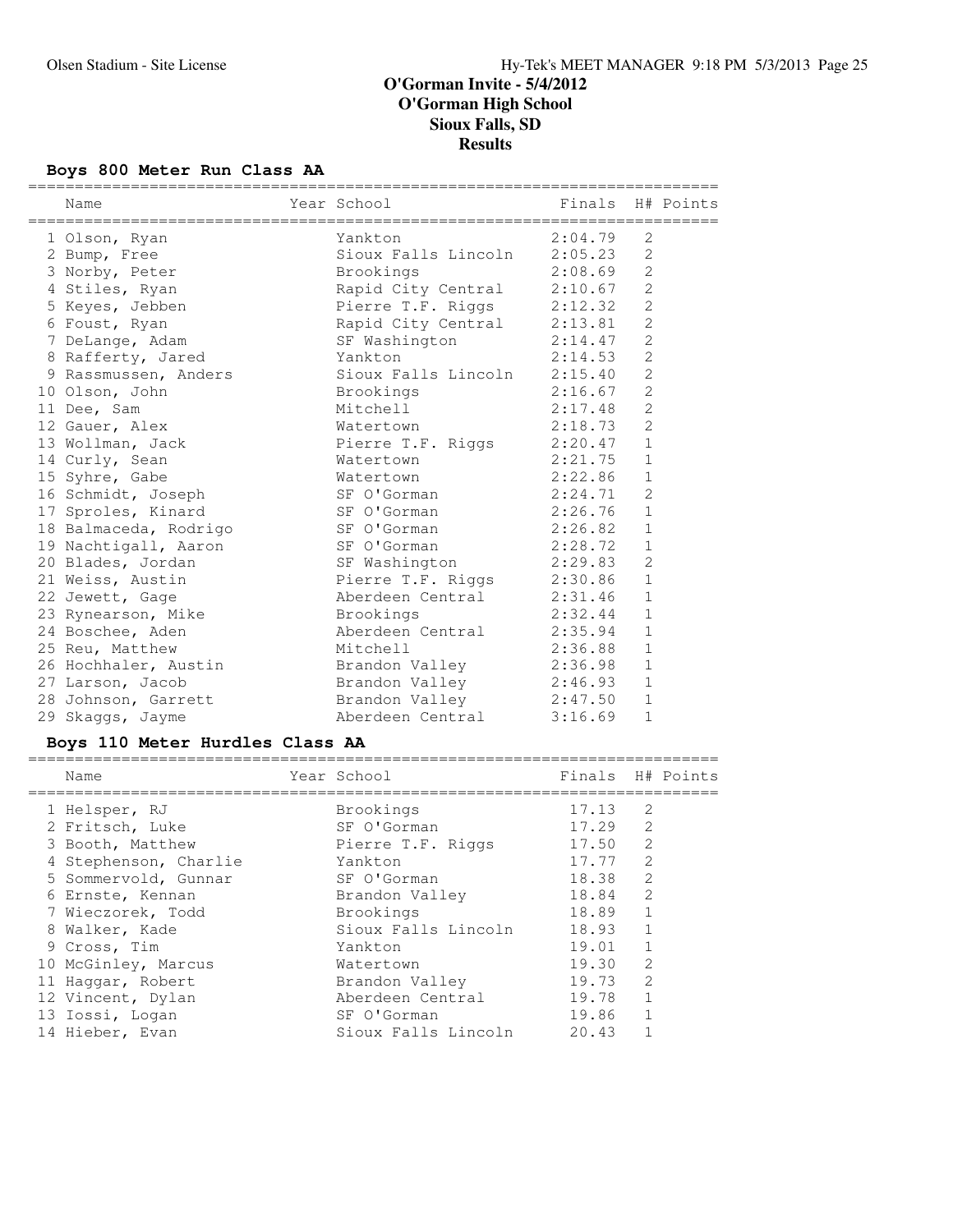# **Boys 300 Meter Hurdles Class AA**

| Name                                      |      | Year School       |                       | Finals |                | H# Points |
|-------------------------------------------|------|-------------------|-----------------------|--------|----------------|-----------|
| 1 Fritsch, Luke                           |      | SF O'Gorman       |                       | 43.80  | 3              |           |
| 2 Rucker, Michael                         |      | Yankton           |                       | 43.80  | 3              |           |
| 3 Johnson, Elliot                         |      | Brookings         |                       | 44.32  | 3              |           |
| 4 Booth, Matthew                          |      | Pierre T.F. Riggs |                       | 45.25  | $\mathbf{2}$   |           |
| 5 Stephenson, Charlie                     |      | Yankton           |                       | 45.52  | 2              |           |
| 6 Helsper, RJ                             |      | Brookings         |                       | 45.56  | 3              |           |
| 7 Struck, Andrew                          |      | Yankton           |                       | 45.64  | 3              |           |
| 8 Althoff, Isaac                          |      | SF O'Gorman       |                       | 45.95  | $\mathbf{2}$   |           |
| 9 Ernste, Kennan                          |      | Brandon Valley    |                       | 45.99  | $\mathsf 3$    |           |
| 10 Garrow, A.J.                           |      | Brandon Valley    |                       | 46.01  | 3              |           |
| 11 Naasz, Trevor                          |      |                   | Sioux Falls Lincoln   | 46.21  | 2              |           |
| 12 Walker, Kade                           |      |                   | Sioux Falls Lincoln   | 47.31  | 2              |           |
| 13 Severyn, Erin                          |      | Pierre T.F. Riggs |                       | 47.41  | $\overline{2}$ |           |
| 14 Iossi, Logan                           |      | SF O'Gorman       |                       | 47.59  | 2              |           |
| 15 Sommervold, Gunnar                     |      | SF O'Gorman       |                       | 47.79  | $\mathbf{1}$   |           |
| 16 Wieczorek, Todd                        |      | Brookings         |                       | 48.96  | 1              |           |
| 17 Haggar, Robert                         |      | Brandon Valley    |                       | 49.41  | 1              |           |
| 18 McGinley, Marcus                       |      | Watertown         |                       | 54.50  | $\mathbf{1}$   |           |
| 19 Vincent, Dylan                         |      |                   | Aberdeen Central      | 57.81  | 1              |           |
| Boys 4x100 Meter Relay Class AA           |      |                   |                       |        |                |           |
| School<br>============================    |      |                   |                       | Finals |                | H# Points |
| 1 Yankton 'A'                             |      |                   |                       | 45.78  | 2              |           |
| 1) Culver, Richard                        |      |                   | 2) Rose, Lee          |        |                |           |
| 3) Cross, Tim                             |      |                   | 4) Savage, Alexander  |        |                |           |
| 2 Sioux Falls Washington                  | ' A' |                   |                       | 45.93  | 2              |           |
| 1) Benton, Rasheed                        |      |                   | 2) Needham, Zachary   |        |                |           |
| 3) VanMeter, Brandon                      |      |                   | 4) Kahn, Darious      |        |                |           |
| 3 Brandon Valley 'A'                      |      |                   |                       | 46.35  | 2              |           |
| 1) Reinschmidt, Drew                      |      |                   | 2) Frantzen, Riley    |        |                |           |
| 3) West, Devan                            |      |                   | 4) Arrowsmith, Trevor |        |                |           |
| 4 Sioux Falls Lincoln<br>' A'             |      |                   |                       | 46.53  | 2              |           |
| 1) Large, Braxton                         |      |                   | 2) Arntz, Dylan       |        |                |           |
| 3) Khan, Zarek                            |      |                   | 4) Score, Quincy      |        |                |           |
| 5 Rapid City Central<br>' A'              |      |                   |                       | 46.86  | 2              |           |
| 1) Woods, Eddie                           |      |                   | 2) Manzano, Joshua    |        |                |           |
| 3) Coats, Jeremy                          |      |                   | 4) Wolfe, John        |        |                |           |
| 6 Mitchell 'A'                            |      |                   |                       | 46.91  | 2              |           |
| 1) Johnson, Gramm                         |      |                   | 2) Johnson, Drake     |        |                |           |
| 3) Berens, Mitch                          |      |                   | 4) Allen, Tyson       |        |                |           |
| 7 Sioux Falls O'Gorman<br>' A'            |      |                   |                       | 48.52  | 1              |           |
| 1) Pio, Jimmy                             |      |                   | 2) Pitzl, Dominick    |        |                |           |
| 3) Althoff, Isaac                         |      |                   | 4) Pujado, Alex       |        |                |           |
| 8 Huron 'A'                               |      |                   |                       | 48.77  | 1              |           |
| 1) Scotter, Brett                         |      |                   | 2) Carr, Sam          |        |                |           |
| 3) Harvey, Logan                          |      |                   | 4) Corbett, Kyle      |        |                |           |
| 9 Pierre T.F. Riggs<br>' A'               |      |                   |                       | 48.84  | 1              |           |
| 10 Aberdeen Central<br>'A'                |      |                   |                       | 49.32  | 1              |           |
| $^{\prime}$ A $^{\prime}$<br>-- Watertown |      |                   |                       | DNF    | 2              |           |
| 1) Anderson, Cyler                        |      |                   | 2) Helgelien, Dion    |        |                |           |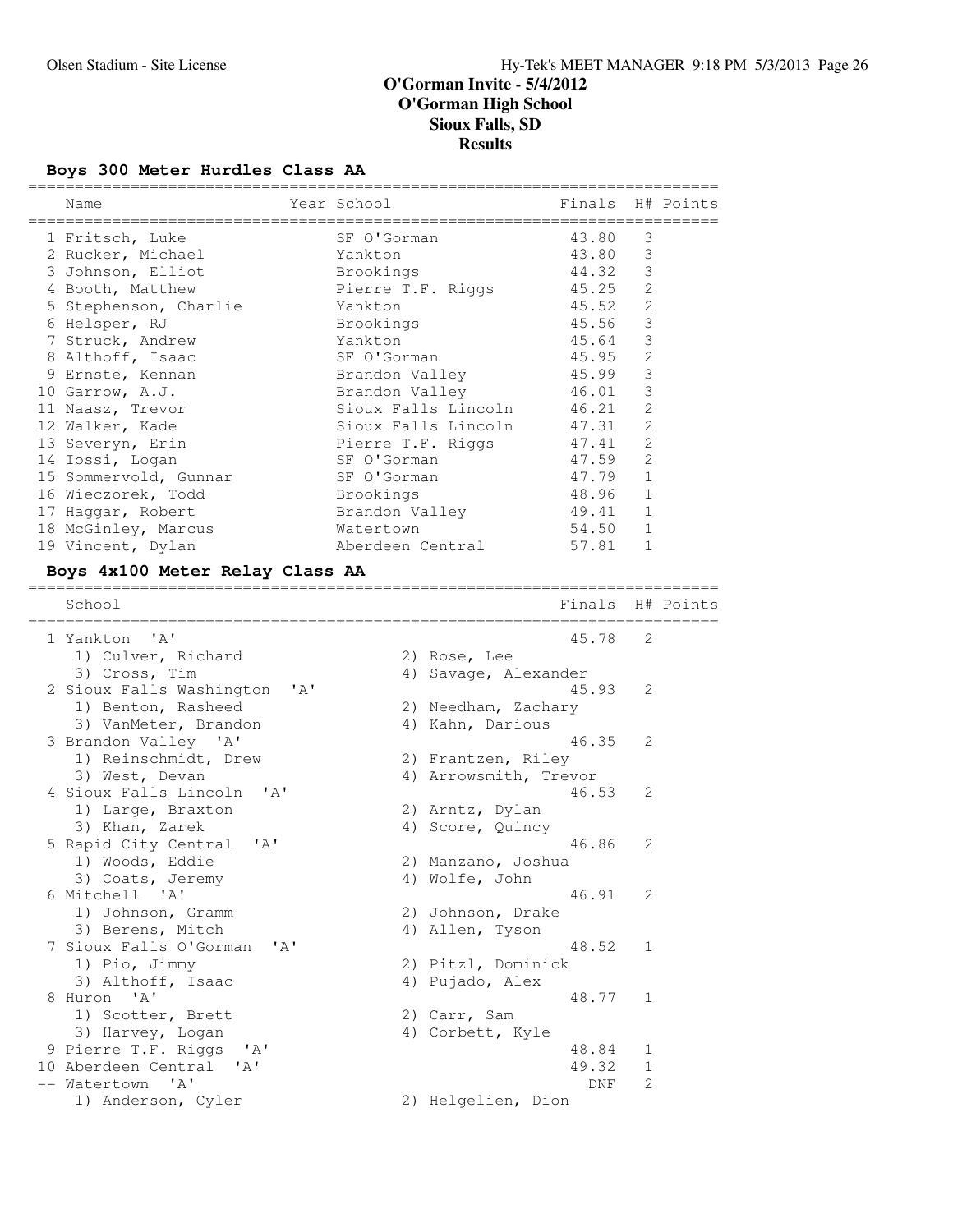### **....Boys 4x100 Meter Relay Class AA**

|                  | 3) Feierabend, Cody | 4) Hericks, Mason |  |
|------------------|---------------------|-------------------|--|
| -- Brookings 'A' |                     |                   |  |

DQ 2

### **Boys 4x200 Meter Relay Class AA**

========================================================================== School **Finals** H# Points ========================================================================== 1 Sioux Falls Washington 'A' 1:36.36 2 1) Benton, Rasheed 2) Needham, Zachary 3) VanMeter, Brandon (4) Kahn, Darious 2 Watertown 'A' 1:36.92 1 1) Anderson, Cyler 2) Helgelien, Dion 3) Feierabend, Cody (4) Hericks, Mason 3 Yankton 'A' 1:37.10 2 1) Sternhagen, Ryan 2) Rucker, Michael 3) Brenner, Derek (4) Davis, Levi 4 Brandon Valley 'A' 1:37.37 2 1) Boscaljon, Cole 2) Garrow, A.J. 3) Christiansen, Cole (4) West, Devan 5 Sioux Falls Lincoln 'A' 1:38.40 2 سعدس, Lucas<br>3) Bindert, Isaac<br>2) Pasand City 3) Bindert, Isaac (4) Score, Quincy 3) Bindert, Isaac<br>6 Rapid City Central 'A' 1:38.58 2<br>1:38.58 2 2) Smith, Tyler 1) Woods, Eddie 2) Smith, Tyler 3) Norton, Ty (4) Wolfe, John 7 Brookings 'A' 1:39.60 2 8 Mitchell 'A' 1:39.84 2<br>1) Johnson, Drake 2) meyer, Shawn<br>2) Meyer, Shawn 1) Johnson, Drake 2) meyer, Shawn 3) Berens, Mitch (4) Allen, Tyson 9 Aberdeen Central 'A' 1:41.96 1<br>0 Sioux Falls O'Gorman 'A' 1:42.98 2 10 Sioux Falls O'Gorman 'A' 1) Pio, Jimmy 2) Iossi, Logan 3) Branick, Brenden (4) Peery, Jack 11 Huron 'A' 1:44.51 1 1) Scotter, Brett 2) Cramer, Paul 3) Harvey, Logan 1988 (4) Schoenfelder, Bailey 12 Pierre T.F. Riggs 'A' 1:47.05 1

### **Boys 4x400 Meter Relay Class AA**

======================================================================= School Finals Points ======================================================================= 1 Yankton 'A' 3:44.60 1) Olson, Ryan 2) Hejna, JJ 2) Hejna, JJ<br>4) Brenner, Derek 2 Aberdeen Central 'A' 3:49.55 3 Sioux Falls O'Gorman 'A' 3:54.63 1) Westendorf, Ryan 2) Bauer, Boston 3) Iossi, Logan (4) Althoff, Isaac 4 Pierre T.F. Riggs 'A' 3:57.56<br>-- Mitchell 'A' DO -- Mitchell 'A' DQ 1) Jamison, Jon 20 2) Long, Logan 3) Larson, Tyler 4) Thill, Alex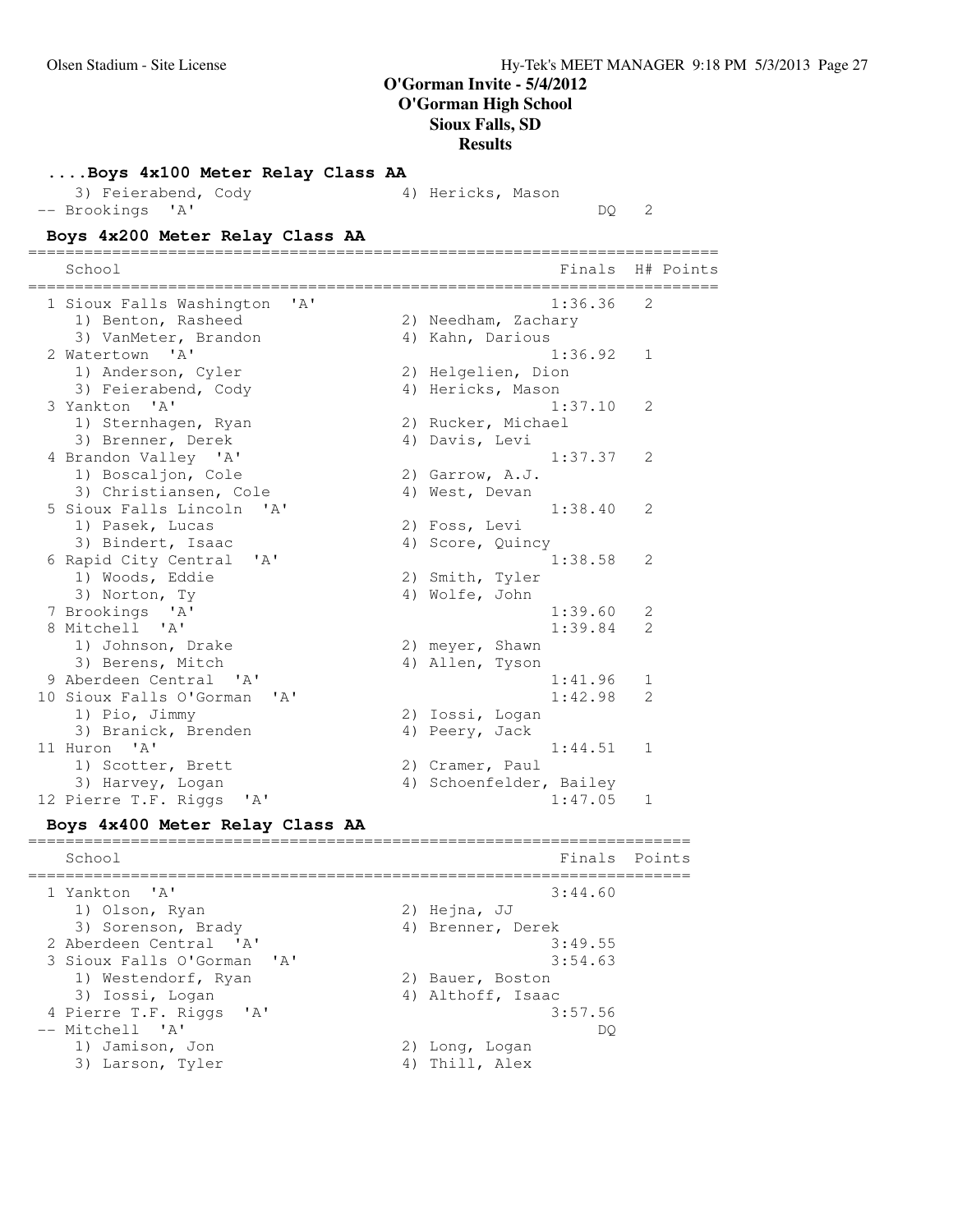### **Boys 1600 Sprint Medley Class AA**

| School                                                     | Finals                |               | H# Points |
|------------------------------------------------------------|-----------------------|---------------|-----------|
| 1 Watertown 'A'                                            | $3:59.04$ 2           |               |           |
| 1) Lundholm, Tanner                                        | 2) Gauer, Eric        |               |           |
| 3) Feierabend, Cody                                        | 4) Ramirez, Marcos    |               |           |
| 2 Yankton 'A'                                              | $4:04.21$ 2           |               |           |
| 1) Culver, Richard                                         | 2) Davis, Levi        |               |           |
| 3) Chambers, Connor                                        | 4) Alvarez, Hiram     |               |           |
| 3 Aberdeen Central 'A'                                     | $4:05.18$ 2           |               |           |
| 4 Sioux Falls Washington<br>$\mathsf{I} \wedge \mathsf{I}$ | 4:05.64               | $\mathbf{1}$  |           |
| 1) Bloker, Jordan                                          | 2) Sturdevant, Max    |               |           |
| 3) Hunking, Trent                                          | 4) Kray, Alec         |               |           |
| 5 Mitchell 'A'                                             | 4:05.80               | $\mathcal{L}$ |           |
| 1) Johnson, Drake                                          | 2) Berens, Mitch      |               |           |
| 3) Long, Logan                                             | 4) Mauer, Nick        |               |           |
| 6 Sioux Falls O'Gorman<br>$\mathsf{I} \wedge \mathsf{I}$   | 4:10.10               | -1            |           |
| 1) Pujado, Alex                                            | 2) Pitzl, Dominick    |               |           |
| 3) Branick, Brenden                                        | 4) Edwards, Cole      |               |           |
| 7 Pierre T.F. Riggs 'A'                                    | 4:18.08               | 1             |           |
| 8 Huron 'A'                                                | $4:20.71$ 1           |               |           |
| 1) Corbett, Kyle                                           | 2) Cramer, Paul       |               |           |
| 3) Schoenfelder, Bailey                                    | 4) Hines, Arthur      |               |           |
| 9 Brandon Valley 'A'                                       | 4:27.90               | 2             |           |
| 1) West, Devan                                             | 2) Arrowsmith, Trevor |               |           |
| 3) Swenson, Riley                                          | 4) Reindl, Braydon    |               |           |
|                                                            |                       |               |           |

### **Boys 100 Meter Dash Class A**

========================================================================== Name The Year School The Finals H# Points ========================================================================== 1 Swartos, Brock Sioux Valley 11.43 7 2 Blosmo, Conner Garretson 11.46 7 3 Mueller, Jeevan Mest Central 11.52 7 4 Samudzi, Nathan Vermillion 11.53 7 5 Bergstrom, Ian 11.73 Dell Rapids 11.73 7 6 Bonte, Cody Garretson 11.83 7 7 Hofer, Nick Canistota 11.90 7 8 Hemmer, Mason Madison 12.03 6 9 Dossett, Austin Chester Area 12.12 4 10 Weber, Izak Bridgewater-Emery 12.24 4 10 DeNoon, Matthew Dell Rapids 12.24 5 12 Wilson, Gage Bridgewater-Emery 12.25 5 13 Panek, Tyler Tea Area 12.27 5 14 Scofield, Kyle Flandreau 12.38 4 14 Kang, Doha Great Plains 12.38 6 16 Voss, Jeremy SF Christian 12.44 6 17 DeNoon, Jonathan Dell Rapids 12.46 6 17 Gors, Zach and Tea Area 12.46 5 19 Bunkers, Ben Dell Rapids 12.47 6 20 Hansen, Noel Dell Rapids 12.49 6 21 Bolstad, Davis Sioux Valley 12.59 5 21 Vallese, Riccardo Great Plains 12.59 6 23 Saffel, Mike Irene-Wakonda 12.70 7 24 Bailey, Jonah Bridgewater-Emery 12.72 6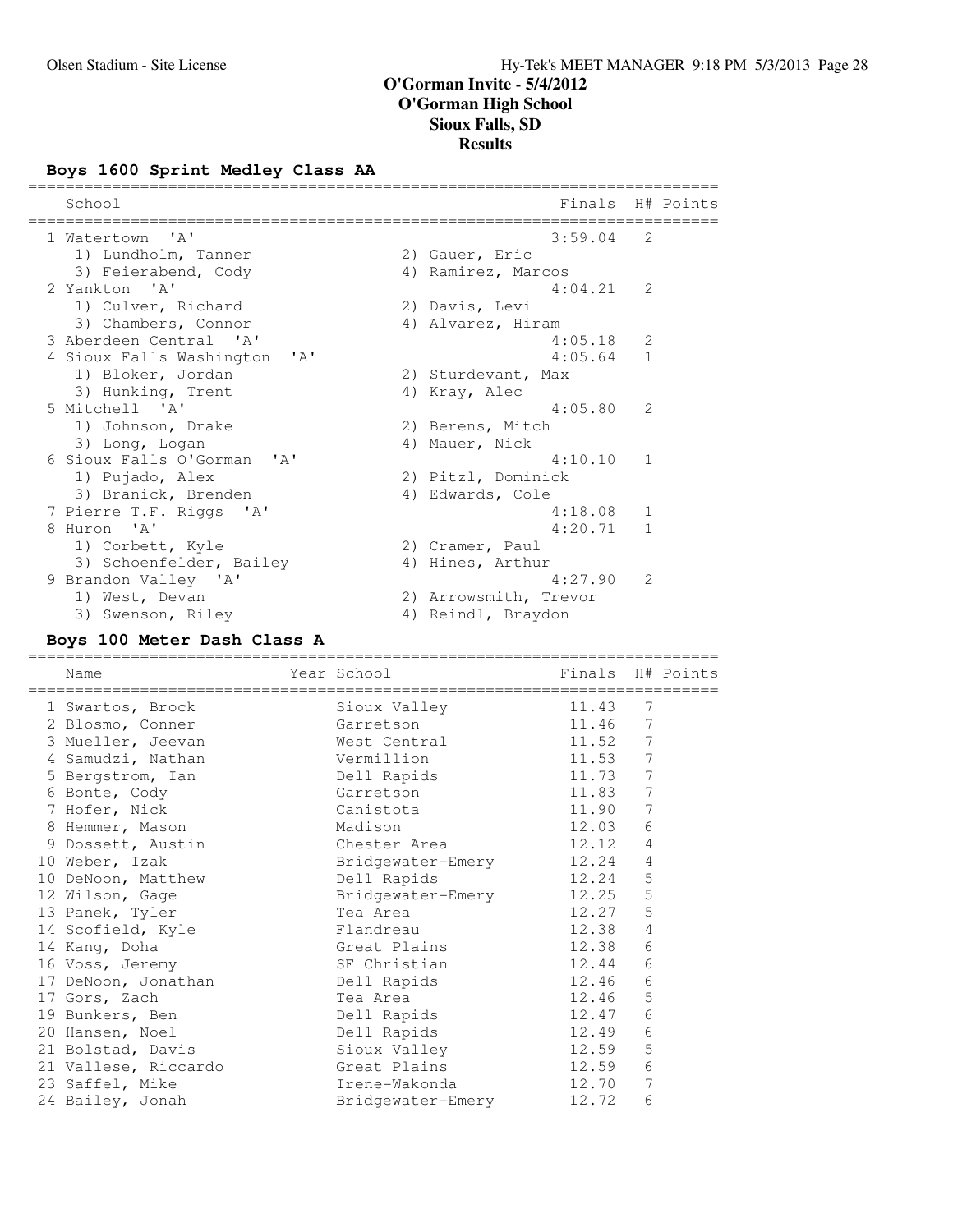### **....Boys 100 Meter Dash Class A**

| 25 Reinhiller, Brock  | Chester Area  | 12.80 | 4              |
|-----------------------|---------------|-------|----------------|
| 26 Johnson, Paul      | Harrisburg    | 12.87 | 3              |
| 27 Heuer, Alex        | Arlington     | 12.89 | 3              |
| 28 Brown, Josh        | Dell Rapids   | 12.90 | 4              |
| 29 Denison, Jaden     | Lake Preston  | 13.00 | 5              |
| 30 Parker, Nathan     | Arlington     | 13.01 | 2              |
| 31 Murphy, Simon      | Great Plains  | 13.09 | 2              |
| 32 Duffy, Tanner      | Lake Preston  | 13.11 | 5              |
| 33 Knodel, Bryant     | Irene-Wakonda | 13.15 | $\mathbf{1}$   |
| 34 Krogh, Kyler       | Sioux Valley  | 13.19 | 3              |
| 35 Rocomora, Julian   | Harrisburg    | 13.23 | 4              |
| 35 VanHorssen, Jacob  | SF Christian  | 13.23 | 2              |
| 37 Healy, Josh        | Irene-Wakonda | 13.30 | 3              |
| 38 Jolley, Shay       | Canistota     | 13.31 | 4              |
| 39 Zobel, Matt        | Arlington     | 13.32 | $\mathsf 3$    |
| 40 Scofield, Jacob    | Flandreau     | 13.36 | $\mathfrak{Z}$ |
| 41 Grauel, Tristan    | West Central  | 13.38 | 2              |
| 42 Booth, Lane        | Madison       | 13.40 | 2              |
| 43 Dick, Jonathan     | Canistota     | 13.54 | 3              |
| 44 Bose, Wakinya      | Flandreau     | 13.90 | 2              |
| 45 Shumaker, Brett    | West Central  | 14.01 | 1              |
| 46 Stieg, Kale        | Hamlin        | 14.73 | 1              |
| 47 Peckenpaugh, Logan | Hamlin        | 15.46 | 1              |
| 48 Tolzin, Dalton     | Lake Preston  | 16.28 | 2              |
| 49 Fischbach, Dylan   | Vermillion    | 19.10 | $\mathbf 1$    |

### **Boys 200 Meter Dash Class A**

========================================================================== Name The Year School The Finals H# Points ========================================================================== 1 Livingston, Dustin Irene-Wakonda 23.78 7 2 Mueller, Jeevan West Central 24.05 7 3 Sturgeon, Jonah Avon 24.15 7 4 Weber, Lane **Arlington** 24.56 7 5 Shape, JD Bridgewater-Emery 25.03 5 6 Samudzi, Nathan Vermillion 25.12 7 7 Hemmer, Mason Madison 25.14 6 8 Dossett, Austin Chester Area 25.43 7 9 Hofer, Nick Canistota 25.45 5 10 Sabers, Cole Tea Area 25.64 5 11 Robertson, Alex Vermillion 25.81 6 12 Vallese, Riccardo Great Plains 25.82 6 13 Wuenschir, Simon Hamlin 25.98 4 14 Bailey, Jonah Bridgewater-Emery 26.04 6 15 King, Andrew Arlington 26.07 4 16 Nielsen, Jerad Canistota 26.20 5 17 Westendorf, Eli Sioux Valley 26.54 3 18 Kim, Andy Great Plains 26.57 3 19 VanHorssen, Jacob SF Christian 27.17 3 20 Vosberg, Ryker Madison 27.31 4 21 Frank, Chase 27.92 2 22 Namken, Tristan Hamlin 28.03 2 23 Forbes, Wyatt Arlington 28.14 2 24 Engbarth, Bryce Canistota 28.47 1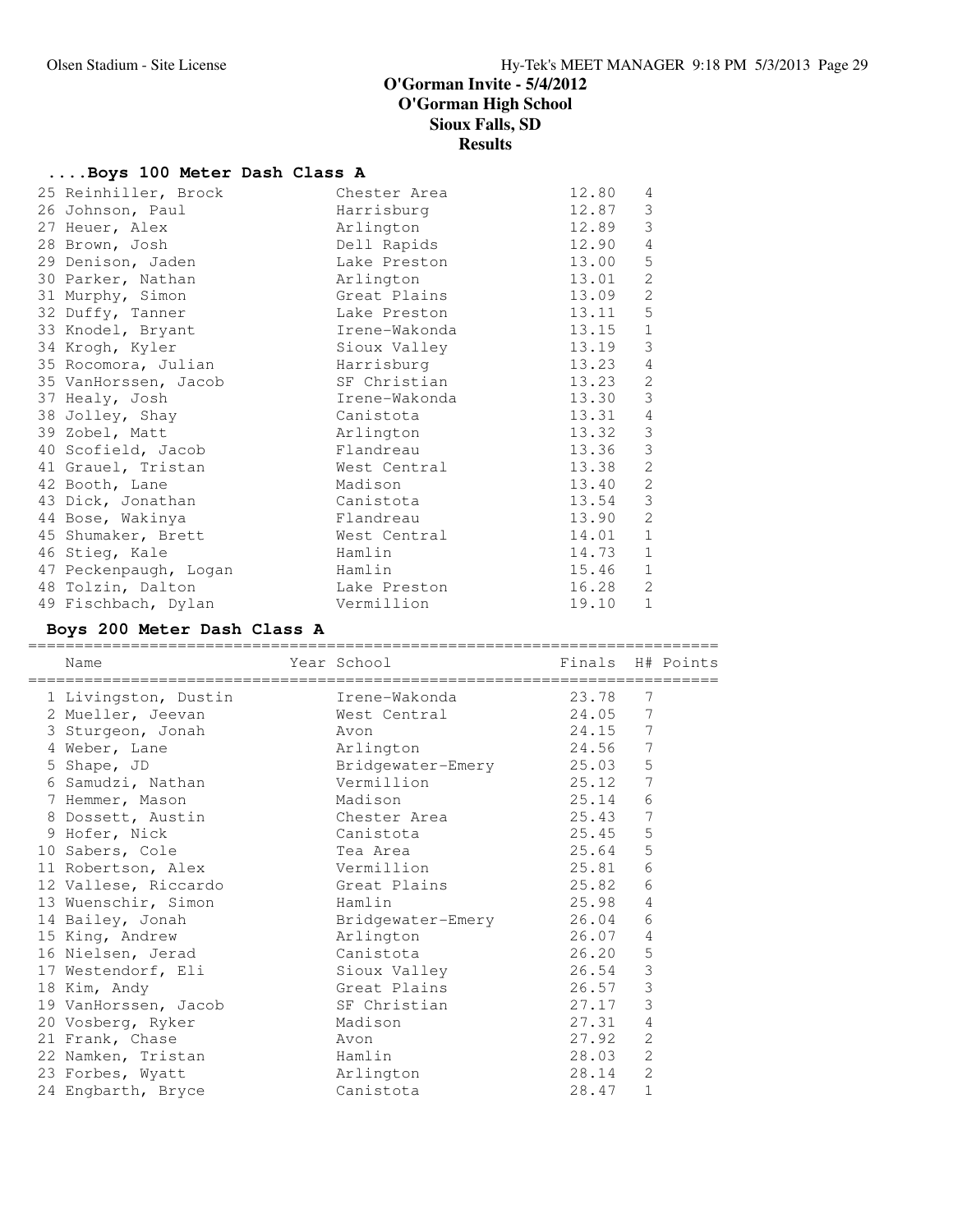# **....Boys 200 Meter Dash Class A**

| 25 Farmer, Matt          | Dell Rapids       | 28.55 2 |                |
|--------------------------|-------------------|---------|----------------|
| 26 Grauel, Tristan       | West Central      | 28.83   | 1              |
| 27 Knodel, Bryant        | Irene-Wakonda     | 28.96   | $\overline{2}$ |
| 28 Schallenkamp, Carston | Bridgewater-Emery | 29.19   | 3              |
| 29 Nelson, Taylor        | Lake Preston      | 30.44 1 |                |

# **Boys 400 Meter Dash Class A**

| Name                   | Year School       | Finals H# Points<br>_________________ | -------        |  |
|------------------------|-------------------|---------------------------------------|----------------|--|
| 1 Heyn, Kyle           | Chester Area      | 53.42                                 | 6              |  |
| 2 Buchanan, Dillon     | Irene-Wakonda     | 54.45                                 | 6              |  |
| 3 Duerr, Matt          | Garretson         | 55.36                                 | 6              |  |
| 4 DeKramer, Boone      | Canistota         | 56.11                                 | 6              |  |
| 5 White, Sam           | Dell Rapids       | 57.13                                 | 4              |  |
| 6 Skinner, Dan         | West Central      | 57.43                                 | 6              |  |
| 7 Curtis, Josh         | Chester Area      | 57.87                                 | 5              |  |
| 8 Casper, Cole         | Lake Preston      | 58.29                                 | 5              |  |
| 9 Bunkers, Ben         | Dell Rapids       | 58.38                                 | 5              |  |
| 10 Johnson, Jeremiah   | Vermillion        | 58.39                                 | 6              |  |
| 11 Laursen, Rasmus     | Madison           | 58.67                                 | $\overline{4}$ |  |
| 12 Voss, Jeremy        | SF Christian      | 58.81                                 | 6              |  |
| 13 Reinhiller, Brock   | Chester Area      | 58.86                                 | 4              |  |
| 14 Powers, Logan       | Avon              | 59.16                                 | 5              |  |
| 15 Fernau, Dallas      | Madison           | 59.21                                 | 5              |  |
| 16 Augspurger, Jackson | West Central      | 59.38                                 | 4              |  |
| 17 Zobel, Matt         | Arlington         | 59.44                                 | 4              |  |
| 18 Mudder, Logan       | Avon              | 59.50                                 | 5              |  |
| 19 Geraets, Ryan       | Dell Rapids       | 59.62                                 | 3              |  |
| 20 Luke, Sean          | Bridgewater-Emery | 59.65                                 | 3              |  |
| 21 Reams, Alec         | Dell Rapids       | 59.80                                 | $\overline{4}$ |  |
| 22 Erickson, Dylan     | Flandreau         | 1:00.27                               | 3              |  |
| 23 Williams, Heith     | Madison           | 1:00.42                               | 4              |  |
| 24 Weber, Izak         | Bridgewater-Emery | 1:00.47                               | 3              |  |
| 25 Parker, Nathan      | Arlington         | 1:00.56                               | 5              |  |
| 26 Frank, Chase        | Avon              | 1:01.87                               | 3              |  |
| 27 Forbes, Wyatt       | Arlington         | 1:01.89                               | $\mathbf 1$    |  |
| 28 Gjertson, Dallas    | Tea Area          | 1:02.16                               | 3              |  |
| 29 Engbarth, Bryce     | Canistota         | 1:02.85                               | $\overline{c}$ |  |
| 30 Alink, Tyler        | Tea Area          | 1:02.96                               | $\overline{c}$ |  |
| 31 Wermedal, Drew      | Sioux Valley      | 1:03.92                               | $\mathbf 1$    |  |
| 32 Buck, Brady         | Hamlin            | 1:04.05                               | $\mathbf 1$    |  |
| 33 Wilson, Gage        | Bridgewater-Emery | 1:04.67                               | $\mathbf{2}$   |  |
| 34 Bose, Wakinya       | Flandreau         | 1:08.29                               | $\overline{c}$ |  |
| 35 Shumaker, Brett     | West Central      | 1:10.10                               | $1\,$          |  |
| 36 Heyd, Jordan        | Canistota         | 1:10.42                               | $\overline{c}$ |  |
| 37 Schmidt, John       | Lake Preston      | 1:12.12                               | 1              |  |
| 38 Jones, Calvin       | Lake Preston      | 1:17.28                               | $\mathbf 1$    |  |
| 39 Fischbach, Dylan    | Vermillion        | 1:19.90                               | 1              |  |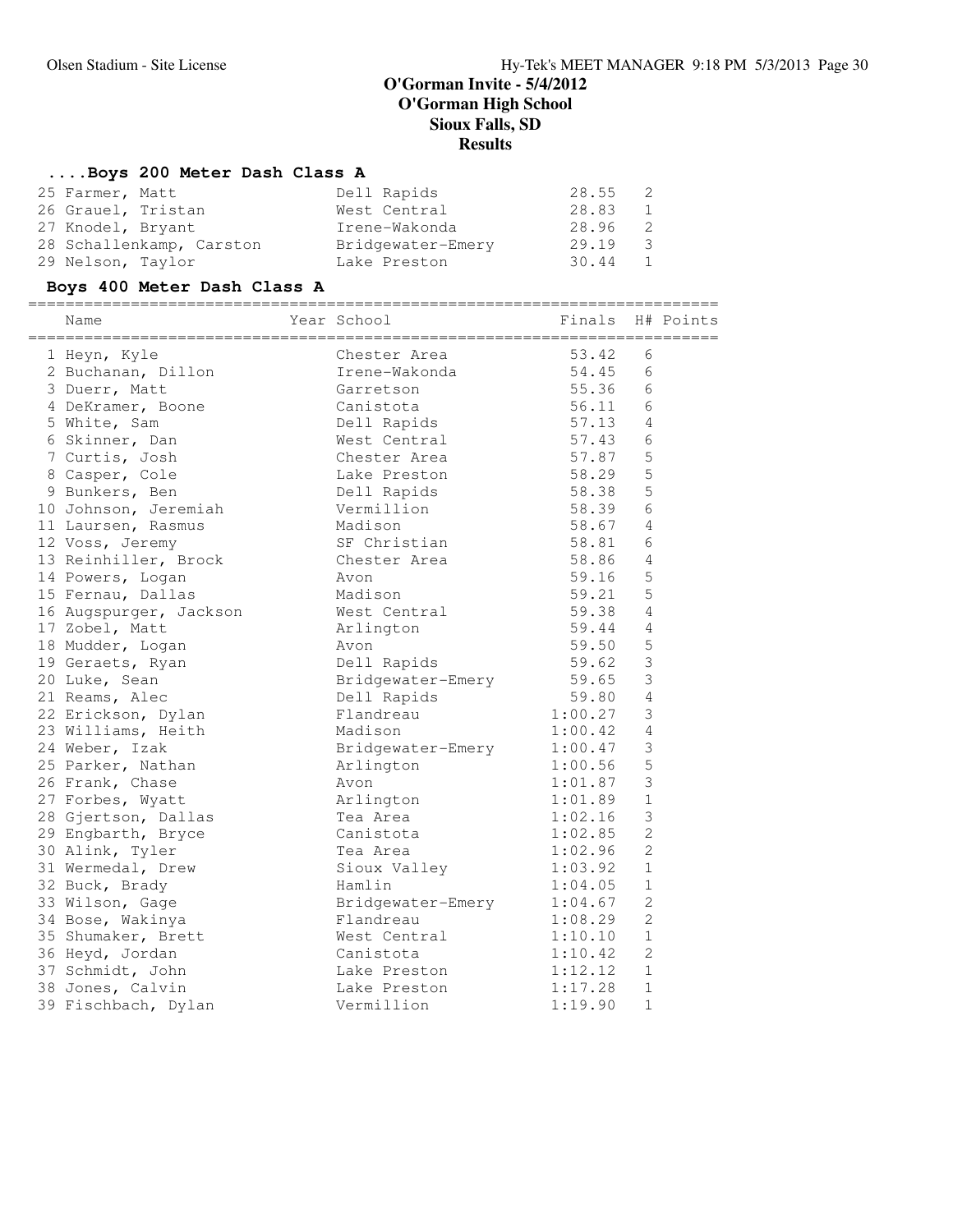# **Boys 800 Meter Run Class A**

| Name                   | Year School               | Finals  |                | H# Points |
|------------------------|---------------------------|---------|----------------|-----------|
| 1 Holzwarth, Alex      | Hamlin                    | 2:11.49 | 2              |           |
| 2 Jorgensen, Tyler     | Tea Area                  | 2:12.22 | $\overline{c}$ |           |
| 3 Bollweg, Cody        | Harrisburg                | 2:13.28 | $\overline{2}$ |           |
| 4 Rowland, Tom         | Madison                   | 2:14.40 | $\overline{c}$ |           |
| 5 Moffenbier, Nick     | Great Plains              | 2:20.70 | $\overline{2}$ |           |
| 6 Larsen, Cody         | Tea Area                  | 2:21.34 | $\overline{2}$ |           |
| 7 Steineke, Tanner     | West Central              | 2:21.89 | $\overline{c}$ |           |
| 8 Schmunk, Ben         | Harrisburg                | 2:22.64 | $\overline{c}$ |           |
| 9 Heuer, Alex          | Arlington                 | 2:23.04 | $\mathfrak{D}$ |           |
| 10 Wollmann, Saywer    | Bridgewater-Emery 2:23.15 |         | $\overline{c}$ |           |
| 11 Roemen, Mitch       | Dell Rapids               | 2:23.62 | $\overline{2}$ |           |
| 12 Knuth, Dean         | West Central              | 2:25.37 | $\overline{2}$ |           |
| 13 Metcalf, Floyd      | SF Christian              | 2:26.32 | $\overline{2}$ |           |
| 14 Peterson, Logan     | Vermillion                | 2:26.82 | $\overline{2}$ |           |
| 15 Eggers, Jonah       | SF Christian              | 2:28.86 | $\overline{2}$ |           |
| 16 Ahlschlager, Saud   | Flandreau                 | 2:29.51 | $\overline{2}$ |           |
| 17 Miles, Benjamin     | West Central              | 2:29.62 | $\overline{c}$ |           |
| 18 DeLange, Ted        | Dell Rapids               | 2:30.97 | $\mathbf{1}$   |           |
| 19 Lundin, Trevor      | Sioux Valley              | 2:32.34 | $\overline{2}$ |           |
| 20 Mogen, Brett        | Dell Rapids               | 2:34.07 | $\mathbf{1}$   |           |
| 21 Schmidt, John       | Lake Preston              | 2:38.22 | $\mathbf{1}$   |           |
| 22 Wockenfuss, Curtis  | Great Plains              | 2:39.01 | $\mathbf{1}$   |           |
| 23 Wantzloben, Gerd    | Madison                   | 2:39.49 | $\mathbf{1}$   |           |
| 24 Baumberger, Evan    | Chester Area              | 2:40.17 | $\mathbf{1}$   |           |
| 25 Heirigs, Skyler     | Irene-Wakonda             | 2:40.85 | $\mathbf{1}$   |           |
| 26 Goodfellow, Andrew  | Sioux Valley              | 2:41.06 | $\mathbf{1}$   |           |
| 27 Lee, Chung Hwan     | SF Christian              | 2:41.57 | $\mathbf{1}$   |           |
| 28 Tusha, Sam          | Bridgewater-Emery         | 2:44.59 | $\overline{2}$ |           |
| 29 McQuistan, Nolan    | Vermillion                | 2:47.50 | $\mathbf{1}$   |           |
| 30 Weber, Jacob        | Flandreau                 | 2:48.67 | $\mathbf{1}$   |           |
| 31 Davis, Kevin        | Flandreau                 | 2:49.73 | $\mathbf{1}$   |           |
| 32 Forbes, Cody        | Arlington                 | 2:49.77 | 1              |           |
| 33 Eschenbaum, Stetson | Lake Preston              | 2:49.86 | $\mathbf{1}$   |           |
| 34 Parry, William      | Arlington                 | 2:55.90 | $\mathbf{1}$   |           |
| 35 Thayer, Jared       | Madison                   | 2:56.97 | $\mathbf{1}$   |           |
| 36 Jones, Calvin       | Lake Preston              | 2:57.44 | $\mathbf{1}$   |           |
| 37 Fryer, Seth         | Hamlin                    | 3:04.23 | $\mathbf{1}$   |           |

# **Boys 110 Meter Hurdles Class A**

| Name                 | Year School   |       | Finals H# Points |
|----------------------|---------------|-------|------------------|
| 1 Scofield, Skyler   | Flandreau     | 16.06 | 4                |
| 2 Livingston, Dustin | Irene-Wakonda | 16.07 | 4                |
| 3 Leighton, Hunter   | Sioux Valley  | 16.49 | 4                |
| 4 Mastick, Daniel    | Harrisburg    | 18.00 | 4                |
| 5 Grantham, Ryder    | Hamlin        | 18.20 | 3                |
| 5 Warns, Cody        | Madison       | 18.20 | 4                |
| 7 Harmelink, Jarod   | Tea Area      | 18.56 | 3                |
| 8 LaCoursiere, Henry | Dell Rapids   | 18.62 | 4                |
| 9 Acheson, Cole      | Chester Area  | 18.65 | 4                |
| 10 Grantham, Brody   | Hamlin        | 18.66 | 3                |
|                      |               |       |                  |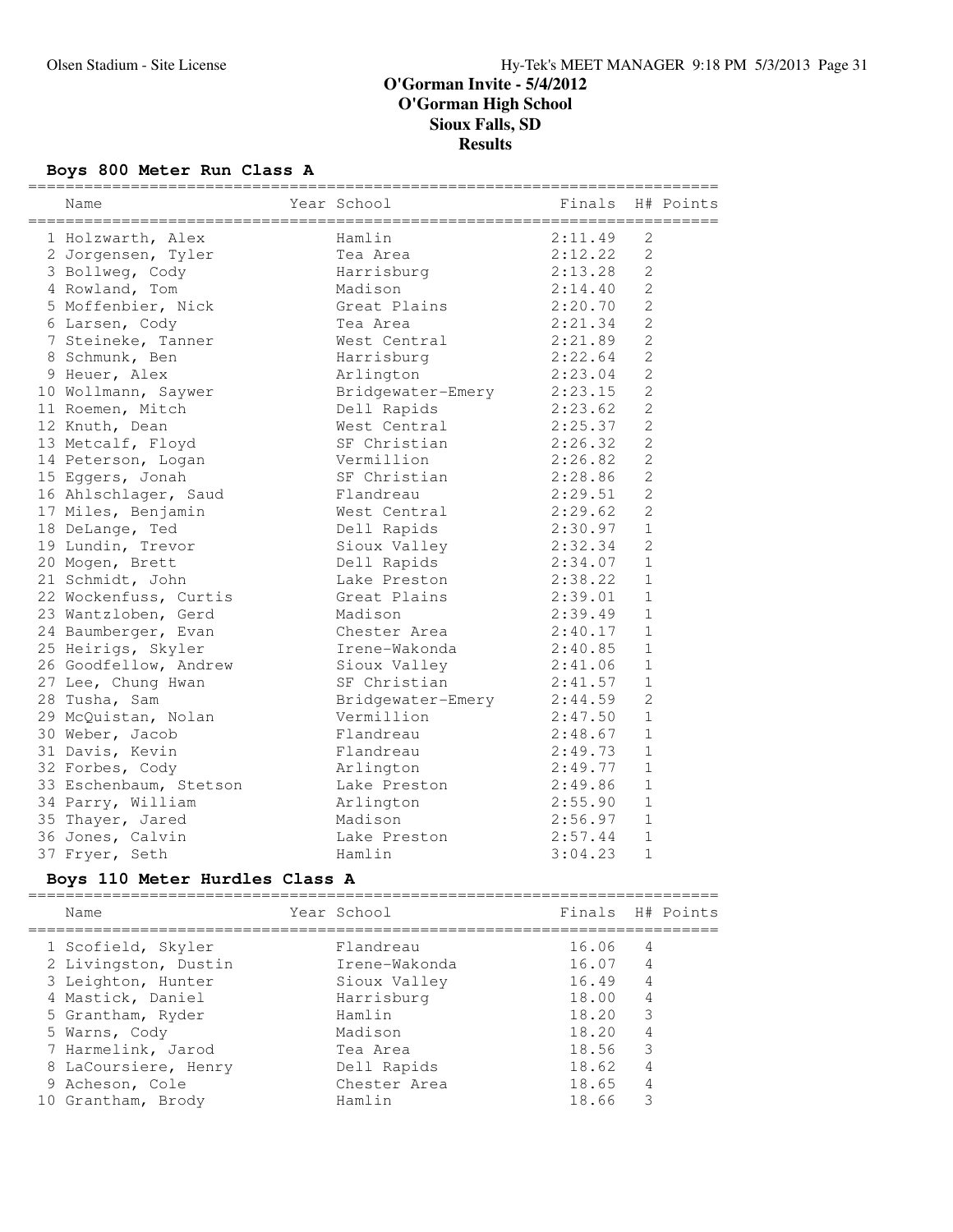### **....Boys 110 Meter Hurdles Class A**

| 11 Lucas, Layne        | Sioux Valley      | 18.78 | 4             |
|------------------------|-------------------|-------|---------------|
| 12 Johnson, Matt       | SF Christian      | 19.03 | 3             |
| 13 Nelson, Matt        | Irene-Wakonda     | 19.20 | 3             |
| 14 Jurgensen, Riley    | Dell Rapids       | 19.21 | 3             |
| 15 Shape, JD           | Bridgewater-Emery | 19.29 | 3             |
| 16 Ohland, Ethan       | Great Plains      | 19.76 | 1             |
| 17 Harmelink, Bennett  | SF Christian      | 20.33 | 2             |
| 18 Kieliszewski, David | SF Christian      | 20.73 | $\mathcal{L}$ |
| 19 Brown, Jesse        | Madison           | 20.87 | 2             |
| 20 Mantha, Colin       | Bridgewater-Emery | 21.20 | 1             |
| 21 Bohoboj, Carter     | Tea Area          | 21.52 | 2             |
| 22 Gassman, John       | Flandreau         | 21.76 | 3             |
| 23 Fiegen, Noah        | Dell Rapids       | 22.86 | 2             |
| 24 Hope, Dylan         | Sioux Valley      | 29.93 |               |
|                        |                   |       |               |

### **Boys 300 Meter Hurdles Class A**

========================================================================== Year School Finals H# Points ========================================================================== 1 Mastick, Daniel **Harrisburg** 1 Mastick, 1981 2 Hanson, Sam Harrisburg 45.65 1 3 Schukking, Peter Lake Preston 45.70 3 4 Grantham, Ryder Hamlin 46.94 2 5 Warns, Cody Madison 47.04 3 6 Acheson, Cole Chester Area 47.34 3 7 Johnson, Matt SF Christian 47.34 2 8 Leiseth, Tristen Mamlin 17.67 3 9 Nelson, Matt Irene-Wakonda 48.09 3 10 Mantha, Colin Bridgewater-Emery 48.54 1 11 Anderson, Jake West Central 48.76 3 12 Shape, JD Bridgewater-Emery 49.61 2 13 Jurgensen, Riley Dell Rapids 50.19 2 14 Lucas, Layne **Sioux Valley** 50.68 2 15 LaCoursiere, Henry Dell Rapids 51.03 2 16 Reuer, Dylan Hamlin 51.23 2 17 Harmelink, Bennett SF Christian 52.52 1 18 Brown, Jesse 2018 Madison 52.87 2 19 Gassman, John Flandreau 52.94 1 20 Bohoboj, Carter Tea Area 53.74 1 21 Bumann, Brock Lake Preston 54.89 1 22 Kieliszewski, David SF Christian 55.21 1

### **Boys 4x100 Meter Relay Class A**

========================================================================== School Finals H# Points ========================================================================== 1 Dell Rapids 'A' 44.69 2 1) Dusing, Travis 19, 2003, 2004, 2005, 2006 3) Schmidt, Riley (4) Bergstrom, Ian 2 Garretson 'A' 46.18 2 1) Blosmo, Conner 2) Mudder, Brady 3) Thorson, Alex (4) Bonte, Cody 3 Harrisburg 'A' 47.05 2 1) Schriever, Devyn 2) Johnson, Lukas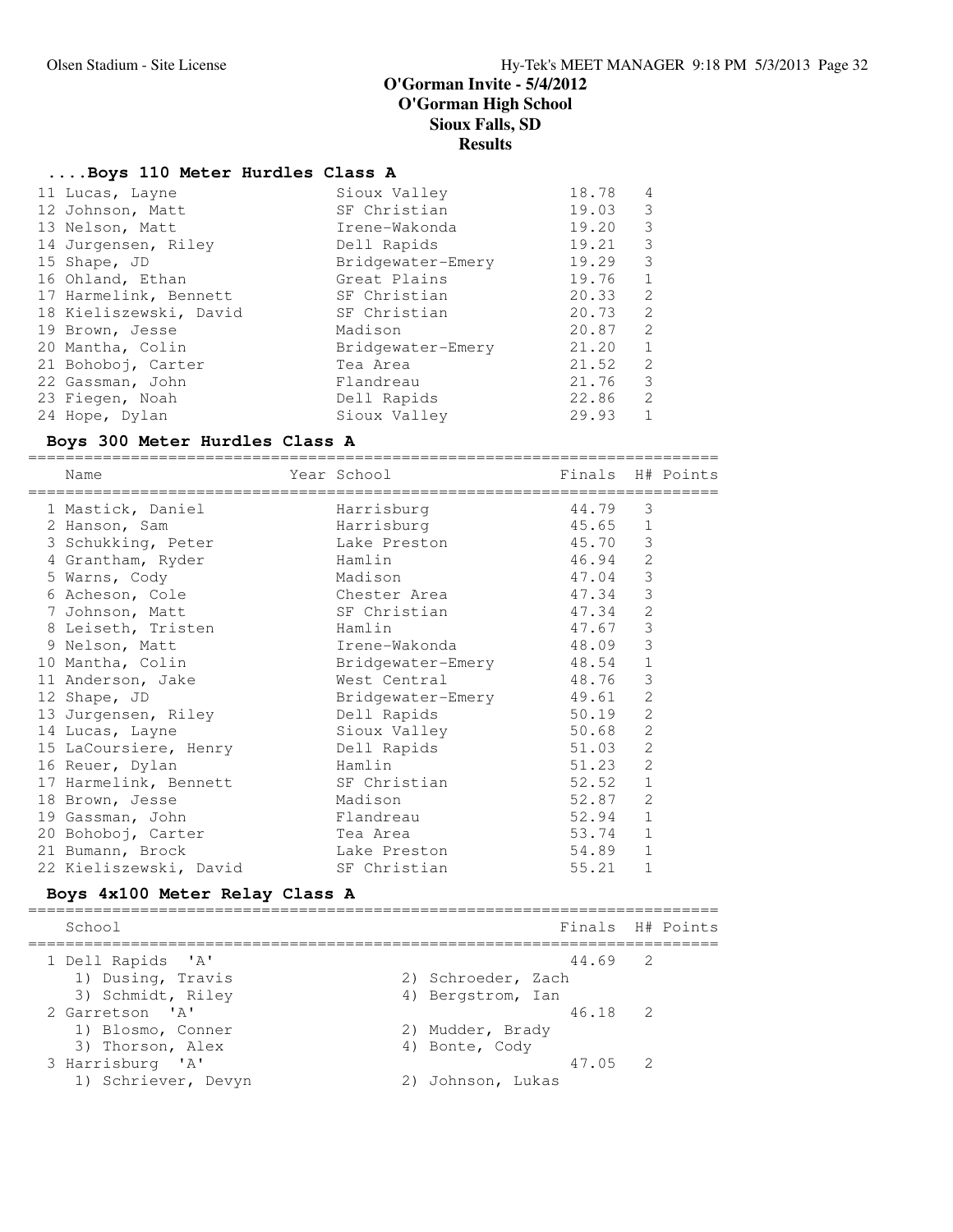### **....Boys 4x100 Meter Relay Class A**

3) Paul, Paul (4) Hanson, Sam 4 Tea Area 'A' 48.02 2 1) Sabers, Cole 2) Soma, Ethan 3) Herr, Brett (4) Panek, Tyler 3) Herr, Brett<br>
5 Bridgewater-Emery 'A' 48.39 1<br>
1) Wilson, Gage 2) Bailey, Jonah<br>
3) Mantha, Colin 4) Vinsales, Osmar 1) Wilson, Gage 2) Bailey, Jonah 3) Mantha, Colin (4) Vinsales, Osmar 6 Great Plains Lutheran 'A' 48.48 2 1) Ohland, Ethan 2) Kim, Andy 3) Kang, Doha (2008) (2008) 4) Vallese, Riccardo 7 Flandreau 'A' 49.39 1 1) Scofield, Kyle 2) Scofield, Jacob 3) Kang, Doha<br>
3) Kang, Doha<br>
Flandreau 'A' 49.39<br>
1) Scofield, Kyle 2) Scofield, Jacob<br>
3) Bakkedahl, Alex 4) Ryan, Taylor<br>
3) Bakkedahl, Alex 4) Ryan, Taylor<br>
3) Pakkedahl, Alex 4) Ryan, Taylor<br>
3) Pakkedahl, Alex 4) Rya 8 Canistota 'A' 49.89 1 1) Jolley, Shay 2) DeKramer, Boone 3) Nielsen, Jerad 4) Hofer, Nick 9 Sioux Valley 'A' 49.92 1 1) Wermedal, Drew 2) Westendorf, Eli 3) Koerlin, Ethan (4) Bolstad, Davis 10 Madison 'A' 50.14 2 1) Hare, Tyler 2) Vosberg, Ryker 3) Gilbert, Brayden (4) Jamison, Hunter 11 Arlington 'A' 50.66 1 1) Heuer, Alex 2) King, Andrew 3) Lemme, Tanner (4) Zobel, Matt 12 Dell Rapids St. Mary 'A' 50.72 1 1) Hansen, Noel 2) Heinricy, Wes 3) Brown, Josh (4) Glazier, Jacob 13 Irene-Wakonda 'A' 52.41 2 1) Heirigs, Chris 2) Healy, Josh 3) Saffel, Mike 4) Wiedrich, Ashur 14 Lake Preston 'A' 1:01.03 1 1) Tolzin, Dalton 2) Rademaker, Miles 3) Hageman, Dylan 1988 (4) Nelson, Taylor -- Hamlin 'A' DQ 2 1) Wuenschir, Simon 2) Niemann, Austin 1) Wuenschir, Simon<br>3) Leiseth, Tristen (4) Leiseth, Mason

### **Boys 4x200 Meter Relay Class A** ==========================================================================

School **Finals** H# Points ========================================================================== 1 Garretson 'A' 1:36.07 2 1) Blosmo, Conner 2) Brockhouse, Jesse 3) Mudder, Brady 19 (4) Bonte, Cody 2 Irene-Wakonda 'A' 1:37.89 2 1) Buchanan, Dillon 2) Hansen, Trevor 3) Wiedrich, Ashur 4) Livingston, Dustin 3 Dell Rapids 'A' 1:38.09 2 1) Reams, Adam 2) Berven, Kahler 3) Gee, Tyler (4) Lebrun, Lane 4 Arlington 'A' 1:38.36 2 1) Hargens, Tage 2) Lemme, Tanner 1) Hargens, Tage (2) Lemme, Tanner<br>3) Weber, Luke (4) Weber, Lane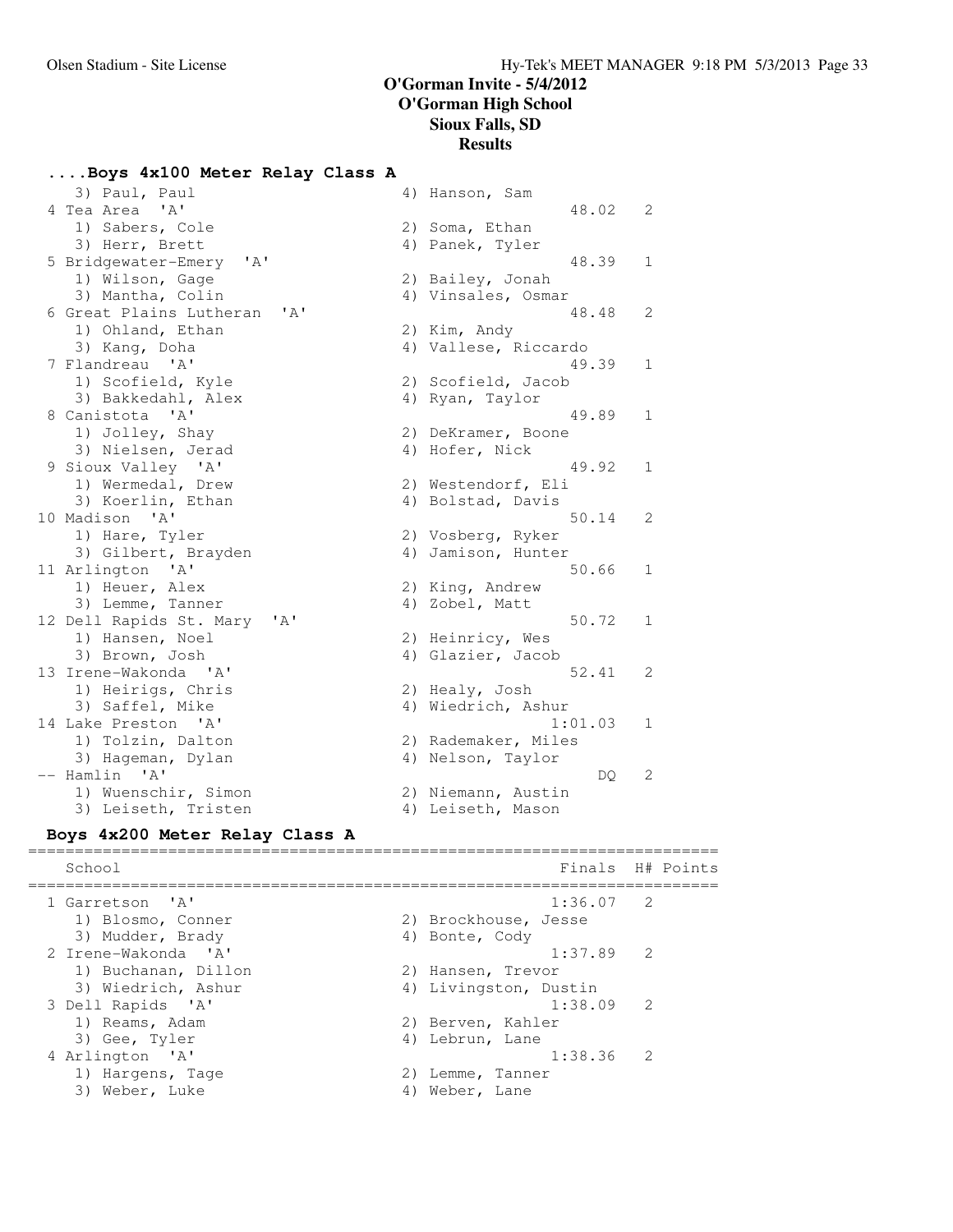# **....Boys 4x200 Meter Relay Class A**

| 5 Bridgewater-Emery 'A'                              | 1:39.01             | $\overline{2}$ |
|------------------------------------------------------|---------------------|----------------|
| 1) Miller, Wade                                      | 2) Herrick, Colton  |                |
| 3) Schweitzer, Jacob                                 | 4) Dye, Clayton     |                |
| 6 Sioux Valley 'A'                                   | 1:40.82             | $\mathbf{1}$   |
| 1) Swartos, Brock                                    | 2) Stevens, Landon  |                |
| 3) Hall, Hayden                                      | 4) Chase, Austin    |                |
| 7 Harrisburg 'A'                                     | 1:40.95             | 2              |
| 1) Schriever, Devyn                                  | 2) Johnson, Lukas   |                |
| 3) Paul, Paul                                        | 4) Hanson, Sam      |                |
| 8 Canistota 'A'                                      | 1:41.70             | $\mathbf{1}$   |
| 1) Jolley, Shay                                      | 2) DeKramer, Boone  |                |
| 3) Nielsen, Jerad                                    | 4) Hofer, Nick      |                |
| 9 Flandreau 'A'                                      | 1:42.28             | $\mathbf{1}$   |
| 1) Bakkedahl, Alex                                   | 2) Ryan, Taylor     |                |
| 3) Veldkamp, Derick                                  | 4) Parsley, Tim     |                |
| 10 Tea Area 'A'                                      | 1:44.51             | 1              |
| 1) Gors, Zach                                        | 2) Bohoboj, Carter  |                |
| 3) Soma, Ethan                                       | 4) Sabers, Cole     |                |
| 11 Dell Rapids St. Mary<br>$^{\prime}$ A $^{\prime}$ | 1:45.16             | $\mathbf 1$    |
| 1) Brown, Josh                                       | 2) Farmer, Matt     |                |
| 3) Heinricy, Wes                                     | 4) Hansen, Noel     |                |
| 12 Lake Preston 'A'                                  | 1:46.21             | 2              |
| 1) Bradfield, Michael                                | 2) Schukking, Peter |                |
| 3) Backman, Hunter                                   | 4) Casper, Cole     |                |
| 13 Madison 'A'                                       | 1:46.55             | 2              |
| 1) Hare, Tyler                                       | 2) Geditz, Lucas    |                |
| 3) Jamison, Hunter                                   | 4) Gilbert, Brayden |                |
| -- Hamlin 'A'                                        | DQ.                 | 1              |
| 1) Wuenschir, Simon                                  | 2) Namken, Tristan  |                |
| 3) Quiram, Dustin                                    | 4) Drake, EJ        |                |

# **Boys 4x400 Meter Relay Class A**

| School                 |                     | Finals Points |
|------------------------|---------------------|---------------|
|                        |                     |               |
| 1 Arlington 'A'        | 3:42.10             |               |
| 1) Hargens, Tage       | 2) VanBockern, Cole |               |
| 3) Weber, Luke         | 4) Weber, Lane      |               |
| 2 Irene-Wakonda 'A'    | 3:43.40             |               |
| 1) Buchanan, Dillon    | 2) Heirigs, Chris   |               |
| 3) Hansen, Trevor      | 4) Wiedrich, Ashur  |               |
| 3 Hamlin 'A'           | 3:48.43             |               |
| 1) Holzwarth, Alex     | 2) Niemann, Austin  |               |
| 3) Drake, EJ           | 4) Leiseth, Tristen |               |
| 4 West Central 'A'     | 3:56.90             |               |
| 1) Anderson, Jake      | 2) Boeckholt, Tayt  |               |
| 3) Rechtenbaugh, Jonah | 4) Wiseman, Zach    |               |
| 5 Lake Preston 'A'     | 4:12.08             |               |
| 1) Bradfield, Michael  | 2) Schukking, Peter |               |
| 3) Duffy, Tanner       | 4) Casper, Cole     |               |
| -- Sioux Valley 'A'    | DO.                 |               |
| 1) Swartos, Brock      | 2) Stevens, Landon  |               |
| 3) Lundin, Trevor      | 4) Hall, Hayden     |               |
|                        |                     |               |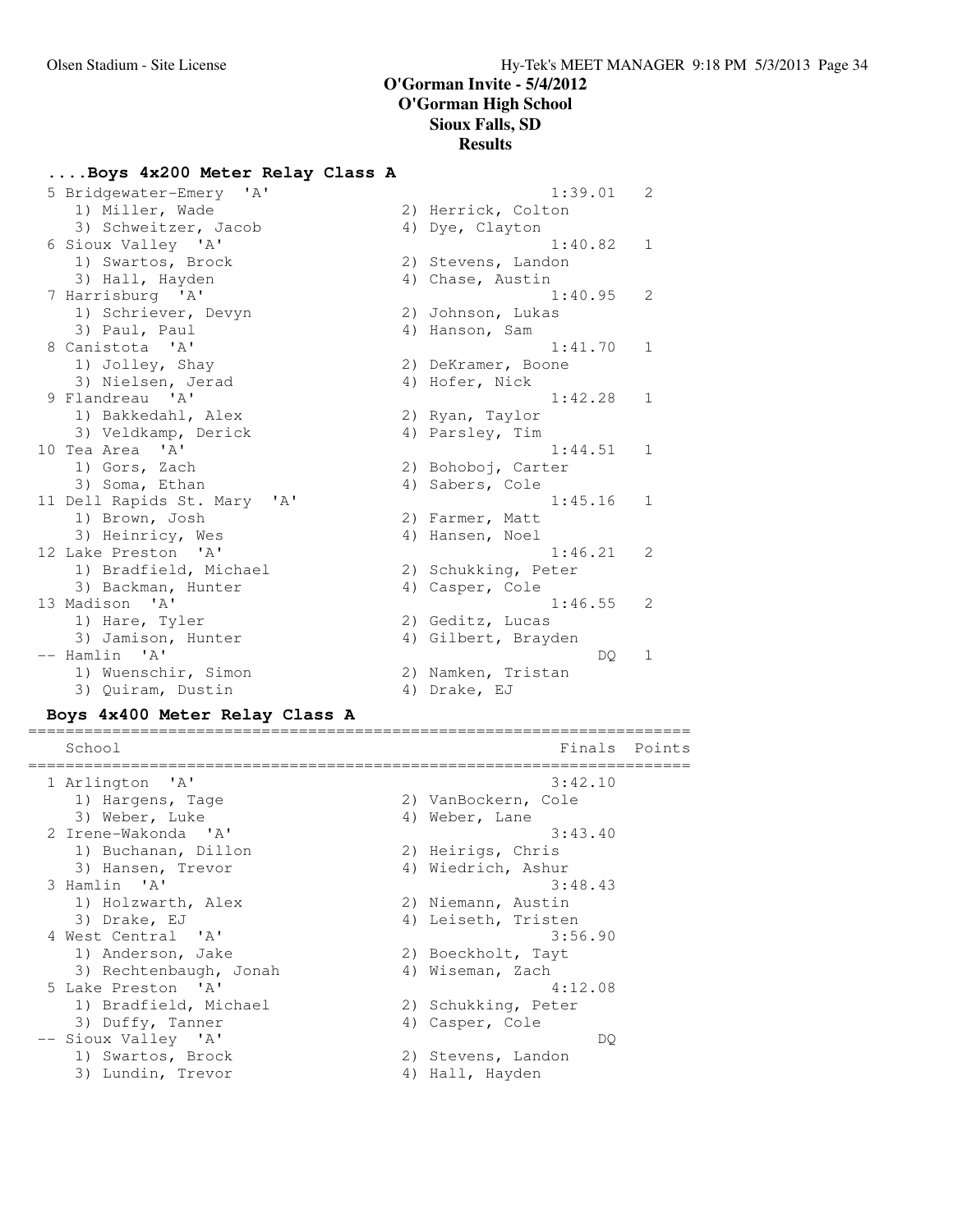### **Boys 1600 Sprint Medley Class A**

| School                      |      |                        |   | Finals H# Points |
|-----------------------------|------|------------------------|---|------------------|
| 1 Vermillion 'A'            |      | 3:45.93                | 2 |                  |
| 1) Svendsen, Nathan         |      | 2) Sorensen, JT        |   |                  |
| 3) Olson, Colin             |      | 4) Krier, Austin       |   |                  |
| 2 Arlington 'A'             |      | 3:54.23                | 2 |                  |
| 1) Hargens, Tage            |      | 2) Weber, Luke         |   |                  |
| 3) Weber, Lane              |      | 4) VanBockern, Cole    |   |                  |
| ' A'<br>3 Bridgewater-Emery |      | 4:01.97                | 2 |                  |
| 1) Miller, Wade             |      | 2) Herrick, Colton     |   |                  |
| 3) Dye, Clayton             |      | 4) Schweitzer, Jacob   |   |                  |
| 4 Madison 'A'               |      | 4:03.06                | 2 |                  |
| 1) Geditz, Lucas            |      | 2) Vosberg, Ryker      |   |                  |
| 3) Hare, Tyler              |      | 4) Fernau, Dallas      |   |                  |
| 5 Dell Rapids 'A'           |      | 4:03.70                | 1 |                  |
| 1) McGee, Michael           |      | 2) Lebrun, Lane        |   |                  |
| 3) Gee, Tyler               |      | 4) Heim, Tanner        |   |                  |
| 6 Avon 'A'                  |      | 4:05.31                | 2 |                  |
| 1) Tolsma, Devin            |      | 2) Mudder, Logan       |   |                  |
| 3) Powers, Logan            |      | 4) Blaha, Brant        |   |                  |
| 7 Great Plains Lutheran     | ' A' | 4:06.60                | 2 |                  |
| 1) Kang, Doha               |      | 2) Vallese, Riccardo   |   |                  |
| 3) Renner, Steven           |      | 4) Moffenbier, Nick    |   |                  |
| 8 Canistota 'A'             |      | 4:08.83                | 1 |                  |
| 1) Decker, Mason            |      | 2) Hofer, Carson       |   |                  |
| 3) Dick, Jonathan           |      | 4) Engbarth, Bryce     |   |                  |
| 9 West Central 'A'          |      | 4:10.46                | 2 |                  |
| 1) Foltz, Noah              |      | 2) Rechtenbaugh, Jonah |   |                  |
| 3) Wiseman, Zach            |      | 4) Skinner, Dan        |   |                  |
| 10 Hamlin 'A'               |      | 4:12.80                | 1 |                  |
| 1) Wuenschir, Simon         |      | 2) Leiseth, Mason      |   |                  |
| 3) Niemann, Austin          |      | 4) Holzwarth, Alex     |   |                  |
| 11 Irene-Wakonda 'A'        |      | 4:20.42                | 1 |                  |
| 1) Healy, Josh              |      | 2) Saffel, Mike        |   |                  |
| 3) King, Gabe               |      | 4) Erwin, Braxton      |   |                  |
| 12 Sioux Valley 'A'         |      | 4:22.10                | 1 |                  |
| 1) Hall, Hayden             |      | 2) Krogh, Kyler        |   |                  |
| 3) Kramer, Collin           |      | 4) Stevens, Landon     |   |                  |
| 13 Sioux Falls Christian    | ' A' | 4:22.56                | 1 |                  |
| 1) Johnson, Matt            |      | 2) Voss, Jeremy        |   |                  |
| 3) VanHorssen, Jacob        |      | 4) Van Peursem, Devin  |   |                  |
| 14 Tea Area 'A'             |      | 4:26.77                | 1 |                  |
| 1) Gors, Zach               |      | 2) Sabers, Cole        |   |                  |
| 3) Harmelink, Jarod         |      | 4) Eli, Nick           |   |                  |

### **Boys 1600 Meter Run Open**

========================================================================== Name Year School Finals H# Points ========================================================================== 1 Cowman, Brice Yankton 4:39.53 3 2 Haaland, Connor Rapid City Stevens 4:45.15 3 3 Jones, Andrew Rapid City Stevens 4:49.22 3 4 Rassmussen, Anders Sioux Falls Lincoln 4:52.15 3 5 Heim, Tanner Dell Rapids 4:52.74 3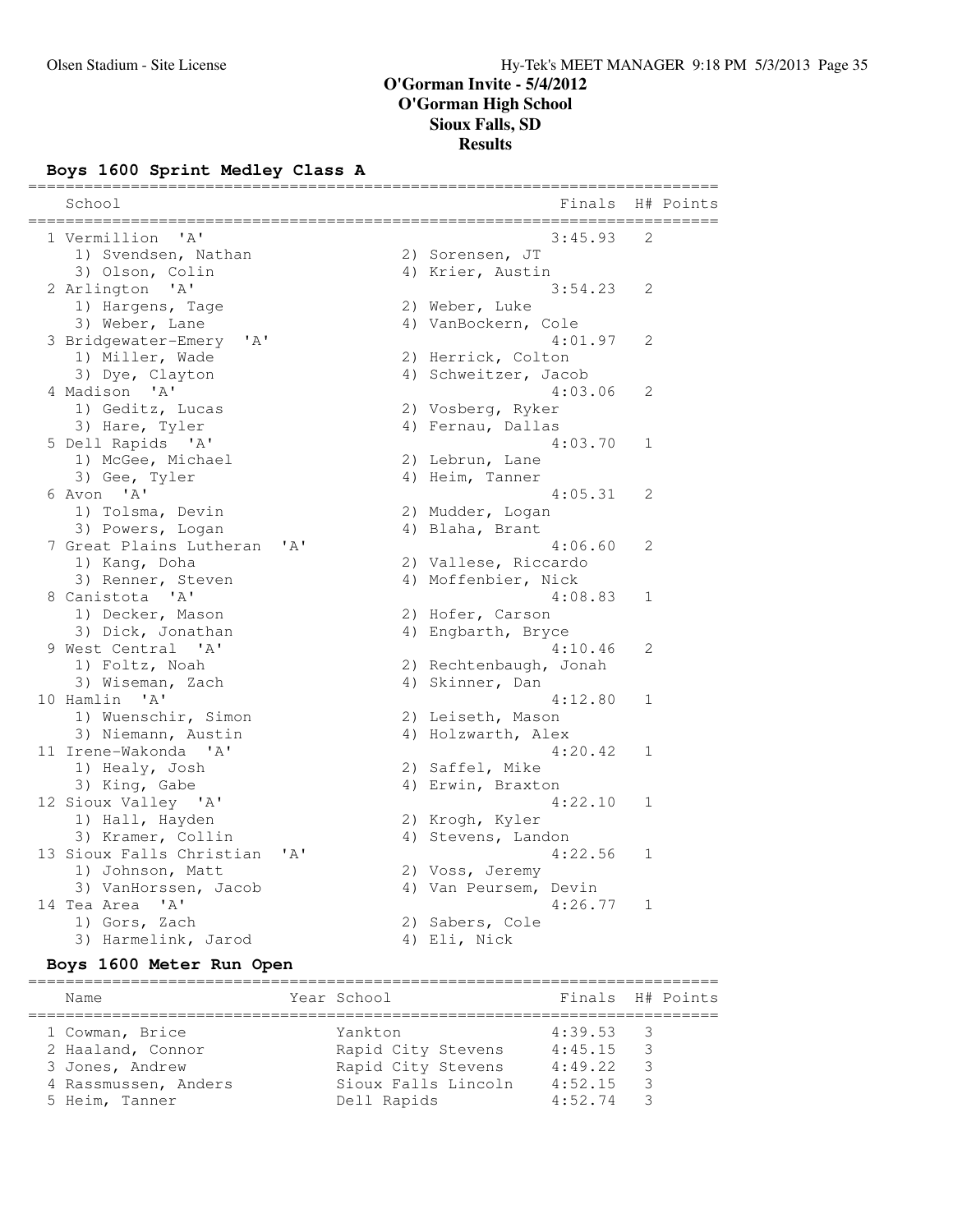# **....Boys 1600 Meter Run Open**

| 6 Barkley, Carter                    | Sioux Falls Lincoln         | 4:52.83            | 3                            |
|--------------------------------------|-----------------------------|--------------------|------------------------------|
| 7 Grode, Justin                      | Yankton                     | 4:55.64            | 3                            |
| 8 Zamora, Greyson                    | Harrisburg                  | 5:00.25            | $\mathfrak{Z}$               |
| 9 Syhre, Gabe                        | Watertown                   | 5:00.88            | $\mathfrak{Z}$               |
| 10 Scholten, Jared                   | Dell Rapids                 | 5:01.98            | $\mathfrak{Z}$               |
| 11 Bollweg, Cody                     | Harrisburg                  | 5:04.75            | $\mathfrak{Z}$               |
| 12 Rowland, Tom                      | Madison                     | 5:05.19            | $\mathbf{2}$                 |
| 13 Uthe, Bailey                      | SF Washington               | 5:06.57            | $\mathbf{2}$                 |
| 14 VanZee, Lance                     | SF Christian                | 5:08.01            | $\mathbf{2}$                 |
| 15 Chambers, Connor                  | Yankton                     | 5:08.71            | $\mathfrak{Z}$               |
| 16 Sabers, Ryan                      | Tea Area                    | 5:09.17            | $\mathfrak{Z}$               |
| 17 Neal, Jackson                     | Watertown                   | 5:09.45            | 2                            |
| 18 Howard, Micah                     | Pierre T.F. Riggs           | 5:10.41            | $\mathbf{2}$                 |
| 19 Julson, Anthony                   | Flandreau                   | 5:10.41            | $\mathbf{2}$                 |
| 20 Schmidt, Joseph                   | SF O'Gorman                 | 5:10.42            | $\mathfrak{Z}$               |
| 21 Danielsen, Riley                  | West Central                | 5:11.16            | $\mathfrak{Z}$               |
| 22 Erickson, Dylan                   | Flandreau                   | 5:12.85            | $\mathcal{S}$                |
| 23 Tiede, Alex                       | Aberdeen Central            | 5:14.24            | $\mathsf 3$                  |
| 24 Roemen, Mitch                     | Dell Rapids                 | 5:14.41            | $\mathfrak{Z}$               |
| 25 Weber, Wade                       | Bridgewater-Emery 5:16.50   |                    | $\mathbf{1}$                 |
| 26 Diaz, Layne                       | Watertown                   | 5:17.04            | $\mathbf{2}$                 |
| 27 Schueller, Joseph                 | Pierre T.F. Riggs           | 5:17.14            | 3                            |
| 28 Herrick, Camron                   | Bridgewater-Emery           | 5:18.72            | $1\,$                        |
| 29 Nachtigall, Aaron                 | SF O'Gorman                 | 5:19.31            | 3                            |
| 30 Larson, Caleb                     | Mitchell                    | 5:19.98            | $\mathbf{2}$                 |
| 31 Skadson, Matt                     | Brandon Valley              | 5:27.29            | $\mathbf{1}$                 |
| 32 Erwin, Braxton                    | Irene-Wakonda 5:28.59       |                    | $\mathbf{2}$                 |
| 33 Anderson, Jake                    | Aberdeen Central 5:30.03    |                    | $\mathbf{2}$                 |
| 34 Bumann, Brock                     | Lake Preston                | 5:31.15            | 2                            |
| 35 Moore, Seth                       | Aberdeen Central            | 5:32.62            | $\mathbf{2}$                 |
| 36 Lentsch, Austin                   | Pierre T.F. Riggs           | 5:32.63            | $\mathbf{2}$                 |
| 37 Decker, Mason                     | Canistota                   | 5:33.11            | $\mathbf 1$                  |
| 38 Larsen, Cody                      | Tea Area                    | 5:37.42            | $\mathbf{2}$                 |
| 39 Phelps, Bradan                    | Tea Area                    | 5:37.47            | $\mathbf{2}$                 |
| 40 Peterson, Logan                   | Vermillion                  | 5:38.64            | $\mathbf{2}$                 |
| 41 Wahl, Asher                       | West Central                | 5:38.88            | $\mathbf{2}$                 |
| 42 Bills, Trevor                     | SF Washington               | 5:39.23<br>5:39.32 | $\mathbf{2}$                 |
| 43 Farmer, Matt                      | Dell Rapids                 | 5:39.46            | $\mathbf{1}$<br>$\mathbf{2}$ |
| 44 Bitter, Caleb<br>45 Vaska, Joseph | Great Plains<br>SF O'Gorman | 5:39.78            | 2                            |
| 46 Chase, Ryan                       | Huron                       | 5:41.09            | $\mathbf 1$                  |
| 47 Baumberger, Evan                  | Chester Area                | 5:44.11            | $\mathbf{2}$                 |
| 48 Wantzloben, Gerd                  | Madison                     | 5:46.59            | $\mathbf 1$                  |
| 49 Clapper, Vince                    | SF Christian                | 5:50.92            | 1                            |
| 50 Heirigs, Skyler                   | Irene-Wakonda               | 5:51.02            | $\mathbf{1}$                 |
| 51 Hanson, Jacob                     | Sioux Valley                | 5:56.46            | 1                            |
| 52 Holmes, Nick                      | Dell Rapids                 | 5:56.70            | 1                            |
| 53 VanKalsbeek, Mitchell             | SF Christian                | 5:57.10            | $\mathbf{1}$                 |
| 54 Goodfellow, Andrew                | Sioux Valley                | 5:59.76            | 1                            |
| 55 Suhr, Taylor                      | Harrisburg                  | 6:01.13            | $\mathbf{1}$                 |
| 56 Maertz, Ryan                      | Great Plains                | 6:02.15            | $\mathbf{1}$                 |
| 57 Fillaus, Cole                     | Avon                        | 6:03.63            | $\mathbf{1}$                 |
| 58 Swanson, Liam                     | Avon                        | 6:03.69            | $\mathbf 1$                  |
| 59 Schmidt, John                     | Lake Preston                | 6:05.00            | $\mathbf{1}$                 |
|                                      |                             |                    |                              |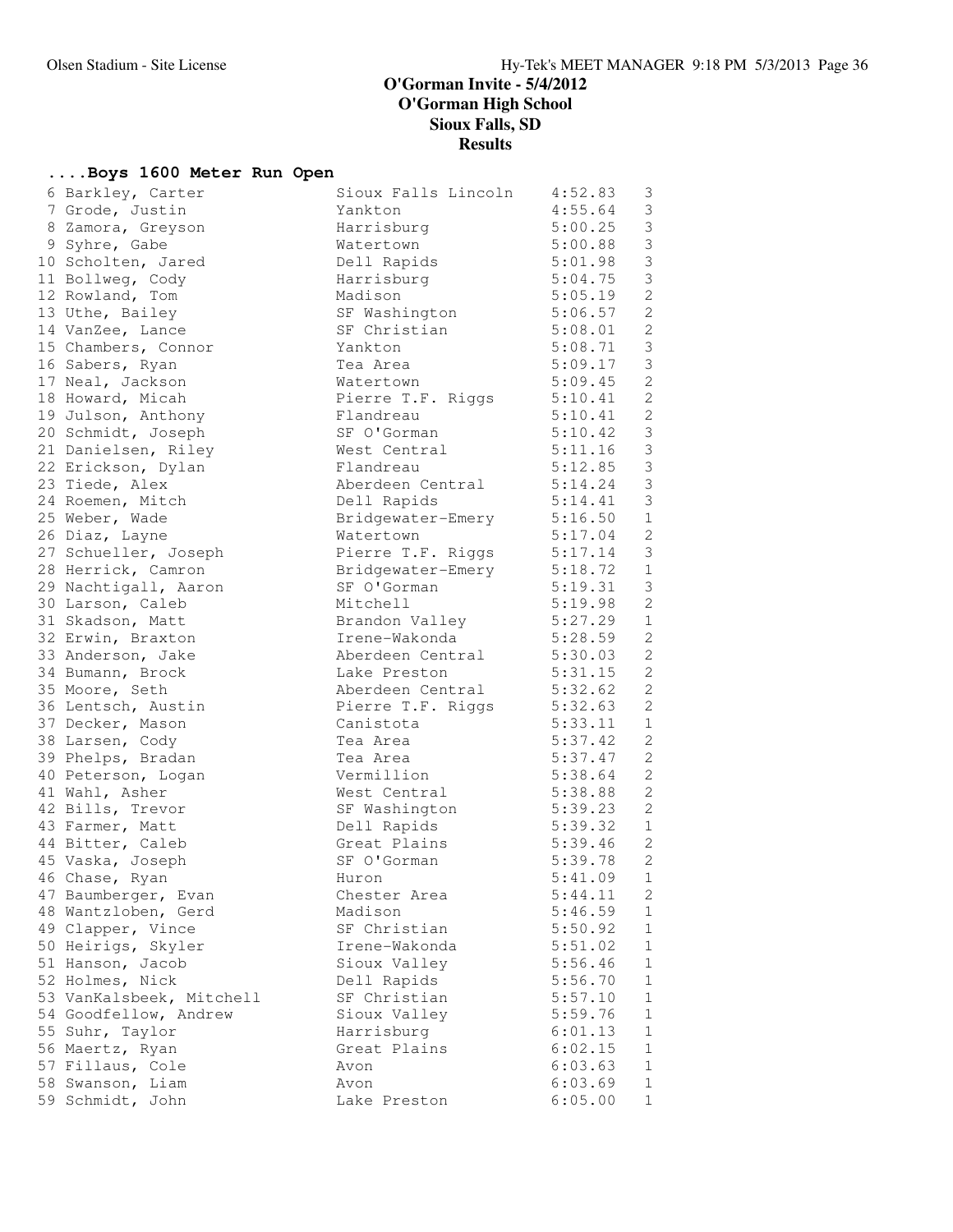# **....Boys 1600 Meter Run Open**

| 60 Ensz, Shane         | West Central | $6:06.91$ 1               |
|------------------------|--------------|---------------------------|
| 61 Weber, Jacob        | Flandreau    | 6:08.98<br>1              |
| 62 Eschenbaum, Stetson | Lake Preston | 6:16.23<br>$\overline{1}$ |
| 63 Parry, William      | Arlington    | $6:18.55$ 1               |
| 64 Werre, Zach         | Great Plains | 6:23.45 1                 |

# **Boys 3200 Meter Run Open**

=======================================================================

| Name                                    | Year School                  | Finals Points |  |
|-----------------------------------------|------------------------------|---------------|--|
| 1 Dobson, Tyler                         | Sioux Falls Lincoln 10:55.81 |               |  |
| 2 Selzler, Druex                        | Sioux Falls Lincoln          | 10:58.07      |  |
| 3 DeHaven, Graham                       | Brookings <b>Example 19</b>  | 11:00.00      |  |
| 4 Ford, Nathan                          | Vermillion                   | 11:05.35      |  |
| 5 Tiede, Alex                           | Aberdeen Central             | 11:10.33      |  |
| 6 Anderson, Jake                        | Aberdeen Central             | 11:11.99      |  |
| 7 Gusso, Sam                            | Yankton                      | 11:14.72      |  |
| 8 VanZee, Lance                         | SF Christian                 | 11:16.51      |  |
| 9 Bergeson, Kyle                        | Yankton                      | 11:16.60      |  |
| 10 Alvarez, Hiram                       | Yankton                      | 11:26.89      |  |
| 11 Moore, Seth                          | Aberdeen Central             | 11:32.96      |  |
| 12 Renner, Steven                       | Great Plains                 | 11:33.52      |  |
| 13 Titus, Ryan                          | West Central                 | 11:38.32      |  |
| 14 Maertz, Ethan                        | Great Plains                 | 11:40.29      |  |
| 15 Pedersen, Eric                       | Brookings                    | 11:46.55      |  |
| 16 Decker, Mason                        | Canistota                    | 11:48.37      |  |
| 17 Phelps, Bradan                       | Tea Area                     | 11:49.15      |  |
| 18 Otheim, Taylor                       | West Central                 | 12:02.21      |  |
| 19 Smith, Gabe                          | West Central                 | 12:03.16      |  |
| 20 Thompson, Clayton                    | Irene-Wakonda 12:16.13       |               |  |
| 21 Mahowald, Nicholas Pierre T.F. Riggs |                              | 12:18.01      |  |
| 22 Christensen, Caleb                   | Tea Area                     | 12:35.77      |  |
| 23 Hanson, Jacob                        | Sioux Valley                 | 12:46.95      |  |
| 24 Weseloh, Devin                       | Great Plains                 | 13:27.09      |  |

# **Boys 4x800 Meter Relay Open**

| School                                                | Finals              | Points |
|-------------------------------------------------------|---------------------|--------|
| 1 Sioux Falls Washington<br>$^{\prime}$ A $^{\prime}$ | 8:53.92             |        |
| 1) Kray, Alec                                         | 2) Uthe, Bailey     |        |
| 3) Hunking, Trent                                     | 4) DeLange, Adam    |        |
| 2 Bridgewater-Emery 'A'                               | 8:56.32             |        |
| 1) Herrick, Colton                                    | 2) Wollmann, Saywer |        |
| 3) Weber, Wade                                        | 4) Herrick, Camron  |        |
| 3 Madison 'A'                                         | 8:58.89             |        |
| 1) Rowland, Tom                                       | 2) Williams, Heith  |        |
| 3) Laursen, Rasmus                                    | 4) Fernau, Dallas   |        |
| 4 Yankton 'A'                                         | 8:59.22             |        |
| 1) Rafferty, Jared                                    | 2) Chambers, Connor |        |
| 3) Bergeson, Kyle                                     | 4) Struck, Andrew   |        |
| 5 Sioux Falls O'Gorman 'A'                            | 9:04.22             |        |
| 1) Westendorf, Ryan                                   | 2) Edwards, Cole    |        |
| 3) Balmaceda, Rodrigo                                 | 4) Sproles, Kinard  |        |
|                                                       |                     |        |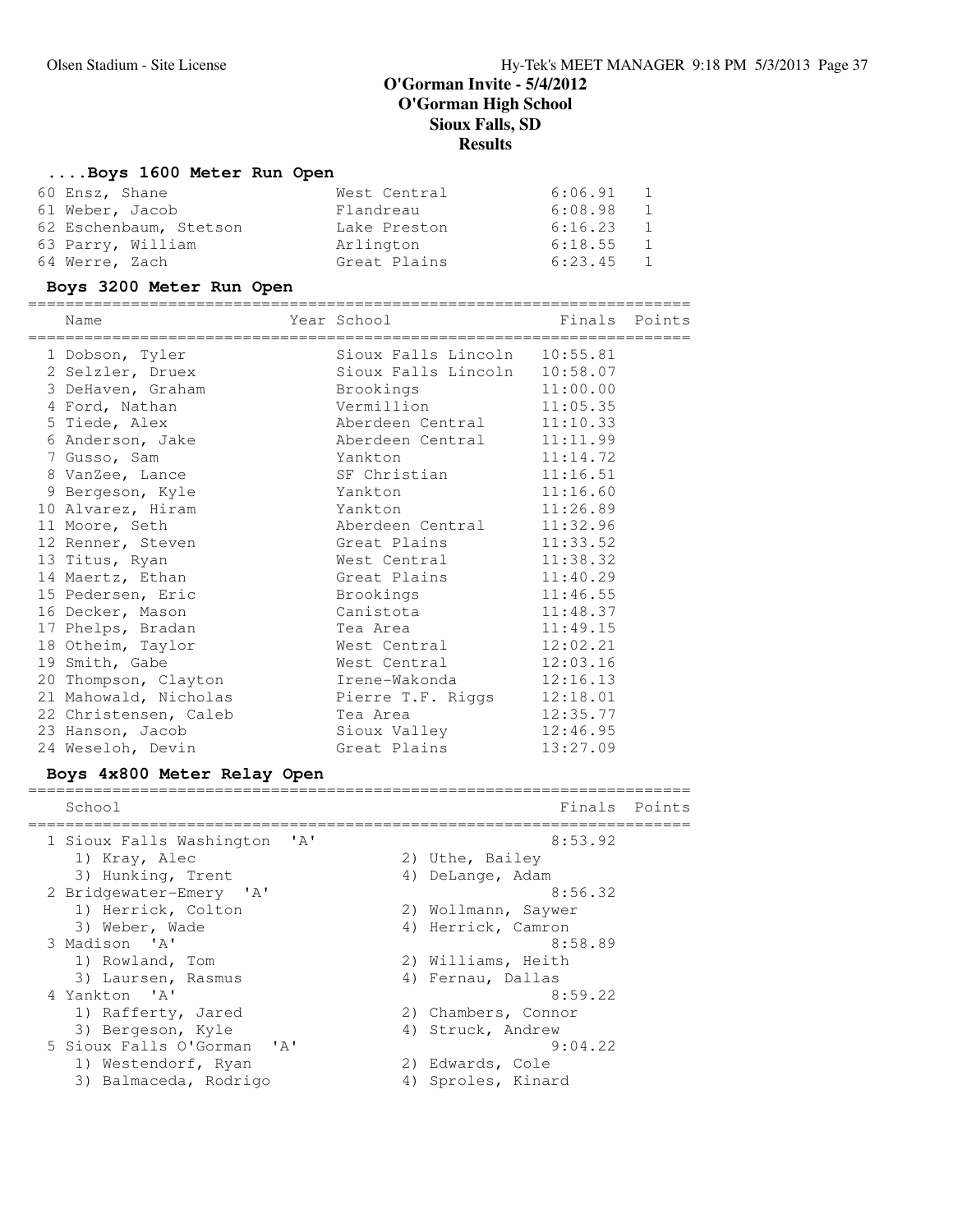### **....Boys 4x800 Meter Relay Open**

1) Deetz, Brett 2) Zamora, Greyson 7 Mitchell 'A' 9:14.65 1) Dee, Sam 2) Fossum, Christian 3) Mauer, Luke 4) Larson, Caleb 8 Arlington 'A' 9:18.14 1) VanBockern, Cole 2) Zobel, Matt 3) Parker, Nathan (4) Weber, Luke 9 Watertown 'A' 9:21.03 1) VanWell, Elliot (2) Curly, Sean 3) Ramirez, Marcos (4) Gauer, Alex 10 Sioux Falls Lincoln 'A' 9:27.54 1) DeGross, Levi 2) Loudon, Dale 3) Selzler, Druex (4) Dobson, Tyler 11 Hamlin 'A' 9:29.16 1) Holzwarth, Alex 2) Drake, EJ 3) Niemann, Austin (4) Popham, Chance 12 Brookings 'A' 9:37.51 13 West Central 'A' 9:37.72 1) Anderson, Jake 2) Boeckholt, Tayt 3) Miles, Benjamin (4) Knuth, Dean 14 Irene-Wakonda 'A' 9:46.75 1) Erwin, Braxton 2) Nelson, Matt 3) Gustad, Lucas (4) Thompson, Clayton 15 Tea Area 'A' 10:03.77 1) Gjertson, Dallas (2) Eli, Nick 3) Christensen, Caleb (4) Alink, Tyler 16 Dell Rapids 'A' 10:04.92 1) Mogen, Brett 2) Reams, Alec 3) Holmes, Nick 4) Mandel, Michael -- Sioux Falls Christian 'A' DQ 1) Eggers, Jonah 2) McCarron, Tanner 3) Metcalf, Floyd 4) Lee, Chung Hwan -- Great Plains Lutheran 'A' DQ 1) Renner, Kevin 2) Maertz, Ethan 3) Wockenfuss, Curtis (4) Beyers, Preston -- Sioux Valley 'A' DQ 1) Larson, Jake 2) Hauge, Cole 3) Jacobson, John 4) VanderWal, Collin

# 6 Harrisburg 'A' 9:07.98 3) Cain, Alex 4) Mellick, Connor<br>
4) Mellick, Connor<br>
4) 9:14.65

### **Boys High Jump Open**

======================================================================= Name The Year School The Finals Points ======================================================================= 1 Hejna, JJ Yankton 6-03.00 2 White, Zach Dell Rapids 6-01.00 3 Kerzman, Spencer Dell Rapids 5-11.00 4 Nealy, Dominic Brandon Valley J5-11.00 5 Giovannettone, Mitchell Great Plains 5-10.00 6 Vettrus, Noah West Central 5-09.00 7 Veldkamp, Derick Flandreau J5-09.00 7 Hare, Tyler Madison Madison J5-09.00 9 Schriever, Bailey Harrisburg 5-07.00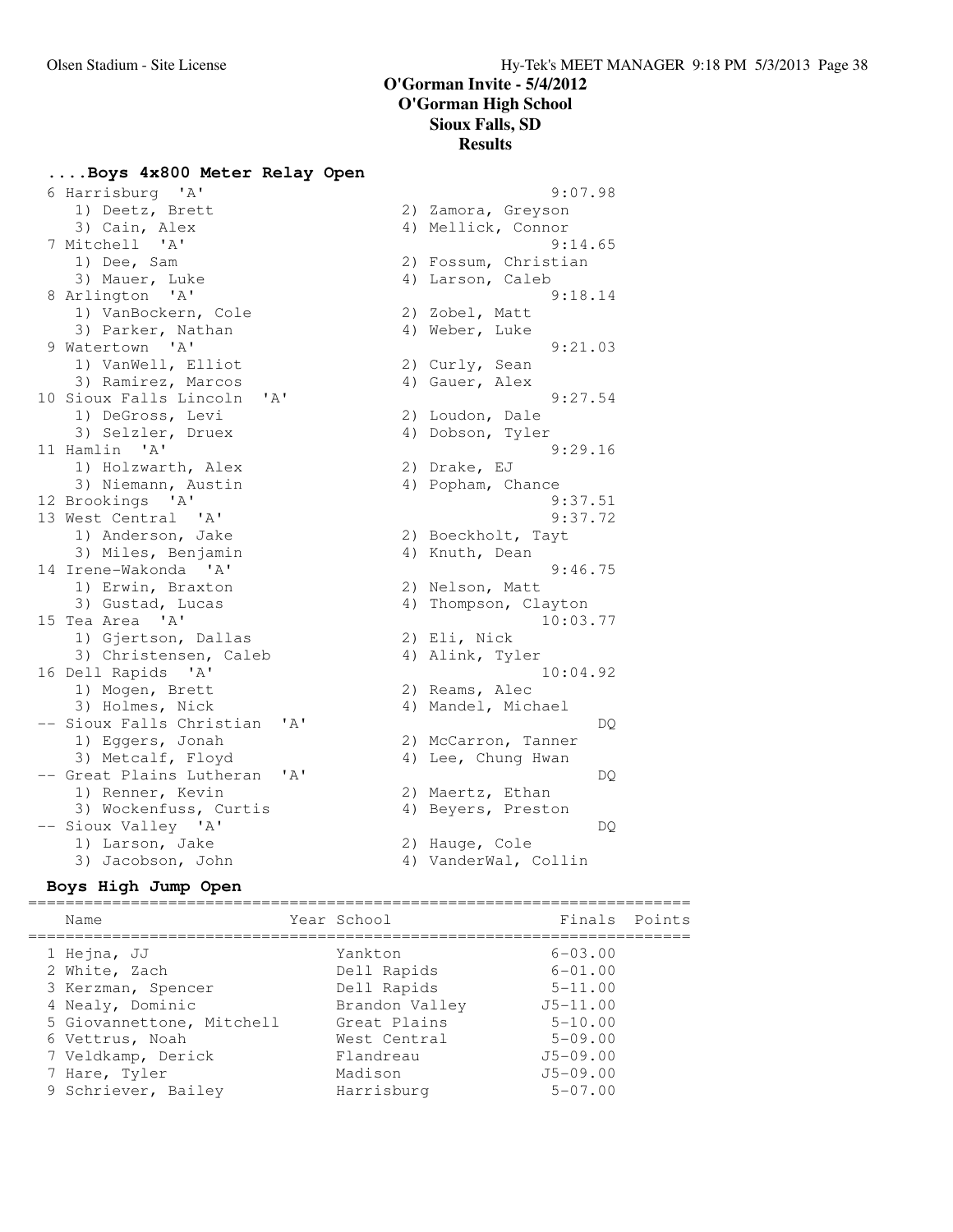# **....Boys High Jump Open**

| 9 Kahn, Darious       | SF Washington       | $5 - 07.00$ |
|-----------------------|---------------------|-------------|
| 9 Stahly, Mason       | Huron               | $5 - 07.00$ |
| 9 Peery, Jack         | SF O'Gorman         | $5 - 07.00$ |
| 9 Lundin, Trevor      | Sioux Valley        | $5 - 07.00$ |
| 9 Kramer, Collin      | Sioux Valley        | $5 - 07.00$ |
| 9 Fitzgerald, Matt    | Yankton             | $5 - 07.00$ |
| 9 Reiter, Luke        | SF Washington       | $5 - 07.00$ |
| 17 Schlingman, Mitch  | Yankton             | $5 - 05.00$ |
| 17 Fleck, Jacob       | SF O'Gorman         | $5 - 05.00$ |
| 17 Enalls, Harvey     | SF Washington       | $5 - 05.00$ |
| 17 Erickson, Jake     | Sioux Falls Lincoln | $5 - 05.00$ |
| 17 Kaiser, Brevin     | Pierre T.F. Riggs   | $5 - 05.00$ |
| 17 Furula, Bubba      | Sioux Falls Lincoln | $5 - 05.00$ |
| 17 Kasuske, Carter    | Madison             | $5 - 05.00$ |
| 17 Buller, Brayden    | Brandon Valley      | $5 - 05.00$ |
| 17 Irvine, Hunter     | Brookings           | $5 - 05.00$ |
| 17 Lemme, Tanner      | Arlington           | $5 - 05.00$ |
| 17 Rounds, Isaac      | Brookings           | $5 - 05.00$ |
| 17 Leighton, Hunter   | Sioux Valley        | $5 - 05.00$ |
| 17 Drake, EJ          | Hamlin              | $5 - 05.00$ |
| -- Johnson, Jeremiah  | Vermillion          | NΗ          |
| -- Weber, Ethan       | Sioux Falls Lincoln | NH          |
| -- Bohoboj, Carter    | Tea Area            | NH          |
| -- Robertson, Alex    | Vermillion          | NΗ          |
| -- Pudenz, Jake       | SF O'Gorman         | NΗ          |
| -- Harmelink, Jarod   | Tea Area            | NΗ          |
| -- Tiefenthaler, Trey | Brookings           | NH          |
| -- Riswold, Alec      | Dell Rapids         | NH.         |
| -- Goehring, Jacob    | Aberdeen Central    | NH          |
| -- Parsley, Tim       | Flandreau           | NH          |
| -- Julson, Anthony    | Flandreau           | NH          |
| -- Reindl, Braydon    | Brandon Valley      | NH          |
| -- Vincent, Dylan     | Aberdeen Central    | NH          |
| -- Babcock, Jesse     | Aberdeen Central    | ΝH          |
| -- Leidholt, Jordan   | Aberdeen Central    | NH          |
| -- King, Gabe         | Irene-Wakonda       | ΝH          |
| -- Gilbert, Brayden   | Madison             | NH          |
| -- Hansen, Trevor     | Irene-Wakonda       | NH          |
| -- Weidenbach, Wyatt  | Rapid City Central  | NH          |
| -- Severyn, Erin      | Pierre T.F. Riggs   | NH          |
| -- Murphy, Simon      | Great Plains        | NΗ          |
| -- Jamison, Jon       | Mitchell            | NH.         |
| -- Erickson, Conner   | Harrisburg          | NH.         |
| -- Ohland, Ethan      | Great Plains        | NΗ          |

# **Boys Pole Vault Open**

| Name                  | Year School   | Finals Points |  |
|-----------------------|---------------|---------------|--|
| 1 Branick, Brenden    | SF O'Gorman   | $13 - 00.00$  |  |
| 2 Holbrook, Trevor    | Madison       | $12 - 06.00$  |  |
| 2 Livingston, Dustin  | Irene-Wakonda | $12 - 06.00$  |  |
| 2 King, Andrew        | Arlington     | $12 - 06.00$  |  |
| 2 Skillingstad, Casey | Yankton       | $12 - 06.00$  |  |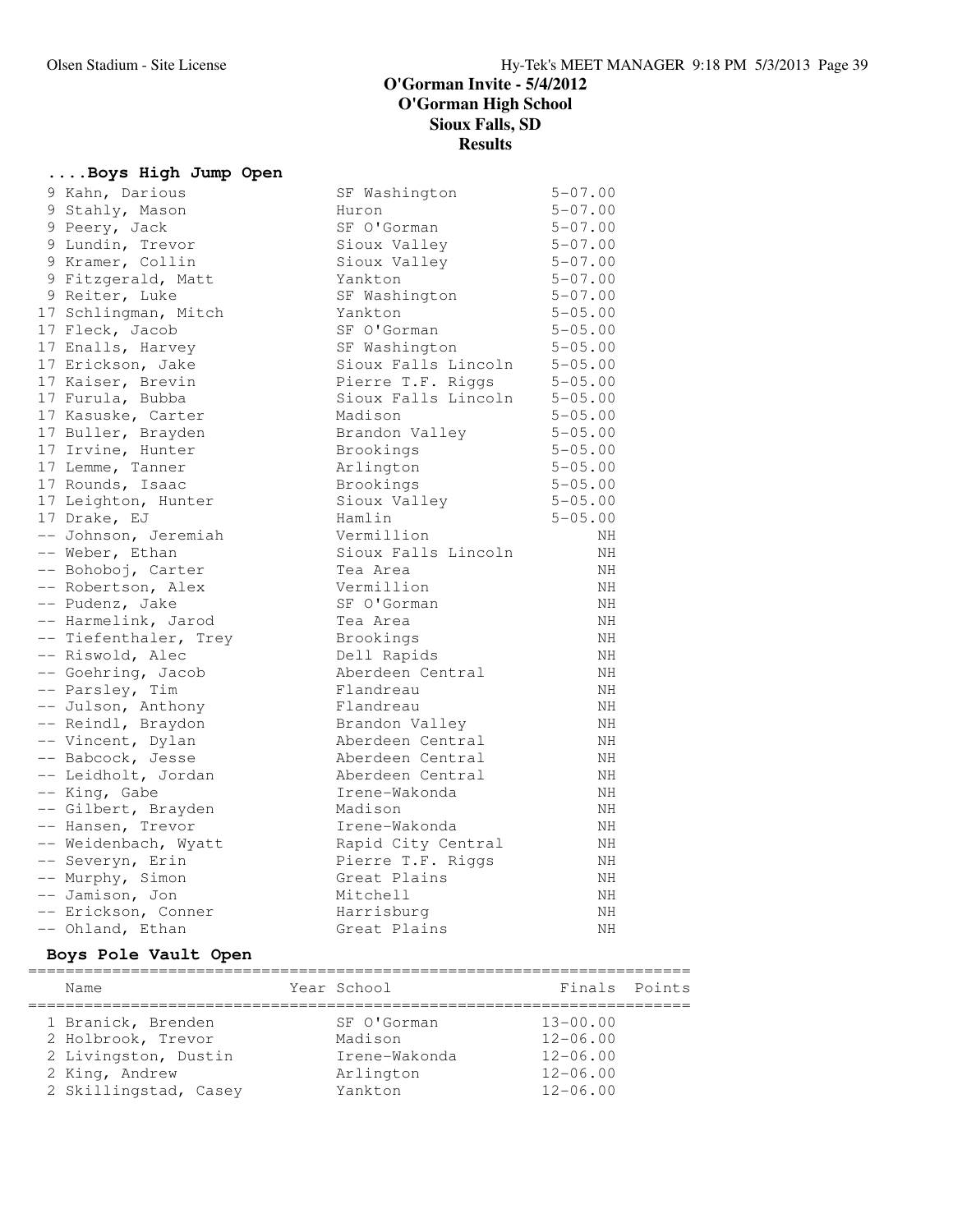# **....Boys Pole Vault Open**

| Watertown                                                                                                                                                                                                                                                                                                                                                                                                                                                                                                                                                                                                                                                      | $12 - 06.00$   |
|----------------------------------------------------------------------------------------------------------------------------------------------------------------------------------------------------------------------------------------------------------------------------------------------------------------------------------------------------------------------------------------------------------------------------------------------------------------------------------------------------------------------------------------------------------------------------------------------------------------------------------------------------------------|----------------|
| Mitchell                                                                                                                                                                                                                                                                                                                                                                                                                                                                                                                                                                                                                                                       | $J12-06.00$    |
| Aberdeen Central                                                                                                                                                                                                                                                                                                                                                                                                                                                                                                                                                                                                                                               | $J12-06.00$    |
| Yankton                                                                                                                                                                                                                                                                                                                                                                                                                                                                                                                                                                                                                                                        | $J12 - 00.00$  |
| Pierre T.F. Riggs                                                                                                                                                                                                                                                                                                                                                                                                                                                                                                                                                                                                                                              | $12 - 00.00$   |
| SF Christian                                                                                                                                                                                                                                                                                                                                                                                                                                                                                                                                                                                                                                                   | $11 - 06.00$   |
| Rapid City Central                                                                                                                                                                                                                                                                                                                                                                                                                                                                                                                                                                                                                                             | $11 - 06.00$   |
| Irene-Wakonda                                                                                                                                                                                                                                                                                                                                                                                                                                                                                                                                                                                                                                                  | $11 - 00.00$   |
| Watertown                                                                                                                                                                                                                                                                                                                                                                                                                                                                                                                                                                                                                                                      | $11 - 00.00$   |
| Pierre T.F. Riggs                                                                                                                                                                                                                                                                                                                                                                                                                                                                                                                                                                                                                                              | $11 - 00.00$   |
| Brookings                                                                                                                                                                                                                                                                                                                                                                                                                                                                                                                                                                                                                                                      | $11 - 00.00$   |
| Huron                                                                                                                                                                                                                                                                                                                                                                                                                                                                                                                                                                                                                                                          | $11 - 00.00$   |
| Huron                                                                                                                                                                                                                                                                                                                                                                                                                                                                                                                                                                                                                                                          | $11 - 00.00$   |
|                                                                                                                                                                                                                                                                                                                                                                                                                                                                                                                                                                                                                                                                | $11 - 00.00$   |
| Great Plains                                                                                                                                                                                                                                                                                                                                                                                                                                                                                                                                                                                                                                                   | $10 - 06.00$   |
| Aberdeen Central                                                                                                                                                                                                                                                                                                                                                                                                                                                                                                                                                                                                                                               | $10 - 06.00$   |
| Huron                                                                                                                                                                                                                                                                                                                                                                                                                                                                                                                                                                                                                                                          | $10 - 06.00$   |
| Watertown                                                                                                                                                                                                                                                                                                                                                                                                                                                                                                                                                                                                                                                      | $10 - 06.00$   |
| Madison                                                                                                                                                                                                                                                                                                                                                                                                                                                                                                                                                                                                                                                        | $10 - 00.00$   |
| Brandon Valley                                                                                                                                                                                                                                                                                                                                                                                                                                                                                                                                                                                                                                                 | $10 - 00.00$   |
| Brandon Valley                                                                                                                                                                                                                                                                                                                                                                                                                                                                                                                                                                                                                                                 | $10 - 00.00$   |
| Sioux Falls Lincoln                                                                                                                                                                                                                                                                                                                                                                                                                                                                                                                                                                                                                                            | $9 - 06.00$    |
| Brookings                                                                                                                                                                                                                                                                                                                                                                                                                                                                                                                                                                                                                                                      | $9 - 06.00$    |
| Sioux Falls Lincoln                                                                                                                                                                                                                                                                                                                                                                                                                                                                                                                                                                                                                                            | $9 - 00.00$    |
| Great Plains                                                                                                                                                                                                                                                                                                                                                                                                                                                                                                                                                                                                                                                   | $8 - 06.00$    |
| Great Plains                                                                                                                                                                                                                                                                                                                                                                                                                                                                                                                                                                                                                                                   | $8 - 06.00$    |
| Irene-Wakonda                                                                                                                                                                                                                                                                                                                                                                                                                                                                                                                                                                                                                                                  | $8 - 06.00$    |
| SF O'Gorman 8-06.00                                                                                                                                                                                                                                                                                                                                                                                                                                                                                                                                                                                                                                            |                |
| Sioux Falls Lincoln 8-06.00                                                                                                                                                                                                                                                                                                                                                                                                                                                                                                                                                                                                                                    |                |
| Yankton                                                                                                                                                                                                                                                                                                                                                                                                                                                                                                                                                                                                                                                        | NH             |
| Madison                                                                                                                                                                                                                                                                                                                                                                                                                                                                                                                                                                                                                                                        | NH             |
| 2 DeJong, Connor<br>7 Carpenter, Mason<br>7 LeGrand, Logan<br>8 Hofer, James<br>9 Kuehl, Cody<br>11 DeHaai, Gavin<br>11 Goodro, Seth<br>13 Heirigs, Chris<br>13 Walker, Jonathan<br>13 Glodt, Chris<br>13 Ellis, Kaleb<br>13 Carr, Sam<br>13 Harvey, Ryan<br>13 Christiansen, Cole<br>20 Moffenbier, Nick<br>20 Hollinsworth, Troy<br>20 Cramer, Paul<br>20 Reynolds, Payton<br>24 Hawkes, Caleb<br>24 Donahoe, Jake<br>24 Frantzen, Riley<br>27 Bereded, Jason<br>27 Nixon, Justin<br>29 Whitlock, Nate<br>30 Weber, Randall<br>30 Beyers, Preston<br>30 Knodel, Bryant<br>30 Staudimier, Nick<br>30 Roemeling, Austin<br>-- Kelly, Joseph<br>-- Ebdrup, Kyle | Brandon Valley |

# **Boys Long Jump Open**

| Name |                      | Year School       | Finals       | Points |
|------|----------------------|-------------------|--------------|--------|
|      | 1 Hejna, JJ          | Yankton           | $21 - 04.00$ |        |
|      | 2 Culver, Richard    | Yankton           | $20 - 03.00$ |        |
|      | 3 McGee, Michael     | Dell Rapids       | $J20-03.00$  |        |
|      | 4 Hoqlund, Ty        | Dell Rapids       | $20 - 02.00$ |        |
|      | 5 St. Sauver, Justus | Watertown         | $20 - 01.00$ |        |
|      | 6 Rose, Lee          | Yankton           | $20 - 00.00$ |        |
|      | 7 Reinschmidt, Drew  | Brandon Valley    | $19 - 11.50$ |        |
|      | 8 Kasuske, Carter    | Madison           | $19 - 07.50$ |        |
|      | 9 Vinsales, Osmar    | Bridgewater-Emery | $19 - 06.00$ |        |
|      | 10 Pio, Jimmy        | SF O'Gorman       | $19 - 05.00$ |        |
|      | 10 Perry, Nick       | Brookings         | $19 - 05.00$ |        |
|      | 12 Vliem, Carter     | SF Christian      | $19 - 04.50$ |        |
|      | 13 meyer, Shawn      | Mitchell          | $19 - 03.00$ |        |
|      | 14 Irvine, Hunter    | Brookings         | $19 - 02.00$ |        |
|      | 15 Bauer, Boston     | SF O'Gorman       | $19 - 00.00$ |        |
|      | 16 Barton, Travis    | Pierre T.F. Riggs | $18 - 09.50$ |        |
|      | 17 Erickson, Conner  | Harrisburg        | $18 - 09.00$ |        |
|      | 17 Soma, Ethan       | Tea Area          | $18 - 09.00$ |        |
|      |                      |                   |              |        |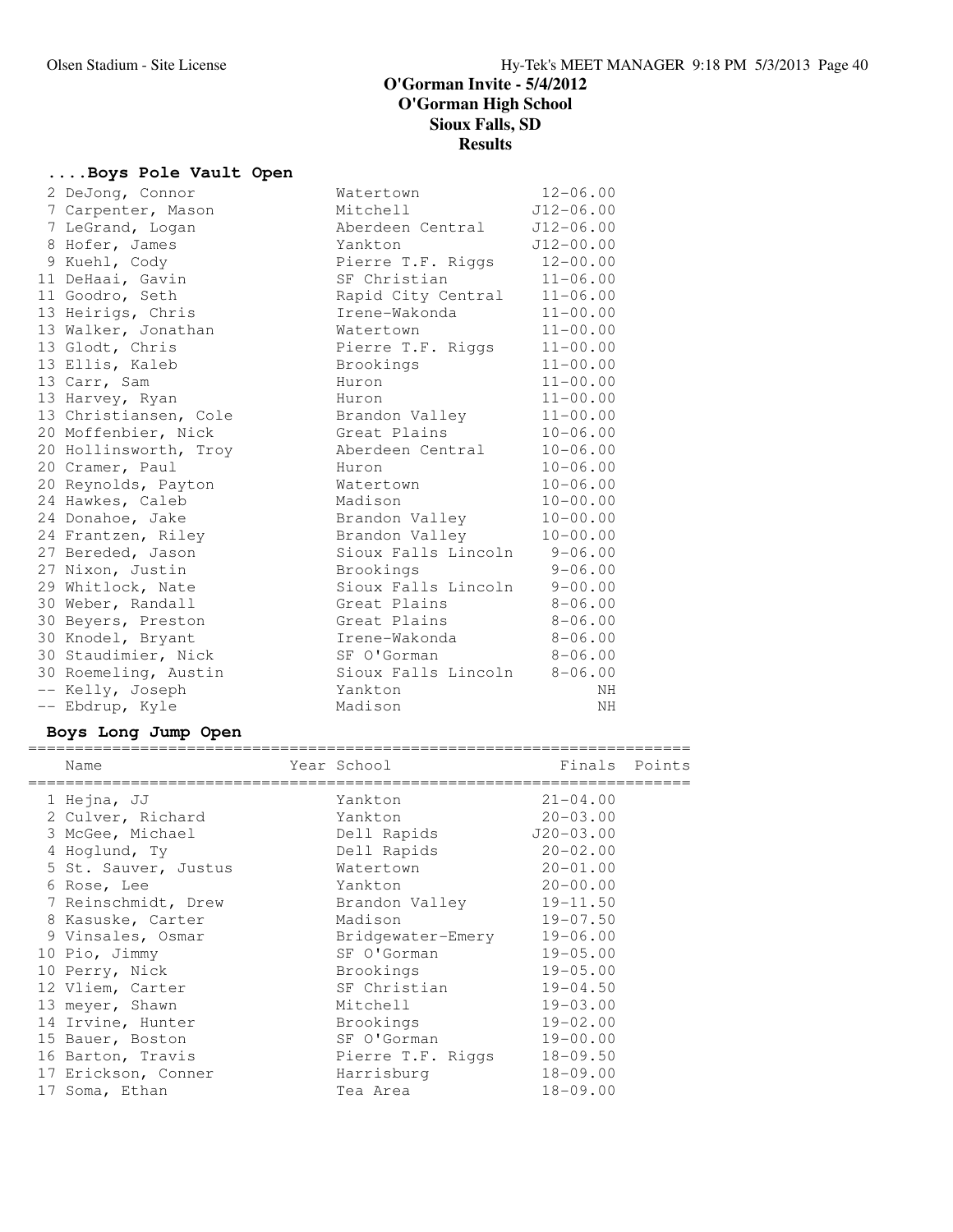### **....Boys Long Jump Open**

|  | 19 Casper, Cole      | Lake Preston        | $18 - 08.50$ |
|--|----------------------|---------------------|--------------|
|  | 20 Leif, Ethan       | Pierre T.F. Riggs   | $18 - 07.50$ |
|  | 21 Enalls, Harvey    | SF Washington       | $18 - 07.00$ |
|  | 22 Robertson, Alex   | Vermillion          | $18 - 06.00$ |
|  | 22 Berven, Kahler    | Dell Rapids         | $18 - 06.00$ |
|  | 24 Herr, Brett       | Tea Area            | $18 - 05.50$ |
|  | 25 Peters, Keagan    | West Central        | $18 - 05.00$ |
|  | 26 Goehring, Jacob   | Aberdeen Central    | $18 - 04.00$ |
|  | 26 Paul, Paul        | Harrisburg          | $18 - 04.00$ |
|  | 28 Kang, Doha        | Great Plains        | $18 - 03.00$ |
|  | 28 Horst, Michael    | Brandon Valley      | $18 - 03.00$ |
|  | 30 Vosberg, Ryker    | Madison             | $18 - 01.00$ |
|  | 31 Hansen, Trevor    | Irene-Wakonda       | $17 - 11.50$ |
|  | 32 Cowan, Davis      | SF O'Gorman         | $17 - 10.00$ |
|  | 33 Huckins, Graham   | Sioux Falls Lincoln | $17 - 09.00$ |
|  | 34 Coats, Jeremy     | Rapid City Central  | $17 - 08.00$ |
|  | 34 McLaughlin, Luke  | Rapid City Stevens  | $17 - 08.00$ |
|  | 36 Corbett, Kyle     | Huron               | $17 - 06.50$ |
|  | 36 Wiseman, Zach     | West Central        | $17 - 06.50$ |
|  | 38 Green, Matthew    | Pierre T.F. Riggs   | $17 - 06.00$ |
|  | 39 Munger, Jay       | Vermillion          | $17 - 05.00$ |
|  | 40 Hartl, Derek      | Rapid City Central  | $17 - 04.00$ |
|  | 41 Kim, Andy         | Great Plains        | $17 - 01.50$ |
|  | 42 Luke, Sean        | Bridgewater-Emery   | $17 - 01.00$ |
|  | 43 Weber, Izak       | Bridgewater-Emery   | $16 - 06.00$ |
|  | 44 Namken, Tristan   | Hamlin              | $16 - 05.50$ |
|  | 45 Duffy, Tanner     | Lake Preston        | $16 - 05.00$ |
|  | 45 Johanson, Bobby   | Flandreau           | $16 - 05.00$ |
|  | 47 Quiram, Dustin    | Hamlin              | $16 - 03.50$ |
|  | 48 Bumann, Brock     | Lake Preston        | $16 - 00.50$ |
|  | 48 King, Gabe        | Irene-Wakonda       | $16 - 00.50$ |
|  | 50 Heinricy, Wes     | Dell Rapids         | $16 - 00.00$ |
|  | 50 Leiseth, Tristen  | Hamlin              | $16 - 00.00$ |
|  | 52 Lillestol, Drew   | Brandon Valley      | $15 - 11.50$ |
|  | 53 VanPeursem, Devin | SF Christian        | $15 - 11.00$ |
|  | 54 Kroker, Silas     | Canistota           | $15 - 09.00$ |
|  | 55 Gustad, Lucas     | Irene-Wakonda       | $15 - 08.50$ |
|  | 56 Steineke, Tanner  | West Central        | $15 - 07.50$ |
|  | 57 Ford, Levi        | Sioux Valley        | $15 - 05.00$ |
|  | 58 Bistodeau, Wylie  | Great Plains        | $14 - 11.00$ |
|  | 59 Dick, Jonathan    | Canistota           | $13 - 11.00$ |
|  |                      |                     |              |

### **Boys Triple Jump Open**

======================================================================= Name The Year School The Finals Points ======================================================================= 1 Hejna, JJ Yankton 44-03.50 2 Ljunggren, Tanner Dell Rapids 42-01.50 3 Schrepel, Brandon Madison 42-00.75 4 Peters, Keagan West Central 40-08.00 5 Horst, Michael Brandon Valley 40-07.50 6 Kasuske, Carter Madison 40-07.00 7 Huckins, Graham Sioux Falls Lincoln 40-02.00 8 Stahl, Trevor Rapid City Stevens 39-08.50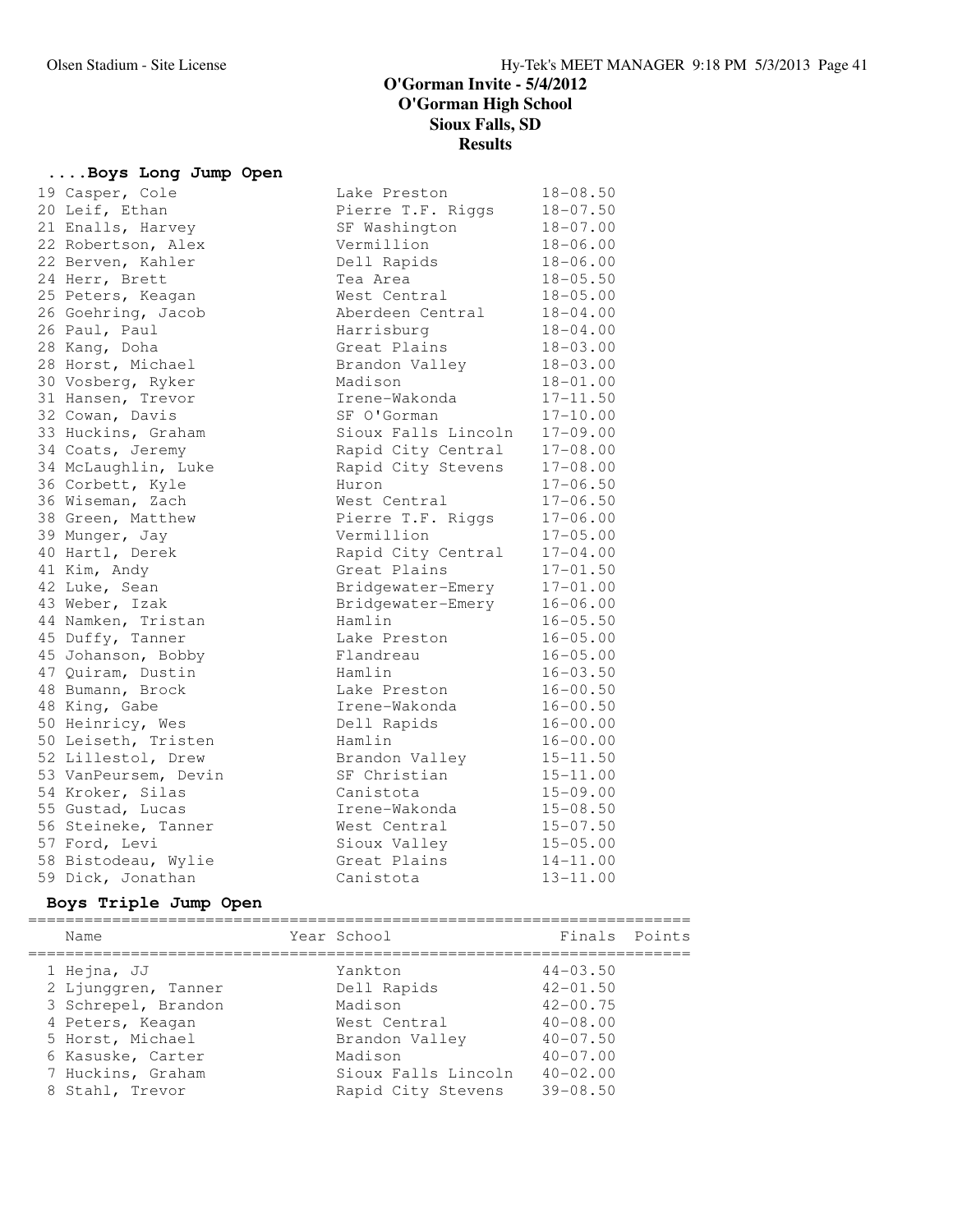### **....Boys Triple Jump Open**

| 9 Smith, Ty                | SF Washington       | $39 - 07.00$ |
|----------------------------|---------------------|--------------|
| 10 Vinsales, Osmar         | Bridgewater-Emery   | $39 - 05.50$ |
| 11 Bailey, Jonah           | Bridgewater-Emery   | $39 - 04.00$ |
| 12 Nealy, Dominic          | Brandon Valley      | $39 - 02.50$ |
| 13 Chase, Austin           | Sioux Valley        | $39 - 02.00$ |
| 14 Barton, Travis          | Pierre T.F. Riggs   | $38 - 11.50$ |
| 15 Kaiser, Brevin          | Pierre T.F. Riggs   | $38 - 10.25$ |
| 16 Schriever, Bailey       | Harrisburg          | $38 - 07.50$ |
| 17 Christensen, Hunter     | Harrisburg          | $38 - 06.50$ |
| 18 Giovannettone, Mitchell | Great Plains        | $38 - 05.50$ |
| 19 Hansen, Cooper          | Tea Area            | $38 - 04.00$ |
| 20 Fitzgerald, Matt        | Yankton             | $38 - 02.00$ |
| 20 Tusha, Sam              | Bridgewater-Emery   | $38 - 02.00$ |
| 22 Johnson, Quinton        | SF Washington       | $38 - 01.00$ |
| 23 Weber, Ethan            | Sioux Falls Lincoln | $37 - 11.50$ |
| 24 Schukking, Peter        | Lake Preston        | $37 - 08.50$ |
| 25 Pio, Jimmy              | SF O'Gorman         | $37 - 07.50$ |
| 26 Cowan, Davis            | SF O'Gorman         | $37 - 04.50$ |
| 26 Green, Matthew          | Pierre T.F. Riggs   | $37 - 04.50$ |
| 26 Bauer, Boston           | SF O'Gorman         | $37 - 04.50$ |
| 29 Voss, Jeremy            | SF Christian        | $37 - 04.00$ |
| 30 Lundin, Trevor          | Sioux Valley        | $37 - 01.00$ |
| 31 Munger, Jay             | Vermillion          | $37 - 00.50$ |
| 32 Koerlin, Ethan          | Sioux Valley        | $37 - 00.00$ |
| 33 Lillestol, Drew         | Brandon Valley      | $36 - 07.00$ |
| 34 Glazier, Jacob          | Dell Rapids         | $36 - 04.00$ |
| 35 Fleck, Jacob            | SF O'Gorman         | $36 - 03.50$ |
| 36 Tiefenthaler, Trey      | Brookings           | $36 - 00.00$ |
| 37 McLaughlin, Luke        | Rapid City Stevens  | $35 - 09.50$ |
| 38 Perry, Nick             | Brookings           | $35 - 09.00$ |
| 39 Erickson, Conner        | Harrisburg          | $35 - 04.50$ |
| 40 Schlingman, Mitch       | Yankton             | $34 - 11.00$ |
| 41 VanRosendale, Brandon   | Madison             | $34 - 09.50$ |
| 42 King, Gabe              | Irene-Wakonda       | $34 - 08.00$ |
| 43 Hageman, Jacob          | Watertown           | $34 - 06.50$ |
| 44 Babcock, Jesse          | Aberdeen Central    | $34 - 05.25$ |
| 45 Gors, Zach              | Tea Area            | $34 - 03.50$ |
| 46 Jones, Isaac            | Aberdeen Central    | $34 - 02.00$ |
| 47 Grantham, Ryder         | Hamlin              | $34 - 01.50$ |
| 48 Namken, Tristan         | Hamlin              | $32 - 11.50$ |
| 49 Baumberger, Evan        | Chester Area        | $32 - 09.25$ |
| 50 Hemenway, Keagan        | Dell Rapids         | $32 - 08.50$ |
| 51 Gustad, Lucas           | Irene-Wakonda       | $31 - 10.50$ |
| 52 Giovannettone, Phillip  | Great Plains        | $31 - 07.00$ |

### **Boys Shot Put Open**

| Name                | Year School         | Finals Points |  |
|---------------------|---------------------|---------------|--|
| 1 Leiseth, Mason    | Hamlin              | $57 - 04.00$  |  |
| 2 Koegan, Michael   | Watertown           | $47 - 09.00$  |  |
| 3 Long, Zach        | Sioux Falls Lincoln | $46 - 01.50$  |  |
| 4 Bennett, Dylan    | Pierre T.F. Riggs   | $46 - 00.00$  |  |
| 5 VanderWal, Dallis | Sioux Valley        | $45 - 11.00$  |  |
|                     |                     |               |  |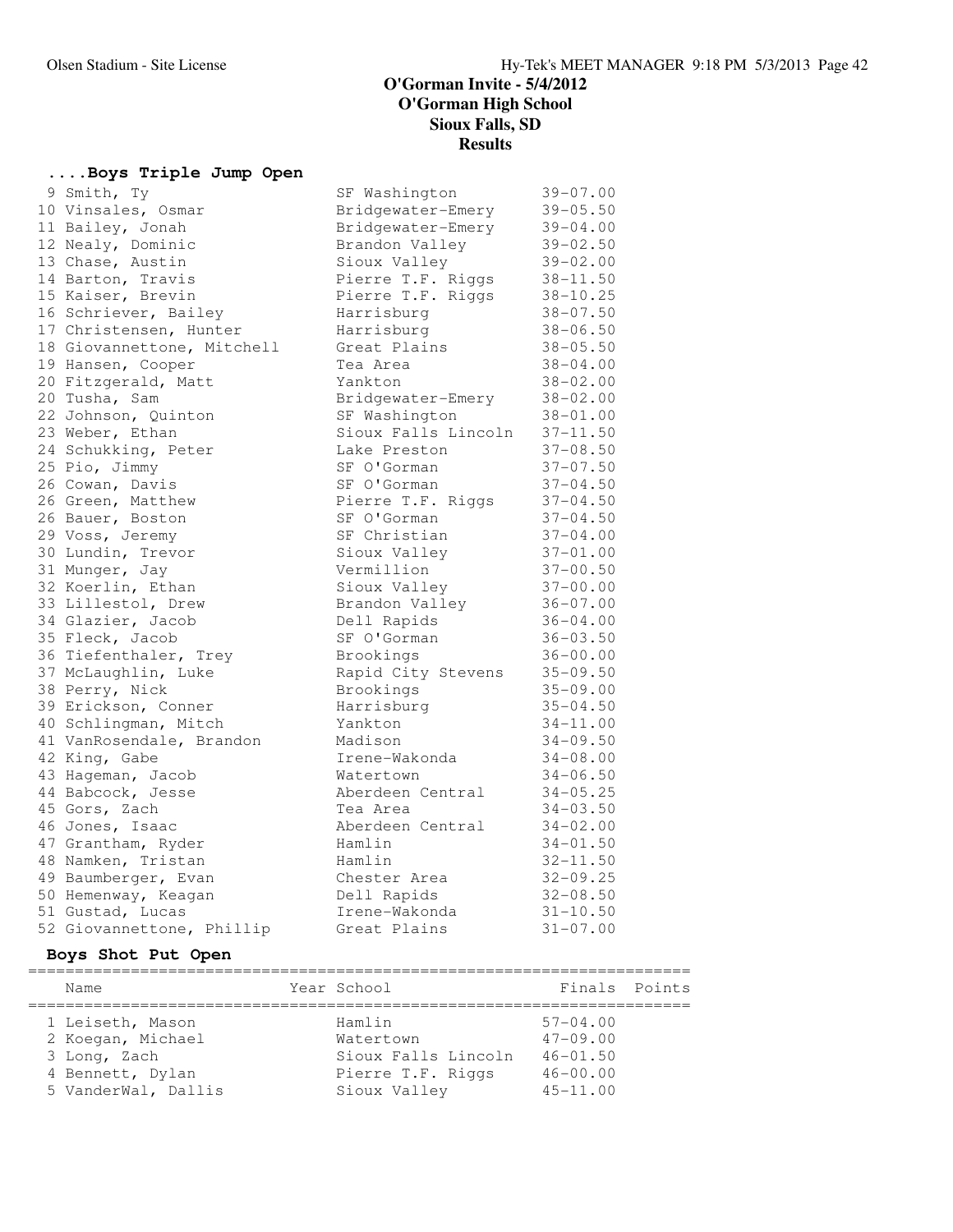### **....Boys Shot Put Open**

6 Koch, Bryce 7 Kallhoff, Bryce 8 Gayton, Morgan 9 Johnson, Nate 10 Currey, Tyler 11 Grantham, Brody 12 Lautt, Dylan 13 Bender, Colton 14 Berndt, Jordan 15 LeBlanc, Bryce 16 Reinke, Maxwell 17 Kleinsasser, Tyler 17 Anderson, Jon 19 Miller, Brenden 20 Shaffner, Kenneth 21 Farniok, Matthew 22 Loyira, Mike 23 Ploen, Tanner 24 McKee, Steven 25 Smith, Max 26 Jones, OJ 27 Schroder, Nate 28 Nowstrup, Dexter 29 Pharis, Austin 30 Raab, Nick 31 Ackerman, Sam 32 Rose, Will 32 Dethlefs, James 34 Meyers, Jacob 35 Meyers, Justin 36 Maxwell, Leon 37 Ziebarth, Carter 38 Kirsch, Tony 39 Goodfellow, Cade 40 Hinseth, Kevin 41 Morehead, Ben 42 Reeves, Jacob 43 Chasing Hawk, Jonah 44 Johnson, John 45 Kersting, James 46 Strand, Sawyer 47 Bunger, Austin 47 Veitz, Kyle 49 Schaunaman, Sam 50 Zavala, Levi 51 Schoenfelder, Bailey 52 Nelson, Josh 53 Tusha, Franky 54 Boever, Nate 55 Edberg, Bryce 56 Glanzer, Drew 57 Hillestad, Carson 58 Flakus, Lincoln 58 Knodel, Josh

| Dell Rapids                     | $45 - 10.00$                 |
|---------------------------------|------------------------------|
| SF O'Gorman                     | $45 - 09.00$                 |
| Rapid City Central              | $45 - 07.00$                 |
| Watertown                       | $45 - 02.50$                 |
| Madison                         | $45 - 00.00$                 |
| Hamlin                          | $44 - 11.50$                 |
| Dell Rapids                     | $44 - 10.00$                 |
| Rapid City Stevens              | $44 - 09.00$                 |
| Watertown                       | $44 - 05.00$                 |
| Watertown                       | $44 - 04.50$                 |
| Pierre T.F. Riggs               | $43 - 06.00$                 |
| Huron                           | $43 - 05.00$                 |
| Dell Rapids                     | $43 - 05.00$                 |
| Aberdeen Central                | $43 - 03.00$                 |
| Chester Area                    | $43 - 01.00$                 |
| SF Washington                   | $42 - 11.00$                 |
| Harrisburg                      | $42 - 09.50$                 |
| Brandon Valley                  | $42 - 09.00$                 |
| Yankton                         | $42 - 07.00$                 |
| SF O'Gorman                     | $42 - 04.00$                 |
| Sioux Falls Lincoln             | $42 - 02.00$                 |
| Tea Area                        | $42 - 00.50$                 |
| Madison                         | $40 - 11.00$                 |
| SF O'Gorman                     | $40 - 08.00$                 |
| Yankton                         | $40 - 04.50$                 |
| SF Christian                    | $40 - 04.00$                 |
| Sioux Falls Lincoln             | $40 - 01.50$                 |
| Rapid City Stevens              | $40 - 01.50$                 |
|                                 | $40 - 00.00$                 |
| Brandon Valley<br>Yankton       | $39 - 10.50$                 |
|                                 | $39 - 08.50$                 |
| Dell Rapids                     |                              |
| Flandreau<br>SF O'Gorman        | $39 - 07.50$<br>$39 - 05.00$ |
|                                 |                              |
| Sioux Valley                    | $39 - 04.00$                 |
| Irene-Wakonda<br>Tea Area       | $39 - 02.50$<br>$39 - 01.00$ |
| Avon                            | $39 - 00.00$                 |
| Brookings                       | $38 - 10.50$                 |
|                                 | $38 - 07.00$                 |
| Rapid City Stevens<br>Arlington | $38 - 01.00$                 |
|                                 |                              |
| Harrisburg                      | $38 - 00.00$<br>$37 - 11.00$ |
| Bridgewater-Emery               | $37 - 11.00$                 |
| Pierre T.F. Riggs               | $37 - 09.50$                 |
| Aberdeen Central                |                              |
| Irene-Wakonda                   | $37 - 07.00$                 |
| Huron                           | $37 - 06.00$                 |
| Brookings                       | $37 - 04.50$                 |
| Bridgewater-Emery               | $37 - 02.00$                 |
| Brookings                       | $37 - 00.50$                 |
| West Central                    | $37 - 00.00$                 |
| Rapid City Central              | $36 - 09.50$                 |
| Lake Preston                    | $36 - 08.50$                 |
| Aberdeen Central                | $36 - 04.50$                 |
| Avon                            | $36 - 04.50$                 |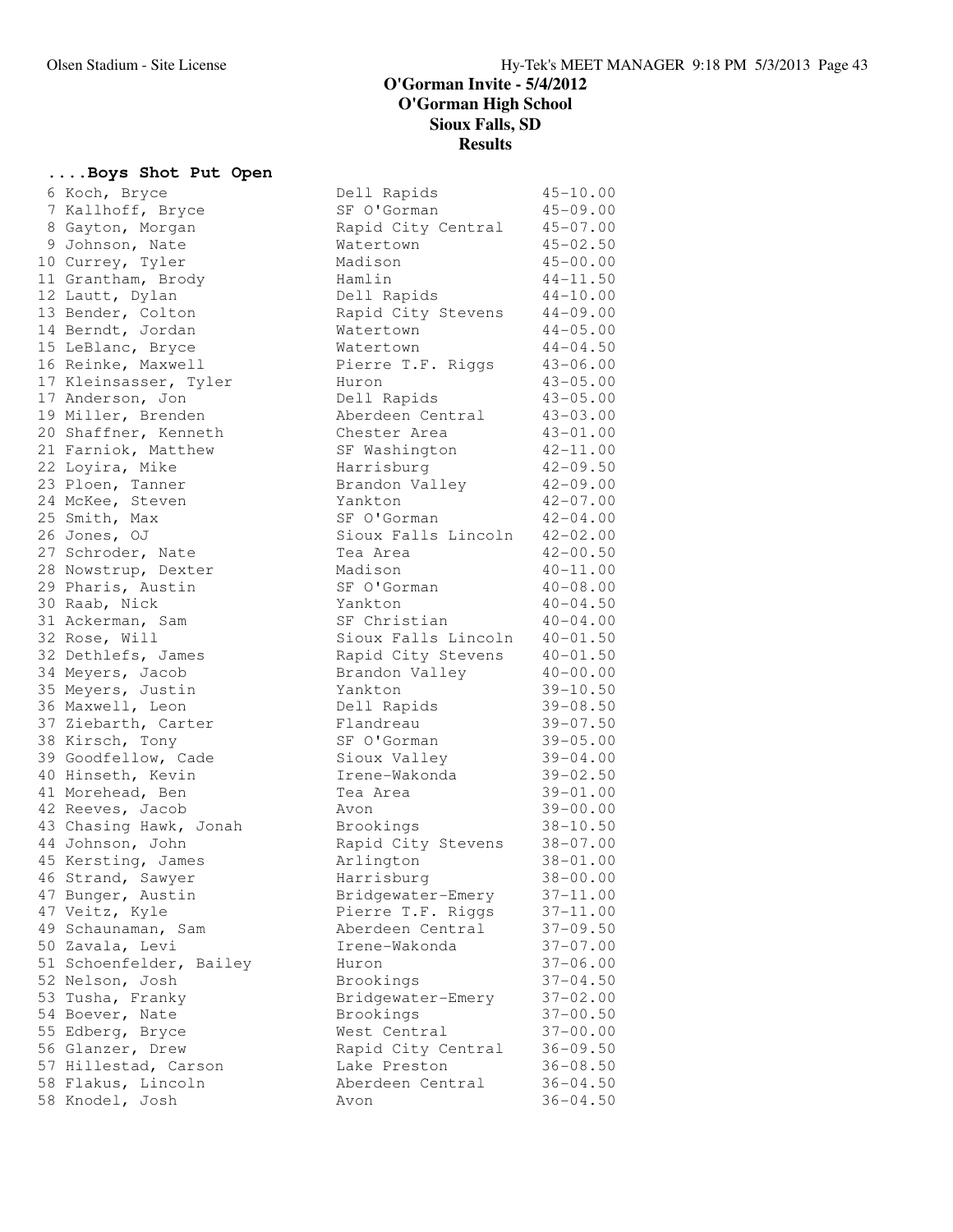# **....Boys Shot Put Open**

|  | 60 Sorenson, Andrew      | Brandon Valley     | $36 - 03.50$ |
|--|--------------------------|--------------------|--------------|
|  | 61 Gilbertson, Brody     | Arlington          | $36 - 01.00$ |
|  | 62 King, Charlie         | Rapid City Central | $36 - 00.50$ |
|  | 63 Hofer, Carson         | Canistota          | $35 - 10.00$ |
|  | 64 Weber, Terry          | Bridgewater-Emery  | $35 - 07.50$ |
|  | 64 Denison, Jaden        | Lake Preston       | $35 - 07.50$ |
|  | 66 Reuer, Dylan          | Hamlin             | $35 - 05.00$ |
|  | 67 Scofield, Kyle        | Flandreau          | $35 - 04.00$ |
|  | 68 Gabel, Matt           | SF Christian       | $35 - 02.50$ |
|  | 69 Wehrkamp, Joseph      | SF Washington      | $35 - 00.50$ |
|  | 70 Adee, Kirk            | Sioux Valley       | $34 - 10.00$ |
|  | 71 Kruetzfeldt, Derrick  | Harrisburg         | $34 - 05.50$ |
|  | 72 Rose, Noah            | Flandreau          | $33 - 04.00$ |
|  | 73 Weber, Dom            | Canistota          | $33 - 02.50$ |
|  | 74 Mullinix, Chazz       | West Central       | $32 - 06.00$ |
|  | 75 Weier, Kyle           | Mitchell           | $32 - 05.00$ |
|  | 76 Chasing Hawk, Tyler   | Vermillion         | $32 - 02.00$ |
|  | 77 Hancock, Duane        | Tea Area           | $31 - 07.50$ |
|  | 78 Mudder, Taylor        | Avon               | $31 - 04.50$ |
|  | 79 Gustad, Ben           | Irene-Wakonda      | $31 - 03.00$ |
|  | 80 Johnson, Mitch        | Mitchell           | $31 - 01.50$ |
|  | 81 Fetters, Kole         | Chester Area       | $30 - 06.00$ |
|  | 81 VanRosendale, Brandon | Madison            | $30 - 06.00$ |
|  | 83 Mistele, Billy        | Great Plains       | $29 - 10.00$ |
|  | 84 Odegaard, Taren       | Lake Preston       | $28 - 09.00$ |
|  | 85 Van Kampen, Andrew    | Great Plains       | $27 - 09.00$ |
|  | 86 Jensen, Richard       | Arlington          | $27 - 06.00$ |
|  | 87 McCarron, Tanner      | SF Christian       | $27 - 05.00$ |
|  | 88 Augspurger, Jackson   | West Central       | $27 - 01.00$ |
|  | 89 Decker, Justin        | Huron              | $25 - 07.00$ |
|  | 90 Schultz, Walker       | Great Plains       | $25 - 05.50$ |
|  |                          |                    |              |

# **Boys Discus Throw Open**

| Name                   | Year School                | Finals Points |  |
|------------------------|----------------------------|---------------|--|
| 1 Leiseth, Mason       | Hamlin                     | $176 - 07$    |  |
| 2 Currey, Tyler        | Madison                    | $162 - 00$    |  |
| 3 Beaird, Aaron        | Rapid City Central 157-11  |               |  |
| 4 Bender, Colton       | Rapid City Stevens J157-11 |               |  |
| 5 Pharis, Austin       | SF O'Gorman                | $153 - 03$    |  |
| 6 Ziebarth, Carter     | Flandreau                  | $138 - 09$    |  |
| 7 Smith, Max           | SF O'Gorman                | $133 - 04$    |  |
| 8 Kruetzfeldt, Derrick | Harrisburg                 | $132 - 07$    |  |
| 9 Kleinsasser, Tyler   | Huron                      | $132 - 00$    |  |
| 10 Koegan, Michael     | Watertown                  | $131 - 09$    |  |
| 11 VanderWal, Dallis   | Sioux Valley               | $130 - 05$    |  |
| 12 Nebben, Peter       | Dell Rapids                | $129 - 00$    |  |
| 13 Davelaar, John      | SF Christian               | $128 - 03$    |  |
| 14 Schroder, Nate      | Tea Area                   | $126 - 06$    |  |
| 15 Lindbloom, Reed     | Pierre T.F. Riggs          | $126 - 05$    |  |
| 16 Schaunaman, Sam     | Aberdeen Central           | $126 - 01$    |  |
| 17 Hinseth, Kevin      | Irene-Wakonda              | $125 - 06$    |  |
| 18 Nowstrup, Dexter    | Madison                    | $125 - 04$    |  |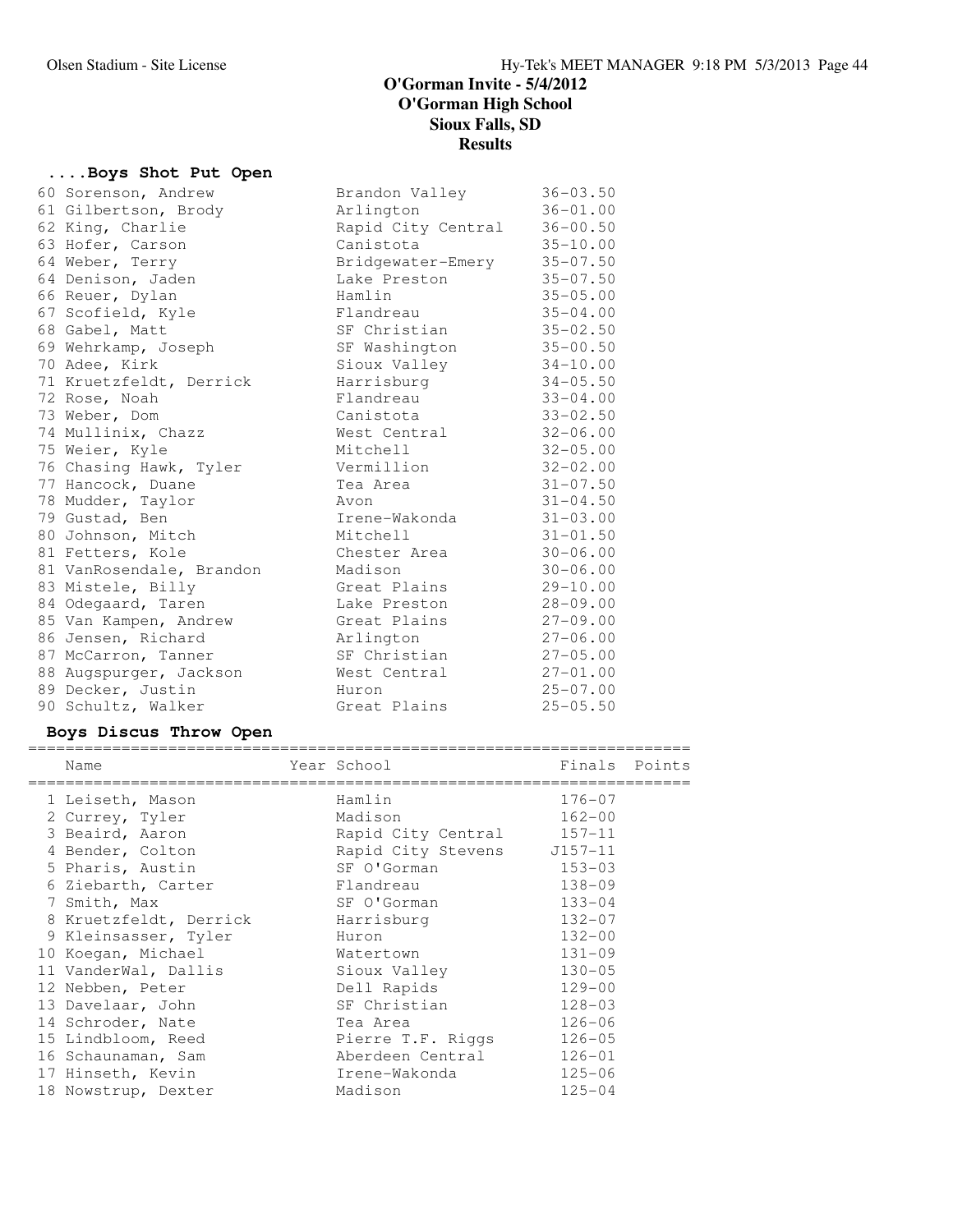# **....Boys Discus Throw Open**

| połs niscns imiow oben   |                     |            |
|--------------------------|---------------------|------------|
| 19 Shaffner, Kenneth     | Chester Area        | $124 - 08$ |
| 20 Hammer, Ben           | Dell Rapids         | $123 - 02$ |
| 21 Kallhoff, Bryce       | SF O'Gorman         | $123 - 00$ |
| 22 Harwood, Spencer      | Brookings           | $122 - 04$ |
| 23 Sorenson, Andrew      | Brandon Valley      | $121 - 11$ |
| 24 Farniok, Matthew      | SF Washington       | $121 - 09$ |
| 25 Koepke, Alexander     | SF Washington       | $120 - 08$ |
| 26 McKee, Steven         | Yankton             | $120 - 01$ |
| 27 Newhouse, Mitchell    | Rapid City Central  | $119 - 01$ |
| 28 Jones, OJ             | Sioux Falls Lincoln | $117 - 11$ |
| 29 Gayton, Morgan        | Rapid City Central  | $117 - 06$ |
| 30 Hofer, Carson         | Canistota           | $117 - 01$ |
| 31 Johnson, Nate         | Watertown           | $117 - 00$ |
| 32 Morehead, Ben         | Tea Area            | $115 - 08$ |
| 33 Tusha, Franky         | Bridgewater-Emery   | $115 - 03$ |
| 34 Druse, Austin         | Sioux Falls Lincoln | $114 - 08$ |
| 35 Ackerman, Sam         | SF Christian        | $114 - 00$ |
| 36 Johnson, John         | Rapid City Stevens  | $113 - 10$ |
| 37 King, Charlie         | Rapid City Central  | $112 - 09$ |
| 38 Holmes, Andy          | Brandon Valley      | $112 - 07$ |
| 39 Protexter, Graham     | Pierre T.F. Riggs   | $111 - 04$ |
| 39 Raab, Nick            | Yankton             | $111 - 04$ |
| 41 VanRosendale, Brandon | Madison             | $109 - 10$ |
| 42 Reinke, Maxwell       | Pierre T.F. Riggs   | $109 - 06$ |
| 43 Grantham, Brody       | Hamlin              | $109 - 02$ |
| 44 Christenson, Mark     | Huron               | $107 - 11$ |
| 45 Weber, Terry          | Bridgewater-Emery   | $107 - 07$ |
| 46 VanVeldhuizen, Mike   | Sioux Falls Lincoln | $106 - 09$ |
| 47 Flakus, Lincoln       | Aberdeen Central    | $106 - 01$ |
| 47 Gustad, Lucas         | Irene-Wakonda       | $106 - 01$ |
| 49 Weber, Dom            | Canistota           | $105 - 11$ |
| 50 Kersting, James       | Arlington           | $102 - 08$ |
| 51 Dethlefs, James       | Rapid City Stevens  | $102 - 03$ |
| 52 Bunger, Austin        | Bridgewater-Emery   | $101 - 10$ |
| 53 Fetters, Kole         | Chester Area        | $101 - 08$ |
| 54 Flannigan, Zach       | Brandon Valley      | $101 - 03$ |
| 55 Gabel, Matt           | SF Christian        | $101 - 02$ |
| 56 Knodel, Josh          | Avon                | $101 - 01$ |
| 57 Decker, Justin        | Huron               | $100 - 09$ |
| 58 Goodfellow, Cade      | Sioux Valley        | $100 - 04$ |
| 59 Glanzer, Drew         | Rapid City Central  | $98 - 08$  |
| 60 Denison, Jaden        | Lake Preston        | $97 - 00$  |
| 61 Strand, Sawyer        | Harrisburg          | $96 - 10$  |
| 62 Edberg, Bryce         | West Central        | $93 - 11$  |
| 63 Knodel, Jacob         | Avon                | $93 - 05$  |
| 64 Schirado, Matt        | Harrisburg          | $93 - 02$  |
| 65 Zavala, Levi          | Irene-Wakonda       | $93 - 01$  |
| 66 Chasing Hawk, Tyler   | Vermillion          | $92 - 10$  |
| 67 Hillestad, Carson     | Lake Preston        | $92 - 00$  |
| 68 Skogstad, Jacob       | SF Washington       | $91 - 11$  |
| 69 Fraaz, Gerald         | West Central        | $90 - 04$  |
| 70 Marotz, Matthew       | Brookings           | $89 - 11$  |
| 71 Munsen, Isaiah        | Mitchell            | $89 - 02$  |
| 72 Heinemann, Trevor     | Flandreau           | $86 - 06$  |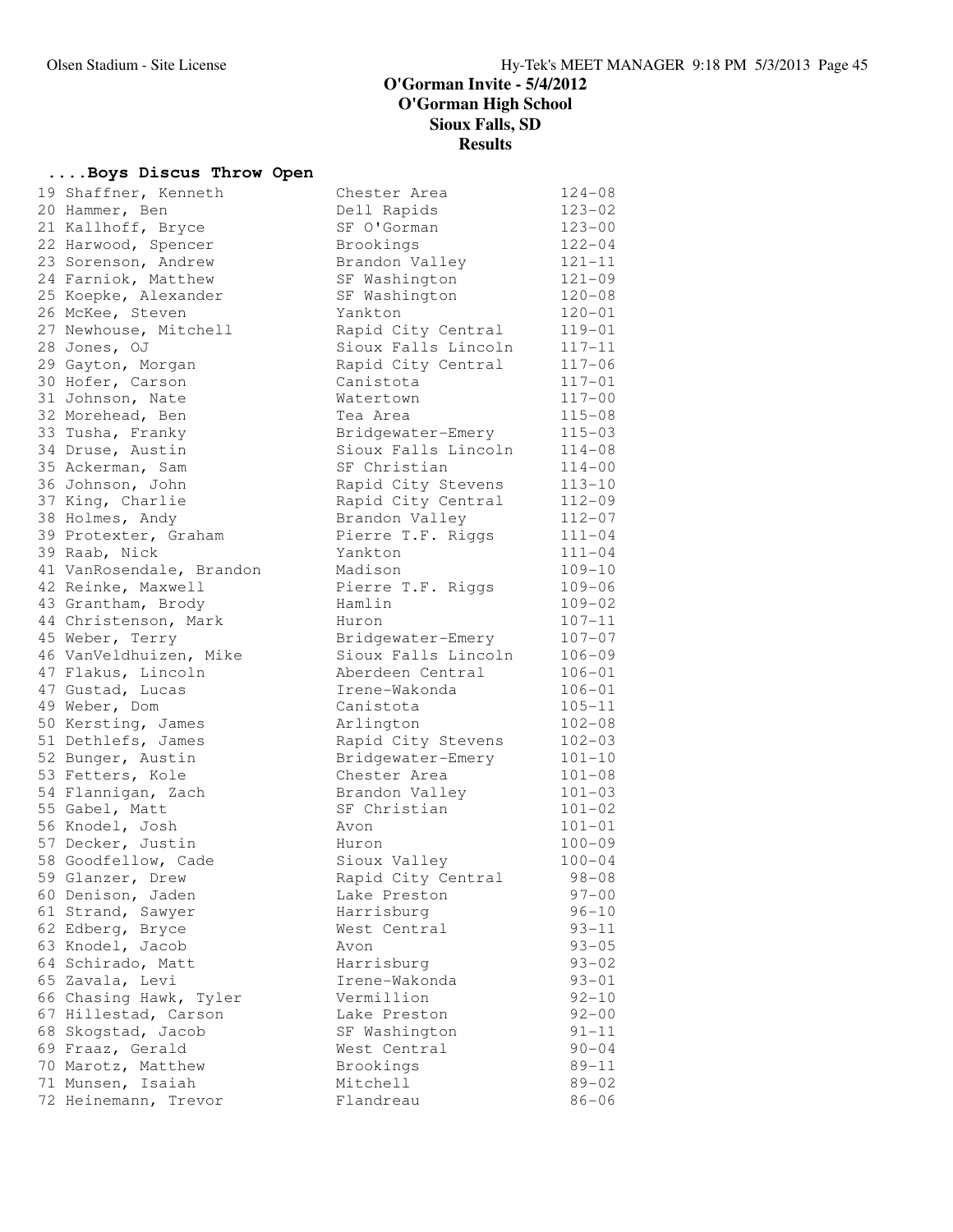# **....Boys Discus Throw Open**

| 73 Balvin, Alex       | Avon         | $86 - 03$ |
|-----------------------|--------------|-----------|
| 74 Johnson, Mitch     | Mitchell     | $84 - 11$ |
| 75 Hancock, Duane     | Tea Area     | $82 - 05$ |
| 76 Fiegen, Noah       | Dell Rapids  | $81 - 08$ |
| 77 Mistele, Billy     | Great Plains | $81 - 02$ |
| 77 Danielsen, Brodey  | West Central | $81 - 02$ |
| 79 Lemme, Tanner      | Arlington    | $80 - 01$ |
| 80 Reuer, Dylan       | Hamlin       | $78 - 11$ |
| 81 Bisgard, Sam       | Yankton      | $77 - 01$ |
| 82 Stewart, William   | Brookings    | $74 - 06$ |
| 83 Gilbertson, Brody  | Arlington    | $73 - 04$ |
| 84 Schultz, Walker    | Great Plains | $72 - 04$ |
| 85 Nelson, Taylor     | Lake Preston | $72 - 03$ |
| 86 Van Kampen, Andrew | Great Plains | $63 - 07$ |